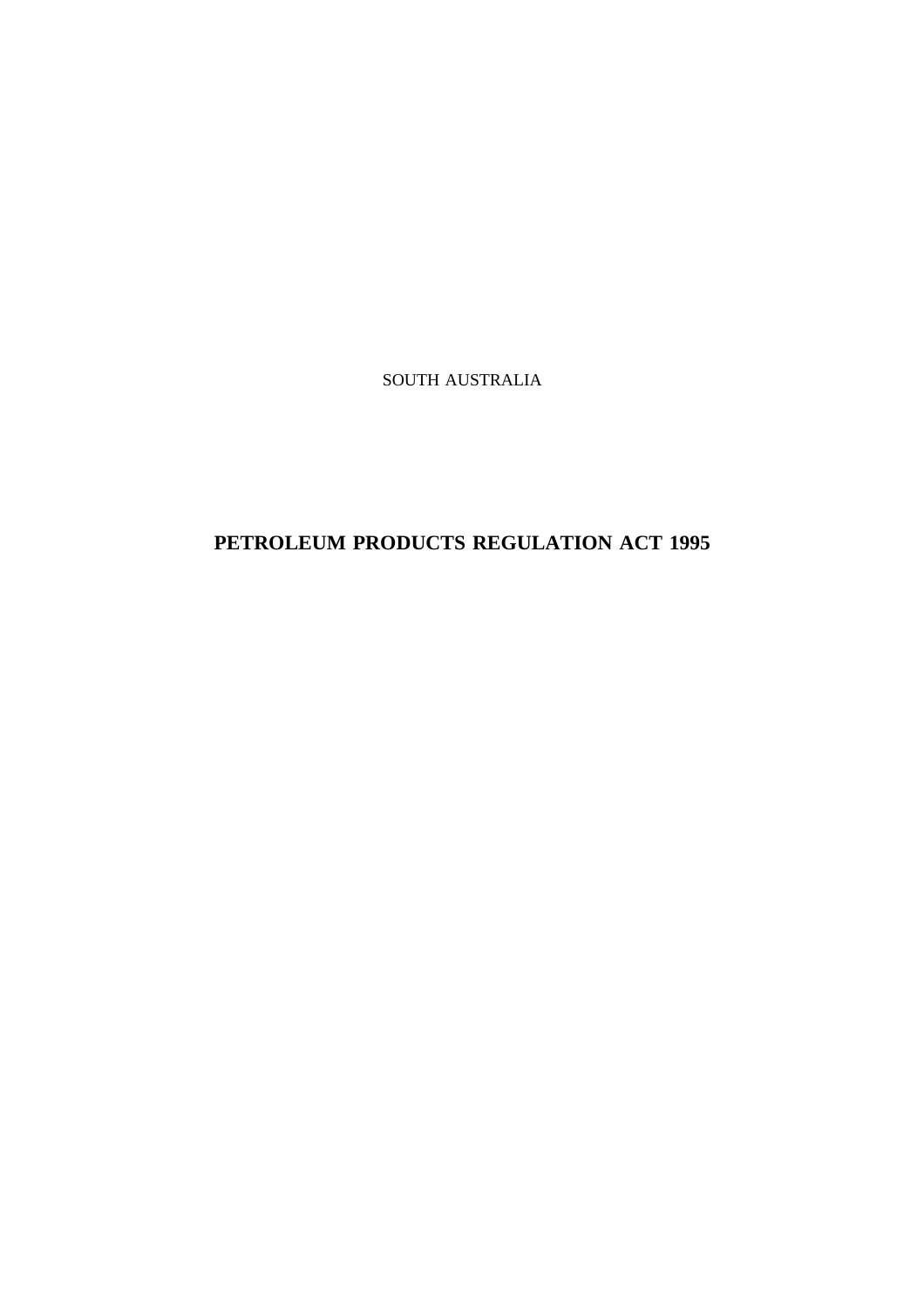## **SUMMARY OF PROVISIONS**

## **PART 1 PRELIMINARY**

- 1. Short title
- 2. Commencement
- 3. Objects of Act
- 4. Interpretation
- 5. Division of State into zones
- 6. Application of Act
- 7. Non-derogation

### **PART 2 LICENCES**

### **DIVISION 1—GENERAL**

- 8. Requirement for licence
- 9. Issue or renewal of licence
- 10. Licence term, etc.
- 11. Conditions of licence
- 12. Variation of licence
- 13. Form of application for issue, renewal or variation of licence
- 14. Reference of matters to other persons or bodies
- 15. Criteria for decisions relating to licences, etc.
- 16. Avoidance of multiple licences
- 17. Offence relating to licence conditions
- 18. Cancellation or suspension of licence
- 19. Cessation of prescribed retail sales under licence

## **DIVISION 2—LICENCE FEES**

- 20. Fees
- 21. Determination of value of petroleum products
- 22. Recovery of unpaid fees from unlicensed persons
- 23. Reassessment of fee, etc.

### **PART 3 INDUSTRIAL PUMPS**

24. Industrial pumps not to be installed without approval

### **PART 4**

## **GENERAL SAFETY AND ENVIRONMENTAL DUTIES**

- 25. General duty
- 26. Duty in relation to plant
- 27. Improvement notices<br>28 Prohibition notices
- Prohibition notices
- 29. Action on default
- 30. Action in emergency situations
- 31. Cost recovery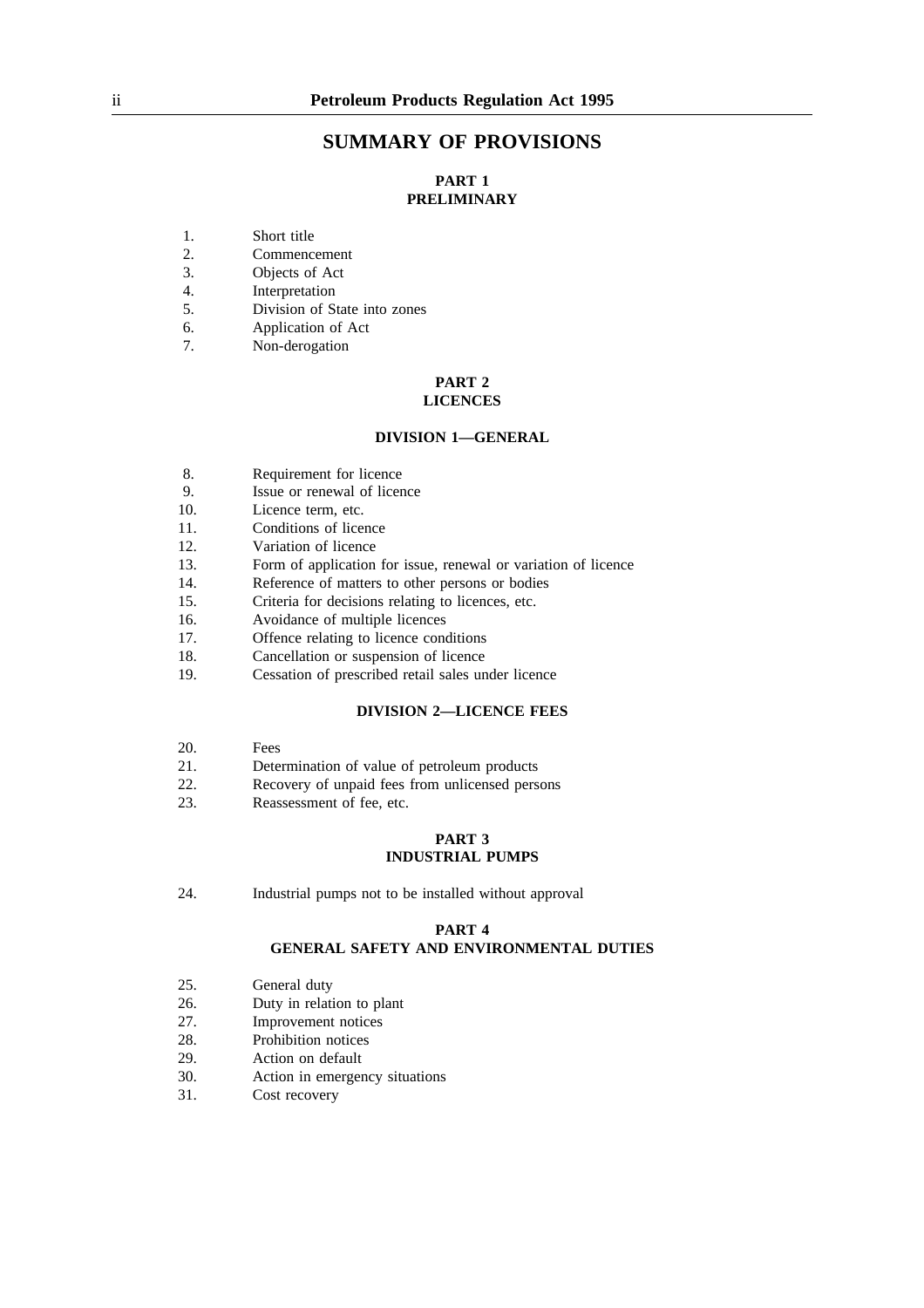## **PART 5 PERIODS OF RESTRICTION AND RATIONING**

### **DIVISION 1—INTERPRETATION**

32. Interpretation

## **DIVISION 2—DECLARATION OF PERIODS OF RESTRICTION AND RATIONING**

33. Declaration of periods of restriction and rationing

#### **DIVISION 3—CONTROLS DURING PERIODS OF RESTRICTION**

34. Controls during periods of restriction

### **DIVISION 4—CONTROLS DURING RATIONING PERIODS**

- 35. Controls during rationing periods
- 36. Permits

## **DIVISION 5—LIMIT ON PROCEEDINGS AGAINST MINISTER**

37. Limit on proceedings against Minister

### **DIVISION 6—CONSERVATION OF PETROLEUM PRODUCTS**

- 38. Publication of desirable principles for conserving petroleum
- 39. Special consideration to be given to those living in country areas

## **PART 6 CORRECT MEASUREMENTS**

40. Correct measurements

## **PART 7 SALE OF PETROLEUM PRODUCTS TO CHILDREN**

41. Sale of petroleum products to children

### **PART 8 AUTHORISED OFFICERS**

- 42. Appointment of authorised officers
- 43. Identification of authorised officers
- 44. Powers of authorised officers<br>45. Offence to hinder, etc., author
- Offence to hinder, etc., authorised officers
- 46. Self-incrimination

#### **PART 9 APPEALS**

#### 47. Appeals

### **PART 10 APPLICATION OF FEES REVENUE**

48. Application of fees revenue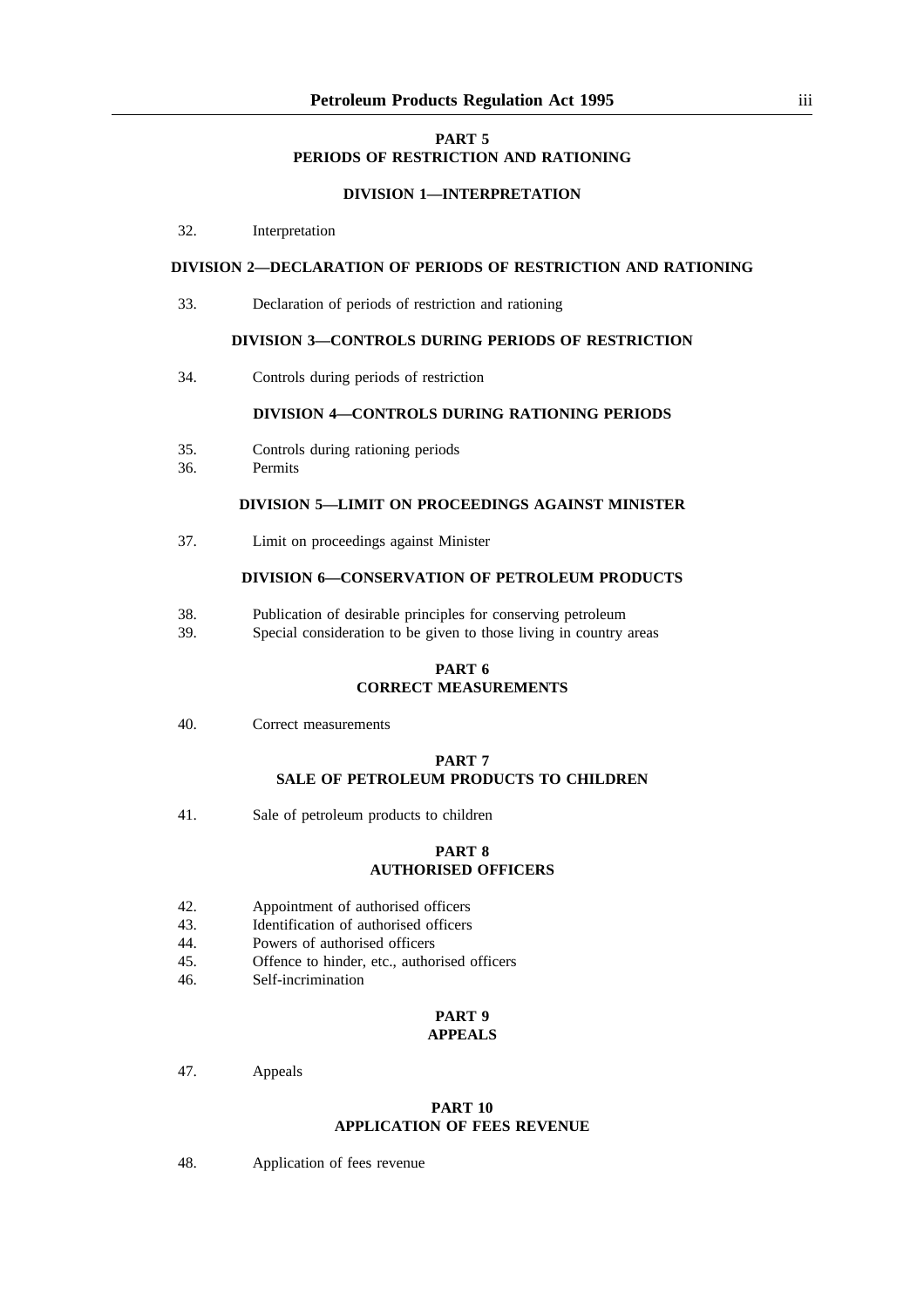### **PART 11 MISCELLANEOUS**

- 50. Register of licences
- 51. Particulars of dealings with petroleum products
- 52. Invoices, statements of accounts and receipts to be endorsed<br>53. Records to be kent
- Records to be kept
- 54. False or misleading information<br>55. Statutory declarations
- Statutory declarations
- 56. Confidentiality
- 57. General defence
- 58. Immunity from personal liability<br>59. Offences by bodies corporate
- Offences by bodies corporate
- 60. Continuing offence
- 61. Prosecutions
- 62. Evidence
- 63. Service<br>64. Regulat
- **Regulations**

### **SCHEDULE 1**

*Petroleum Products Retail Outlets Board*

## **SCHEDULE 2**

*Groups for the Purposes of Licensing*

### **SCHEDULE 3**

*Repeal and Transitional Provisions*

### **SCHEDULE 4**

*Consequential Amendments to Environment Protection Act 1993*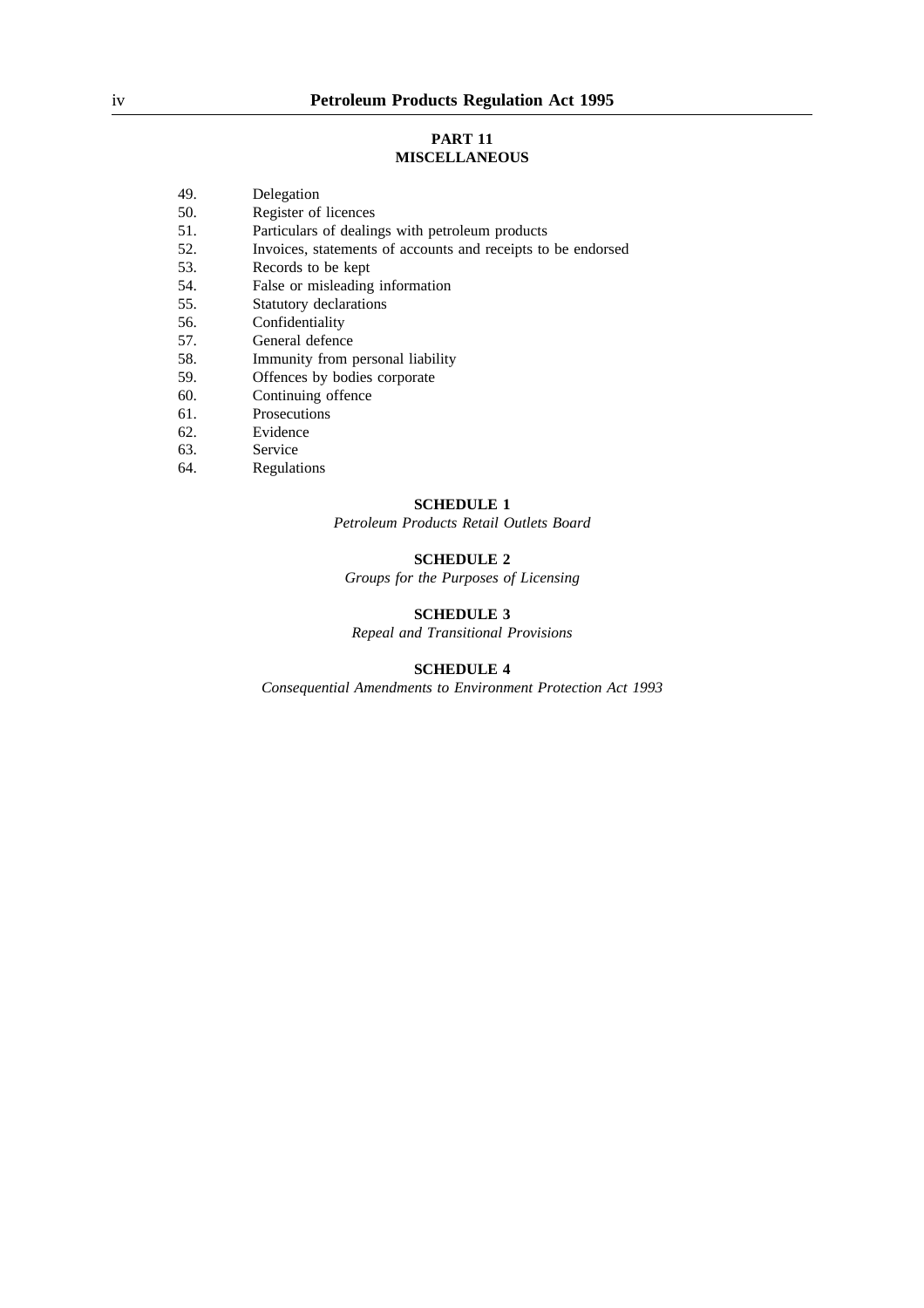# **PETROLEUM PRODUCTS REGULATION ACT 1995**

being

Petroleum Products Regulation Act 1995 No. 30 of 1995 [Assented to 27 April 1995]<sup>1</sup>

<sup>1</sup> Came into operation 1 July 1995: *Gaz*. 1 June 1995, p. 2529.

N.B. The amendments effected to this Act by the *Petroleum Products Regulation (Licence Fees and Subsidies) Amendment Act 1998* have not been brought into operation.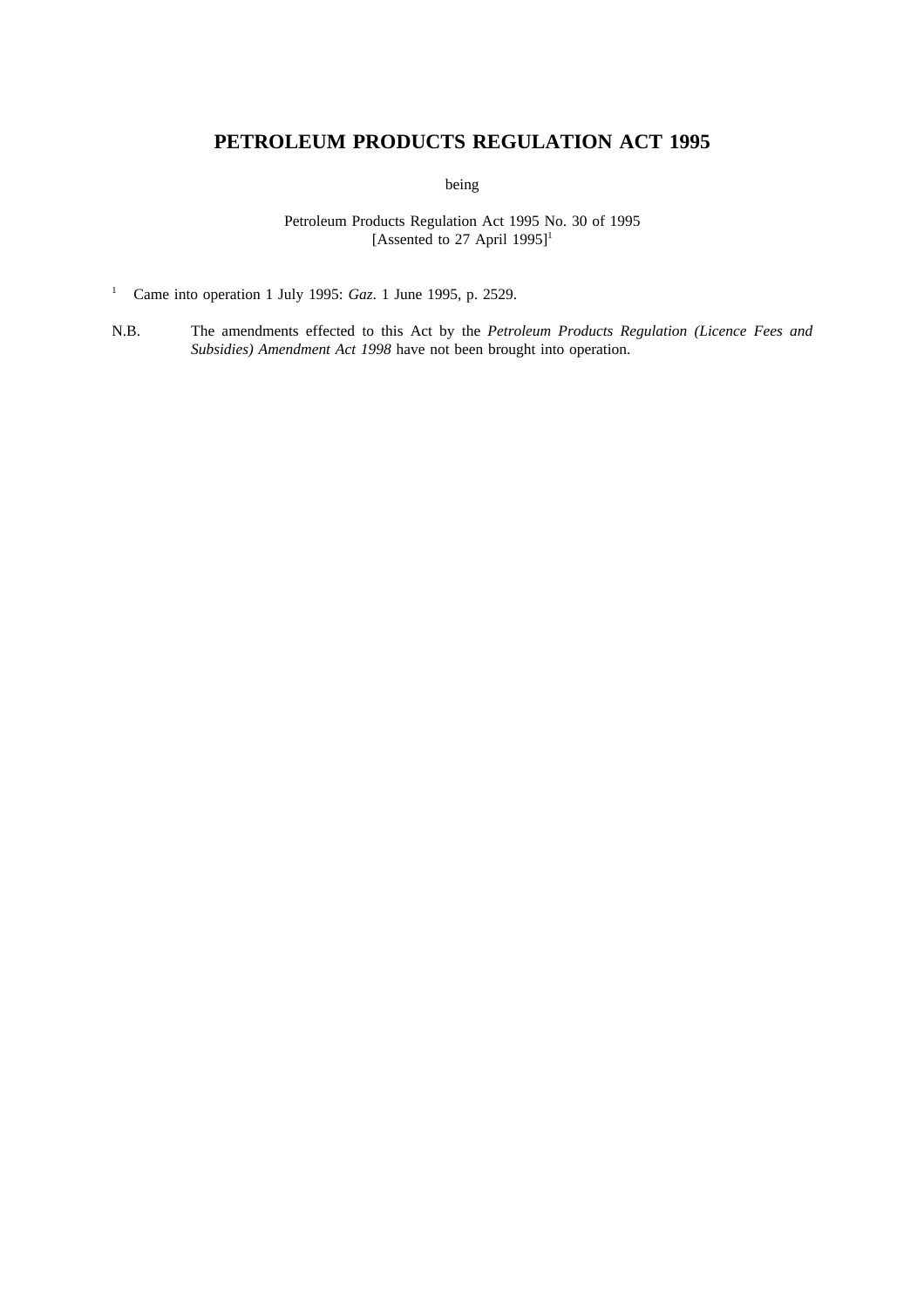**An Act to regulate activities involving or related to petroleum products; to repeal the Business Franchise (Petroleum Products) Act 1979, the Motor Fuel Distribution Act 1973 and the Petroleum Shortages Act 1980; to make consequential amendments to the Environment Protection Act 1993; and for other purposes.**

The Parliament of South Australia enacts as follows:

## **PART 1 PRELIMINARY**

## **Short title**

**1.** This Act may be cited as the *Petroleum Products Regulation Act 1995*.

## **Commencement**

**2.** This Act will come into operation on a day to be fixed by proclamation.

## **Objects of Act**

**3.** The objects of this Act are—

- *(a)* to merge and simplify licensing and other regulatory requirements applying to activities involving or related to petroleum products; and
- *(b)* to direct the revenue resulting from fees under this Act towards the costs of administration of this Act and other areas of public administration incurring costs in consequence of activities involving or related to petroleum products.

### **Interpretation**

**4.** (1) In this Act, unless the contrary intention appears—

"**annual licence**" means an annual licence under Part 2;

"**authorised officer**" means an authorised officer under Part 8;

"**Commissioner**" means the person for the time being holding or acting in the position of the Commissioner of Stamps or a position of Deputy Commissioner of Stamps and any other person performing any of the duties or functions of the Commissioner of Stamps or a Deputy Commissioner of Stamps;

"**condition**", in relation to a licence or permit, includes a limitation or restriction;

"**Consumer Price Index**" means the Consumer Price Index (All groups index for Adelaide);

"**contravention**" includes failure to comply with a requirement;

"**conveyance**" of a petroleum product means movement of the product whether by vehicle, pipeline or any other means, and "**convey**" has a corresponding meaning;

"**dangerous situation**" means a situation involving petroleum products that—

*(a)* is immediately endangering the safety or health of a person, or the safety of a person's property; or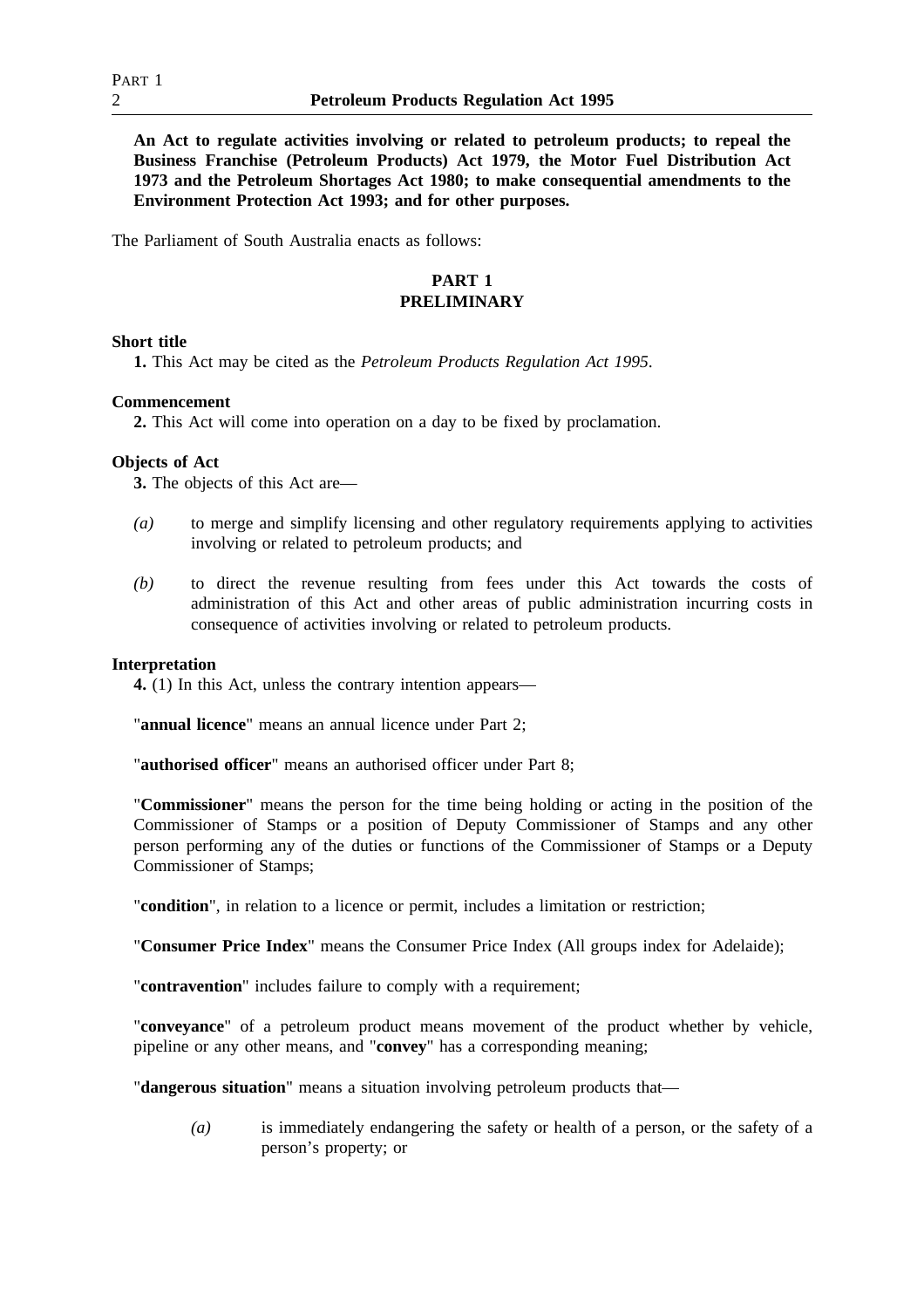*(b)* is creating immediate risk of significant environmental harm;

"**development authorisation**" means a development authorisation within the meaning of the *Development Act 1993*;

"**diesel fuel**" means a petroleum or shale product used or capable of being used in propelling a diesel engined road vehicle, but does not include a prescribed substance;

"**Environment Protection Fund**" means the fund of that name established under the *Environment Protection Act 1993*;

"**Highways Fund**" means the fund of that name established under the *Highways Act 1926*;

"**industrial pump**" means a pump that—

- *(a)* is connected to a bulk tank having a capacity of not less than 2 001 litres; and
- *(b)* is installed at or in the vicinity of premises principally for the supply of petroleum products to the occupier of the premises and not principally for resale,

but does not include such a pump used principally in connection with—

- *(c)* the business of primary production as defined for the purposes of the *Land Tax Act 1936*; or
- *(d)* any prescribed activity;

"**licence**" means a monthly licence or an annual licence under Part 2;

"**licensee**" means the holder of a licence under Part 2;

"**liquefied petroleum gas**" means a hydrocarbon fluid composed predominantly of any of the following hydrocarbons or mixtures of all or any of them:

- $(a)$  propane  $(C_3H_8)$ ;
- *(b)* propylene  $(C_3H_6)$ ;
- $(c)$  butane  $(C_4H_{10});$
- *(d)* butylene  $(C_4H_8)$ ;

"**member of a group**"—*see schedule 2*;

"**monthly licence**" means a monthly licence under Part 2;

"**motor spirit**" means petrol or other petroleum or shale spirit having a closed-cup flash point of less than 23° Celsius when tested by the Abel method as set out in Part 1 of Australian Standard 2106 "Determination of the Flash Point of Flammable Liquids (Closed Cup)", but does not include—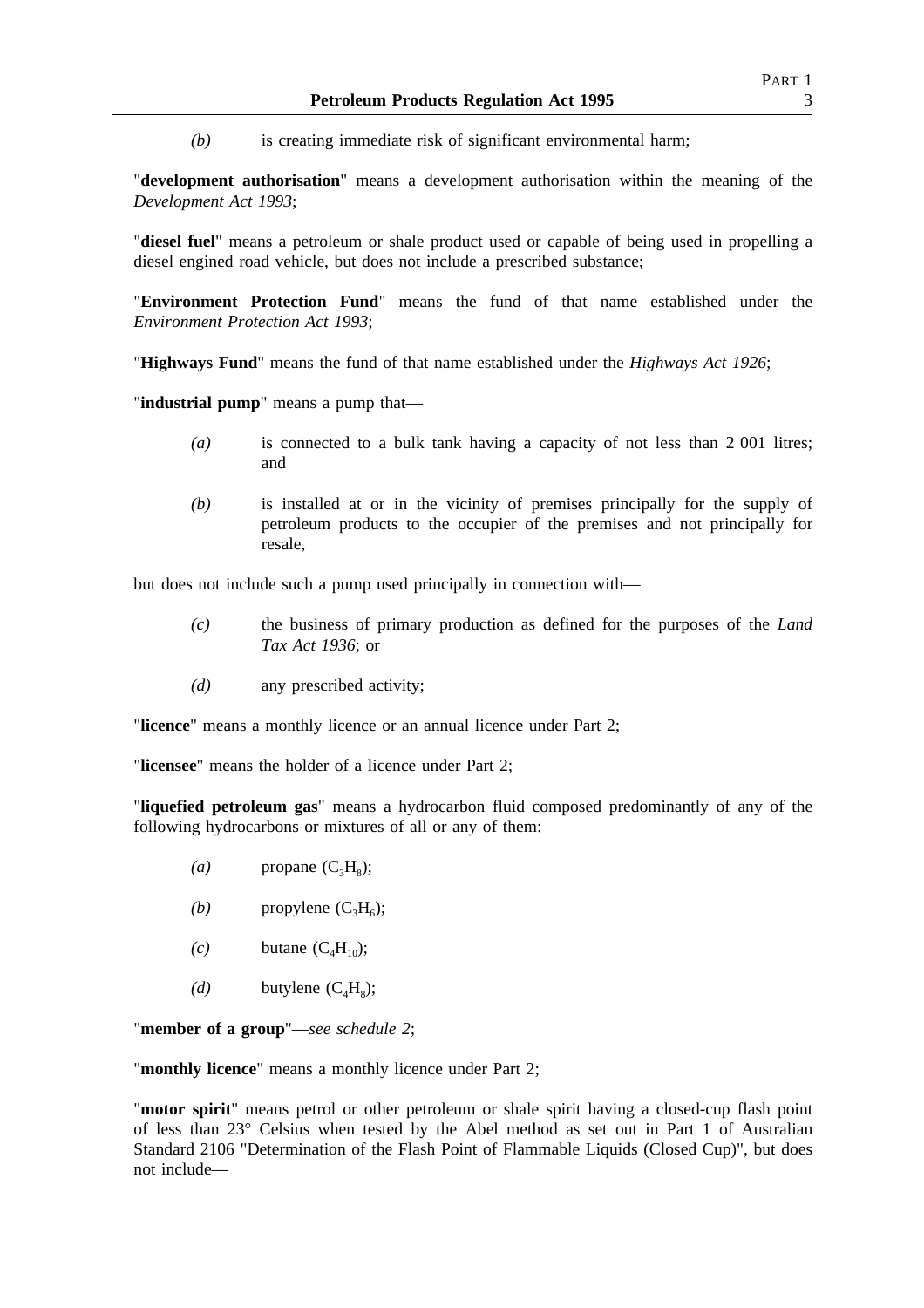- *(a)* solvents; or
- *(b)* special boiling point spirits; or
- *(c)* liquefied petroleum gas; or
- *(d)* any prescribed substance;

"**period of restriction**" means a period declared by proclamation under Part 5 to be a period of restriction (whether or not it is also a rationing period);

"**permit**" means a permit under Part 5;

"**permit holder**" means a person to whom a permit is issued under Part 5;

"**petroleum product**" means—

- *(a)* motor spirit; or
- *(b)* diesel fuel; or
- *(c)* liquefied petroleum gas; or
- *(d)* any other substance declared by regulation to be a petroleum product;

"**plant**" includes—

- *(a)* any machine, engine, equipment, container or device;
- *(b)* any component, fitting, pipe or accessory used in or in connection with any machine, engine, equipment, container or device;

"**premises**" includes any place or vehicle;

"**prescribed retail sale**" means a sale of a kind declared by regulation to be prescribed retail sales;

"**rationed petroleum product**" means a petroleum product of a kind declared by proclamation under Part 5 to be rationed petroleum products;

"**rationing period**" means a period of restriction declared by proclamation under Part 5 to be a rationing period;

"**record**" includes any book, document or writing and any other source of information compiled, recorded or stored by computer, microfilm or other process, or in any other manner or by any other means;

"**relevant period**", in relation to a monthly licence, means the calendar month that is the last calendar month but one preceding the calendar month during which the licence, if issued, would be in force;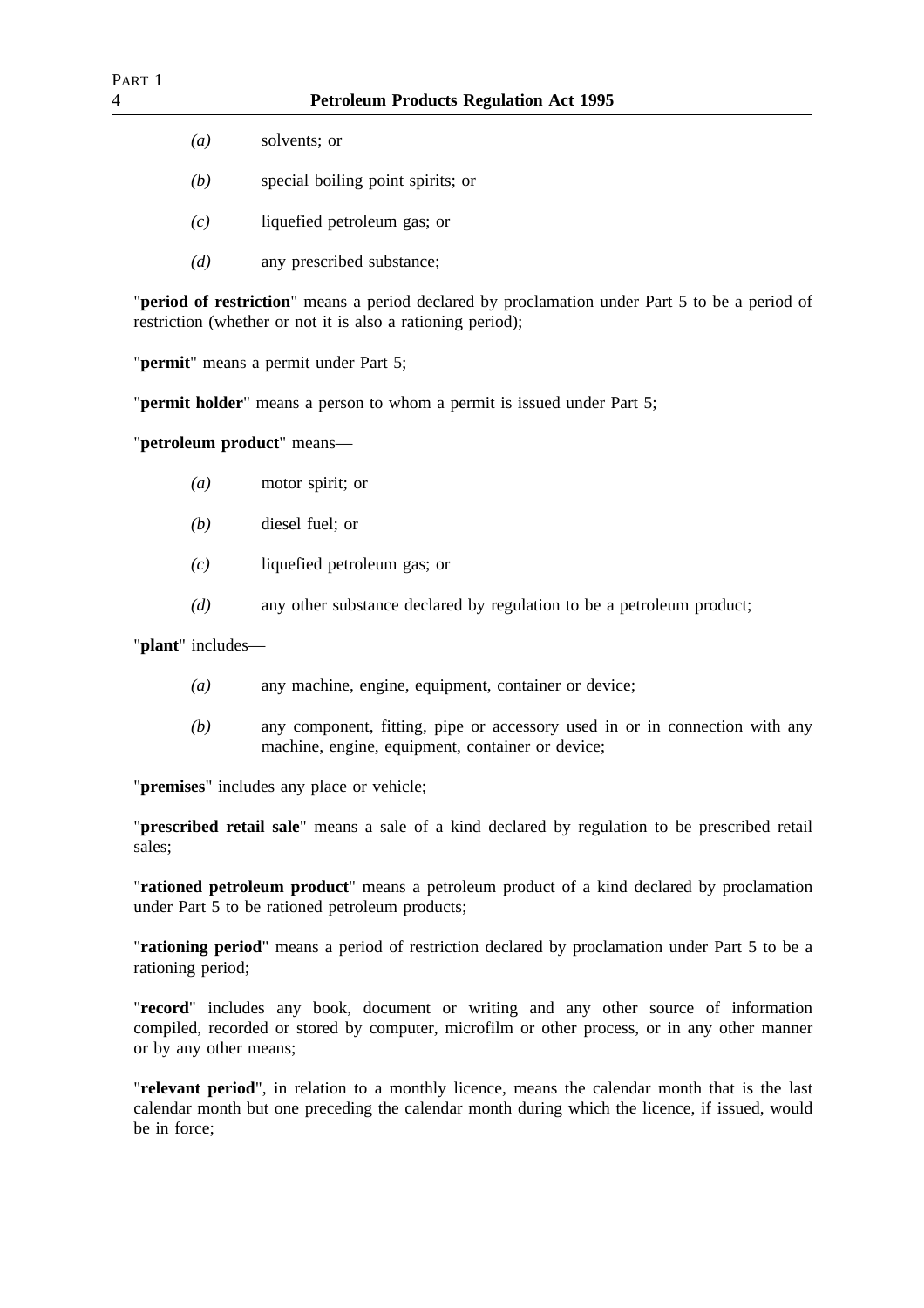"**Retail Outlets Board**" means the Petroleum Products Retail Outlets Board established under schedule 1;

"**retail sale**" means a sale for the purposes of use or consumption, and its correlatives and derivatives have corresponding meanings;

"**unleaded petrol**" means petrol that—

- *(a)* does not contain more than 0.013 grams of lead; and
- *(b)* does not contain more than 0.0013 grams of phosphorus,

per litre;

"**vehicle**" includes any kind of aircraft or vessel;

"**vending machine**" means a machine constructed to dispense petroleum products on the insertion into the machine of money or a token, card, disk or other object;

"**voting share**" has the meaning assigned to the term by section 9 of the *Corporations Law*.

(2) Where, under a sale and purchase made outside the State, petroleum products are delivered within the State, that sale and purchase is for the purposes of this Act to be taken to have been made within the State.

## **Division of State into zones**

**5.** (1) Subject to subsection (2), the State is divided into zones as follows:

- *(a)* zone 1 is that part of the mainland of the State that lies within a radius of 50 kilometres from the General Post Office at Adelaide; and
- *(b)* zone 2 is that part of the mainland of the State (excluding Yorke Peninsula) that lies outside zone 1 but within a radius of 100 kilometres from the General Post Office at Adelaide; and
- *(c)* zone 3 consists of all parts of the State outside zones 1 and 2.

(2) The Governor may, if satisfied that it is necessary to do so in order to achieve equity between vendors of petroleum products, make a regulation varying the boundaries of a zone to such extent as may be necessary for that purpose.

## **Application of Act**

**6.** (1) The Minister may, by notice published in the *Gazette*—

- *(a)* exempt a class of persons or petroleum products from the application of this Act or a specified provision of this Act unconditionally or subject to specified conditions; and
- *(b)* vary or revoke a notice under this subsection.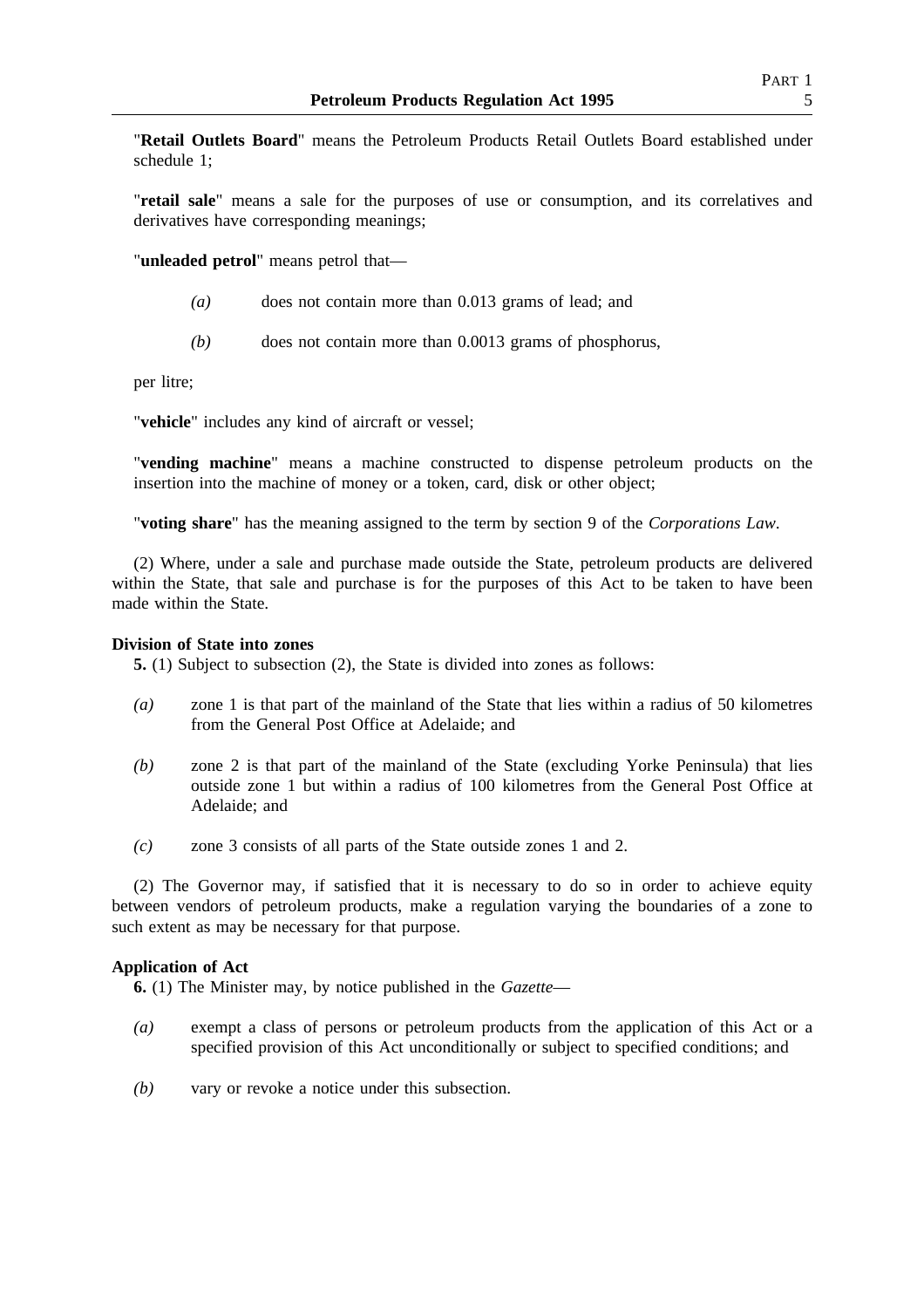(2) The Minister may, by notice in writing to a person—

- *(a)* exempt the person from the application of this Act or a specified provision of this Act unconditionally or subject to specified conditions; and
- *(b)* vary or revoke a notice under this subsection.

## **Non-derogation**

**7.** (1) The provisions of this Act are in addition to and do not derogate from the provisions of any other Act.

(2) Subsection (1) does not limit the effect of any regulation made under Part 2 dispensing with a requirement for a licensee under this Act to hold a specified licence or other authority under some other specified Act.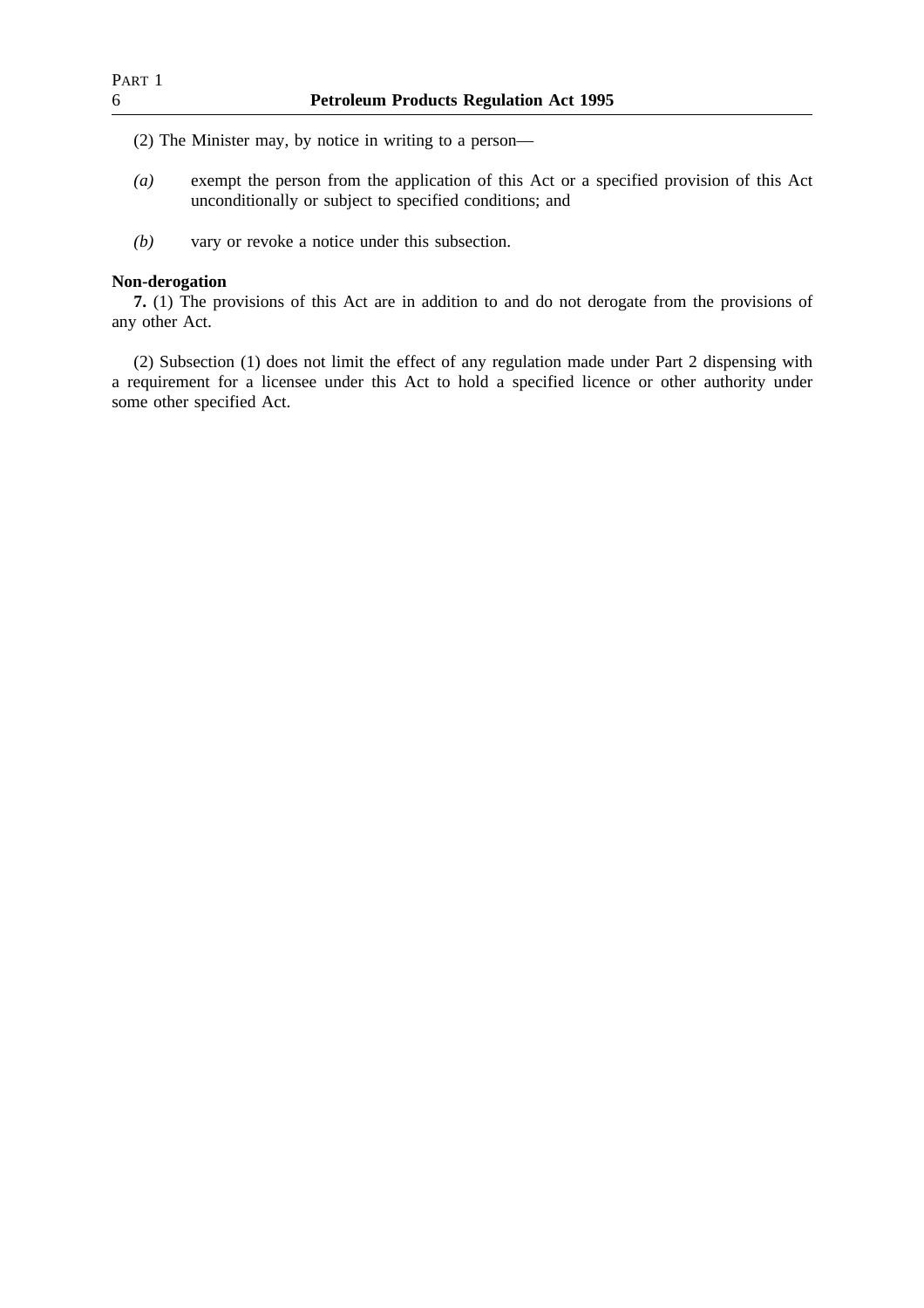## **PART 2 LICENCES**

### **DIVISION 1—GENERAL**

#### **Requirement for licence**

**8.** (1) A person must not—

- *(a)* keep petroleum products; or
- *(b)* sell petroleum products; or
- *(c)* convey petroleum products; or
- *(d)* engage in an activity of a prescribed class involving or related to petroleum products,

unless authorised to do so under a licence.

Maximum penalty: \$10 000.

(2) The licence required under subsection (1) is an annual licence subject to the exception that a monthly licence is required for the sale of petroleum products that have not been purchased by the vendor from another who sold the products under the authority of a licence.

(3) A prescribed retail sale of petroleum products is not authorised by a licence unless the sale is made from premises specified in the licence for that purpose.

### **Issue or renewal of licence**

**9.** (1) The Minister may, on application by a person, issue or renew, or refuse to issue or renew, a licence under this Act.

(2) An application for the issue of a monthly licence may not be made earlier than one month before the commencement of the period in respect of which the licence is applied for.

(3) The Minister may, if he or she thinks fit, renew an annual licence despite the fact that application for renewal of the licence was made after the end of the previous term of the licence.

(4) Where an applicant for a monthly licence is a member of a group of petroleum vendors, the application must be made on behalf of all members of the group.

(5) Where an application for a monthly licence is made on behalf of the members of a group, and a licence is issued on that application, the names of all the members of the group must be inserted in the licence as joint licensees.

### **Licence term, etc.**

**10.** (1) Subject to this Act, a monthly licence expires at the end of the calendar month in which it came into effect.

(2) Subject to this Act, an annual licence expires on the anniversary of the date of issue of the licence and may be renewed on application for successive terms of one year.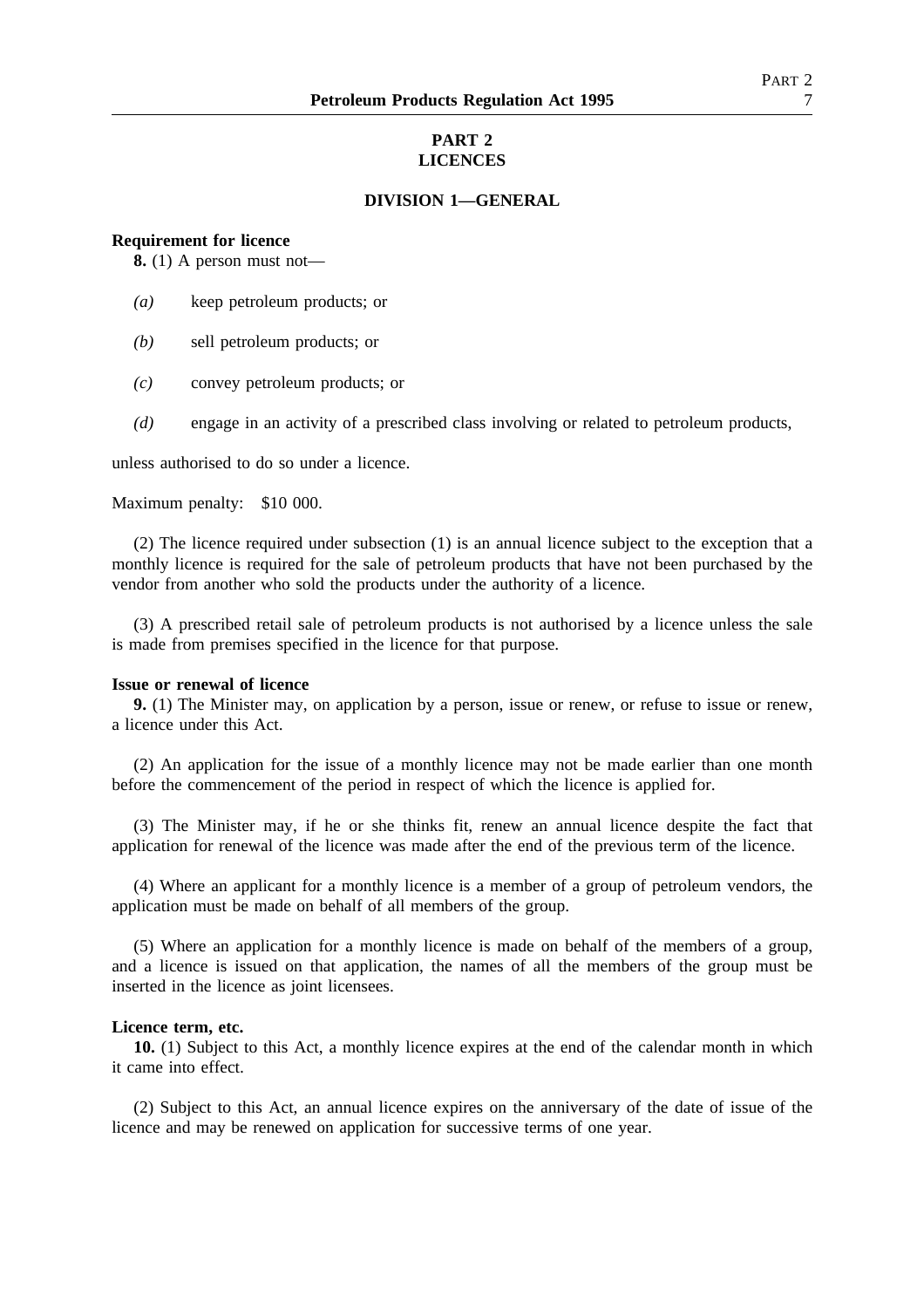(3) A licence has effect, on issue or renewal, from the date specified in the licence for that purpose which may be earlier than the date of application for the issue or renewal of the licence.

(4) The holder of an annual licence may, at any time, by notice in writing to the Minister, surrender the licence, at which time the licence ceases to have effect.

## **Conditions of licence**

**11.** (1) The Minister may fix conditions of a licence.

- (2) Without limiting subsection (1), licence conditions may include the following:
- *(a)* conditions requiring compliance with specified codes or standards (as in force at a specified time or as in force from time to time);
- *(b)* conditions requiring the reporting of accidents;
- *(c)* conditions for the protection of employee or public safety or health;
- *(d)* conditions for the protection of the environment;
- *(e)* conditions requiring the licensee to prepare and submit to the Minister assessments of the safety, health or environmental risks associated with the activity authorised under the licence;
- *(f)* conditions limiting the premises that may be used under the licence;
- *(g)* conditions limiting sales of petroleum products that may be authorised by the licence;
- *(h)* conditions requiring the keeping of records and the provision of information;
- *(i)* conditions authorised or fixed by Part 5 or 6 or the regulations.
- (3) If a code or standard is referred to in a licence condition—
- *(a)* a copy of the code or standard must be kept available for inspection, without charge and during normal office hours, at an office determined by the Minister; and
- *(b)* evidence of the contents of the code or standard may be given in any legal proceedings by production of a document apparently certified by the Minister to be a true copy of the code or standard.

### **Variation of licence**

**12.** (1) The Minister may, on application or at the Minister's own initiative, substitute, add, remove or vary a condition of a licence or otherwise vary a licence.

- (2) Without limiting subsection (1)—
- *(a)* the Minister may vary a licence—
	- (i) by substituting another person as the licensee; or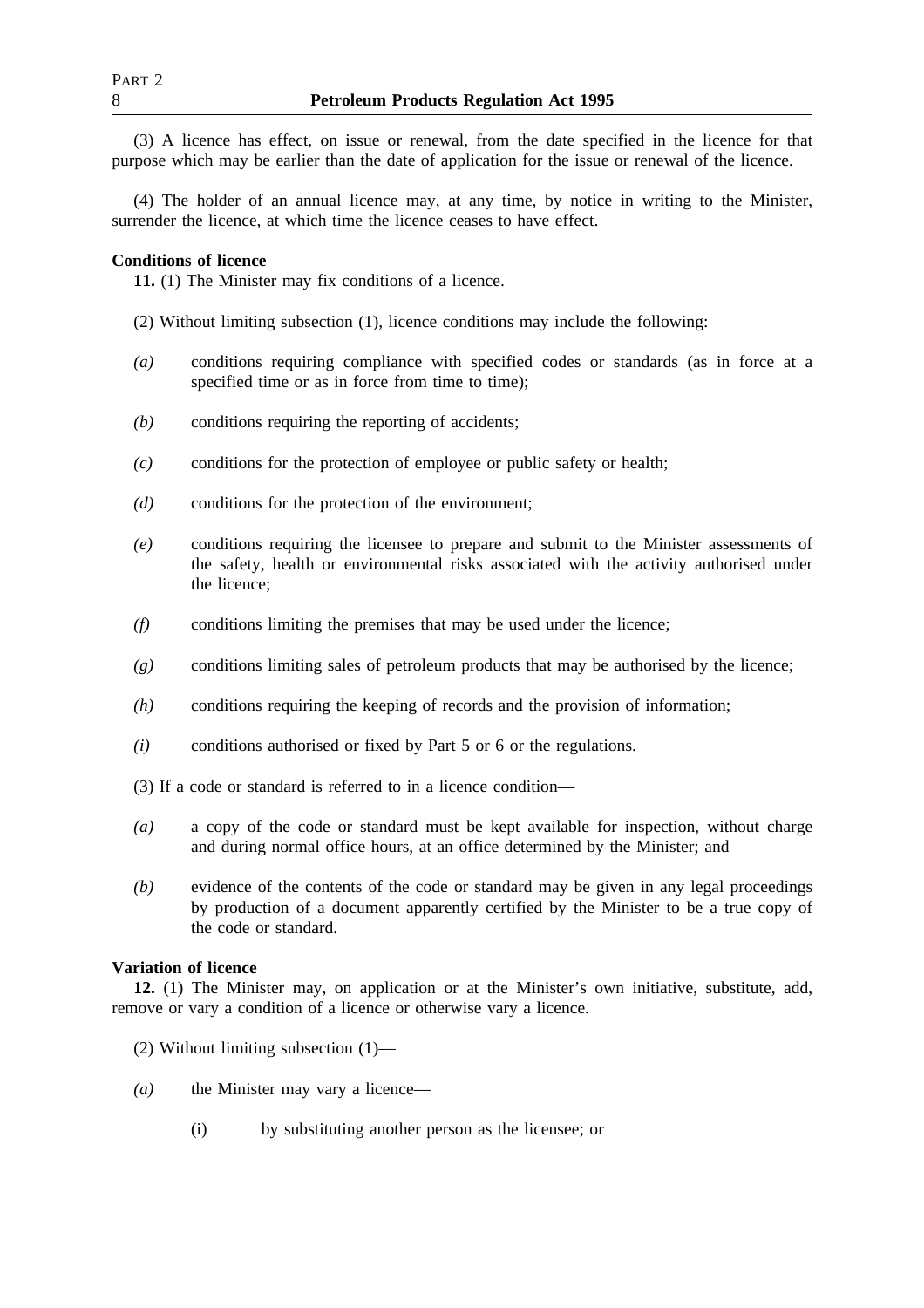- (ii) in the case of a licence authorising prescribed retail sales of petroleum products from specified premises—by substituting, adding or removing premises as premises from which prescribed retail sales of petroleum products may be made under the licence;
- *(b)* the Minister may vary a licence on the Minister's own initiative if satisfied that the licensee has contravened or failed to comply with this Act or that other sufficient cause exists.
- (3) A licence may be varied—
- *(a)* by endorsement of the licence; or
- *(b)* by notice in writing to the licensee; or
- *(c)* by a notice published under Part 5.

### **Form of application for issue, renewal or variation of licence**

**13.** (1) An application for the issue, renewal or variation of a licence must be made to the Minister in a manner and form approved by the Minister and contain the information required by the Minister.

(2) An applicant must provide any further information that the Minister reasonably requires for the purposes of determining the application.

### **Reference of matters to other persons or bodies**

**14.** (1) Subject to this section—

- *(a)* an application for the issue or variation of a licence; or
- *(b)* an application for a development authorisation referred under the *Development Act 1993* to the Minister; or
- *(c)* any other matter with respect to a licence,

must be referred by the Minister—

- *(d)* to the Director under the *Dangerous Substances Act 1979*; and
- *(e)* to the Environment Protection Authority under the *Environment Protection Act 1993*; and
- *(f)* if the regulations so provide—to some other specified Minister or government agency,

for the recommendation of that person or body.

(2) A person or body referred to in subsection (1) may dispense with the requirement that a specified matter or class of matters be referred to it under that subsection.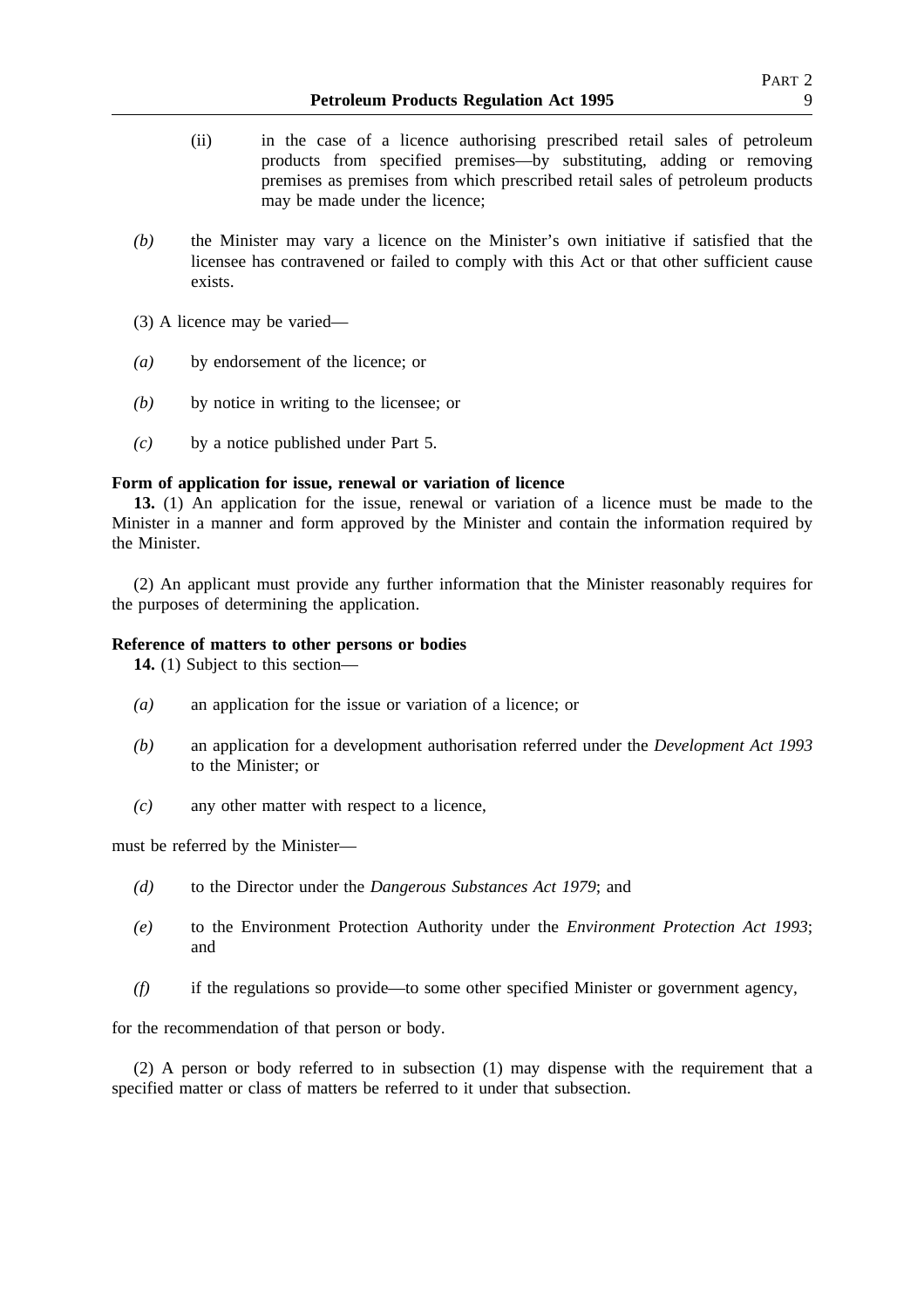(3) Subject to the regulations, the following must be referred by the Minister to the Retail Outlets Board for its recommendation:

- *(a)* an application for the issue or variation of a licence authorising prescribed retail sales of petroleum products;
- *(b)* an application for a development authorisation referred under the *Development Act 1993* to the Minister where the application is for a development that relates to premises from which prescribed retail sales of petroleum products are to be made;
- *(c)* any other matter with respect to a licence authorising prescribed retail sales of petroleum products.

(4) Except as otherwise determined by the Minister, a person or body must, when making a recommendation in respect of a matter referred to it under this section, give the Minister reasons in writing for the recommendation.

## **Criteria for decisions relating to licences, etc.**

**15.** (1) This section applies to a decision by the Minister in respect of—

- *(a)* an application for the issue or variation of a licence; or
- *(b)* an application for a development authorisation referred under the *Development Act 1993* to the Minister; or
- *(c)* any other matter with respect to a licence.

(2) The Minister must take the following matters into account in making a decision to which this section applies:

- *(a)* the protection of employee and public safety and health; and
- *(b)* the protection of the environment; and
- *(c)* whether the premises and plant proposed to be used or in use by the applicant or licensee comply with this Act and other relevant laws; and
- *(d)* the applicant's or licensee's record of compliance with this Act and other relevant laws; and
- *(e)* in the case of a decision relating to prescribed retail sales of petroleum products—
	- (i) the suitability of the premises from which the prescribed retail sales are to be made; and
	- (ii) the number of other premises (if any) within a distance of three kilometres from which prescribed retail sales of petroleum products may be made; and
	- (iii) the need for facilities and services to be provided at the premises for the assistance of motorists in the event of vehicle breakdown; and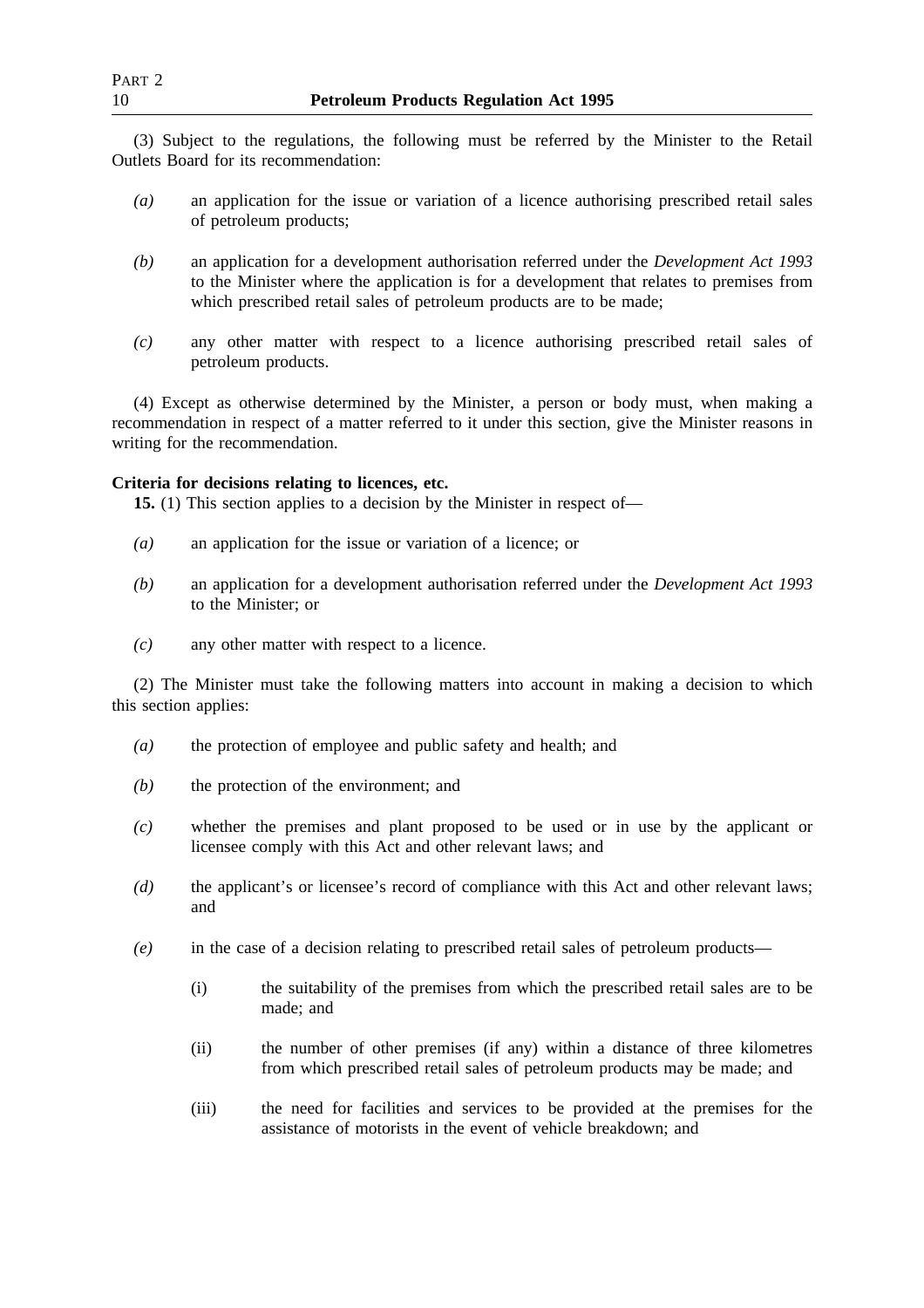- (iv) the extent to which the interests of retail customers for petroleum products will be served; and
- (v) the extent to which fair and reasonable competition in the retail sale of petroleum products will be affected; and
- (vi) any other matter relevant to the orderly provision of services in the area of prescribed retail sales of petroleum products; and
- *(f)* any recommendation of a person or body to which the matter has been referred under this Part; and
- *(g)* any other relevant matters.

(3) If the Minister, in making a decision to which this section applies—

- *(a)* grants an application contrary to the recommendation of a person or body to which the matter had been referred under this Part; or
- *(b)* refuses an application contrary to the unanimous recommendations of the persons or bodies to which the matter has been referred under this Part,

the Minister must—

- *(c)* give the reasons for the decision in writing at the time of making the decision; and
- *(d)* on application by a person to the Minister's office, provide the person with a copy of the written reasons; and
- *(e)* have a copy of the written reasons tabled in both Houses of Parliament within six sitting days after the making of the decision.

### **Avoidance of multiple licences**

**16.** (1) The Governor may make regulations applicable to licensees under this Act dispensing with a requirement for a specified licence or other authority to be held under some other specified Act.

(2) A regulation under this section has effect according to its terms and despite the provisions of any other Act.

### **Offence relating to licence conditions**

**17.** A licensee must not contravene or fail to comply with a condition of the licence (whether fixed by the Minister or by Part 5 or 6).

Maximum penalty: \$10 000.

### **Cancellation or suspension of licence**

**18.** The Minister may, if satisfied that a licensee has contravened or failed to comply with this Act or that other sufficient cause exists, suspend or cancel the licence.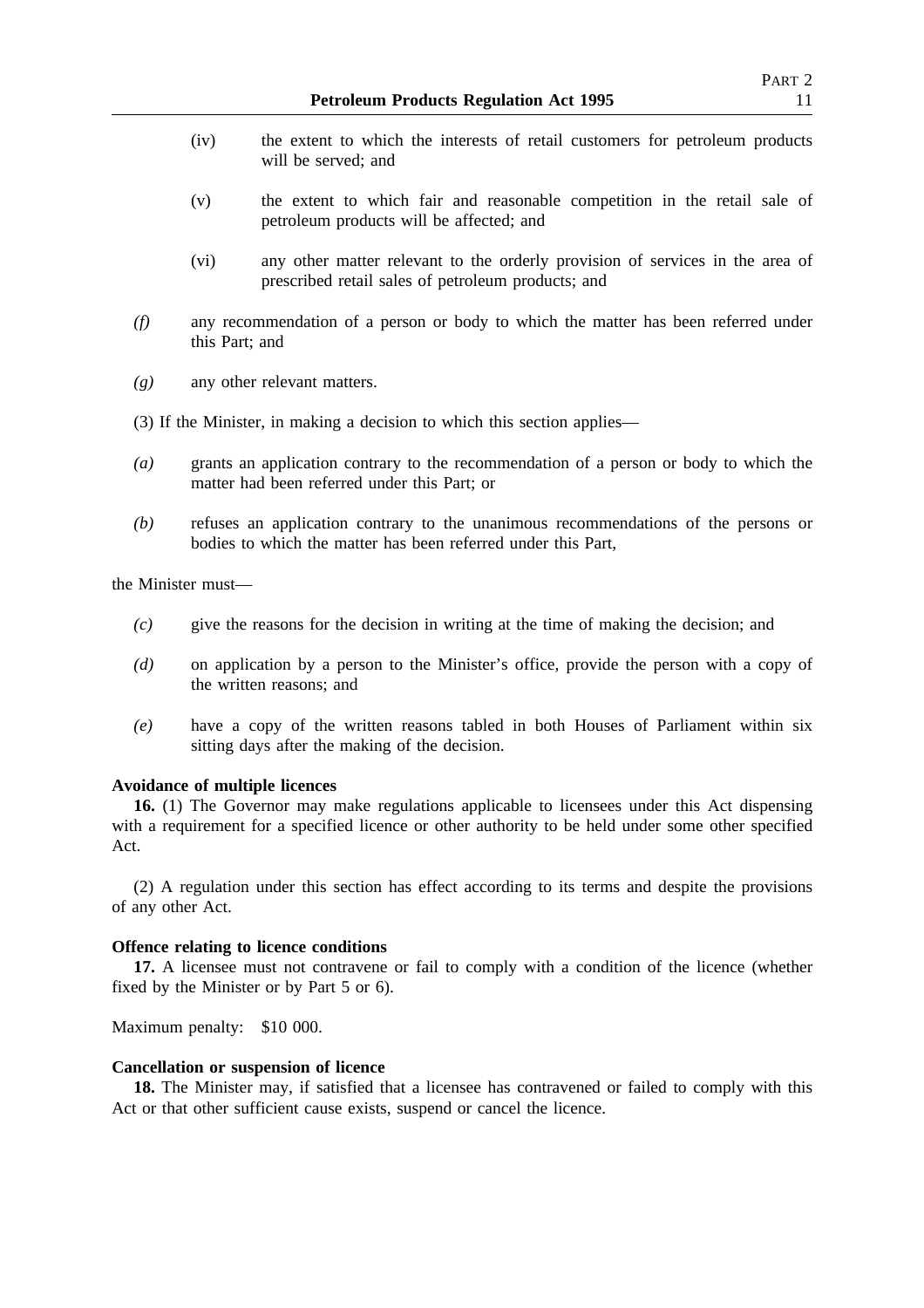| Part 2 |                                               |
|--------|-----------------------------------------------|
| 12     | <b>Petroleum Products Regulation Act 1995</b> |

### **Cessation of prescribed retail sales under licence**

**19.** If, without the Minister's approval, the business of making prescribed retail sales of petroleum products from premises specified in a licence for that purpose is not carried on for a continuous period of one month during the term of the licence, the licence ceases to authorise such sales to be made from the premises unless the Minister otherwise determines.

### **DIVISION 2—LICENCE FEES**

## **Fees**

**20.** (1) An application for a monthly licence, or for the issue or renewal of an annual licence, may not be granted except on payment of—

- *(a)* in the case of a monthly licence—the fee assessed by the Commissioner; or
- *(b)* in the case of an annual licence—the appropriate fee under the regulations.

(2) The fee to be paid for a monthly licence is the sum of the following as assessed by the Commissioner:

- *(a)* the appropriate amount under the regulations; and
- $(b)$ 
	- (i) 15.84 per cent of the value of motor spirit, other than unleaded petrol; and
	- (ii) 15.58 per cent of the value of unleaded petrol; and
	- (iii) 17.78 per cent of the value of diesel fuel,

sold by the applicant during the relevant period and destined for use or consumption in zone 1; and

 $(c)$ 

- (i) 11.78 per cent of the value of motor spirit, other than unleaded petrol; and
- (ii) 11.52 per cent of the value of unleaded petrol; and
- (iii) 13.82 per cent of the value of diesel fuel,

sold by the applicant during the relevant period and destined for use or consumption in zone 2; and

 $(d)$ 

- (i) 7.80 per cent of the value of motor spirit, other than unleaded petrol; and
- (ii) 7.54 per cent of the value of unleaded petrol; and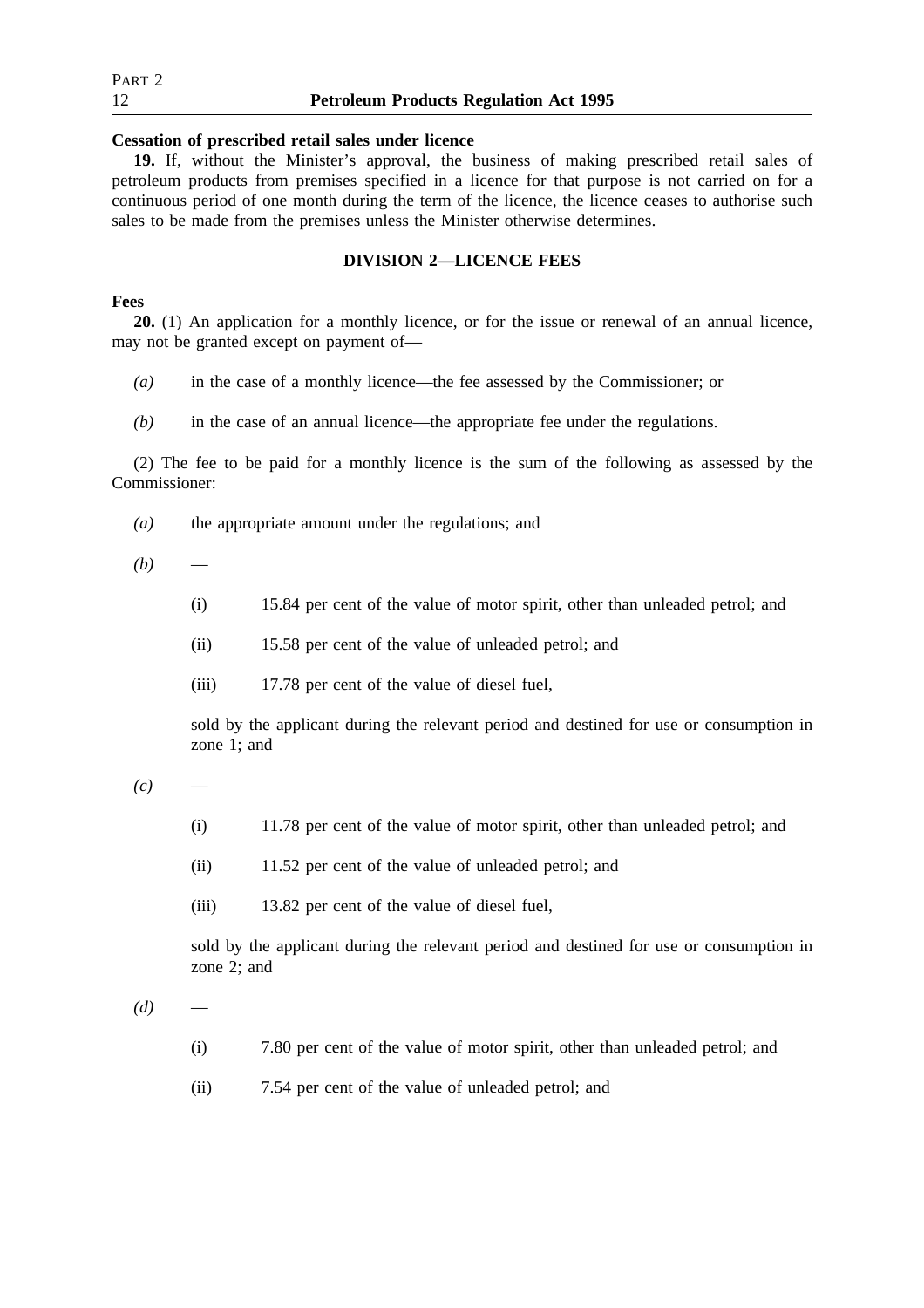(iii) 9.75 per cent of the value of diesel fuel,

sold by the applicant during the relevant period and destined for use or consumption in zone 3.

- (3) The following provisions apply for purposes of assessing the fee for a monthly licence:
- *(a)* petroleum products sold by the applicant will be taken to have been destined for use or consumption in zone 1 unless it is established to the Commissioner's satisfaction that they were destined for use or consumption in zone 2 or zone 3;
- *(b)* petroleum products will be taken to be destined for use or consumption in zone 2 or zone 3 if and only if it is established to the Commissioner's satisfaction—
	- (i) that they were sold by retail, and delivered in pursuance of that sale, from a place of business in the relevant zone; or
	- (ii) that they were delivered at a place of business within the relevant zone for the purpose of retail sale and delivery from that place of business;
- *(c)* the following amounts will be disregarded in assessing the fee for a monthly licence:
	- (i) the value of petroleum products sold by the applicant (being at the time of the sale a monthly licensee) to another monthly licensee for the purpose of resale;
	- (ii) the value of petroleum products sold for delivery and use or consumption outside the State;
	- (iii) the value of diesel fuel sold for a purpose other than the propulsion of diesel engined road vehicles;
	- (iv) the value of aviation gasoline sold for a purpose other than the propulsion of road vehicles;
- *(d)* if the applicant is, or was during the relevant period, a member of a group of petroleum vendors, all members of the group will be treated as applicants for the purpose of calculating the licence fee;
- *(e)* if—
	- (i) the application is made on behalf of the members of a group of petroleum vendors; and
	- (ii) any member of the group referred to in subparagraph (i) was, at any time during the relevant period, a member of another such group (any one or more of the members of which is not a member of the group referred to in subparagraph (i)),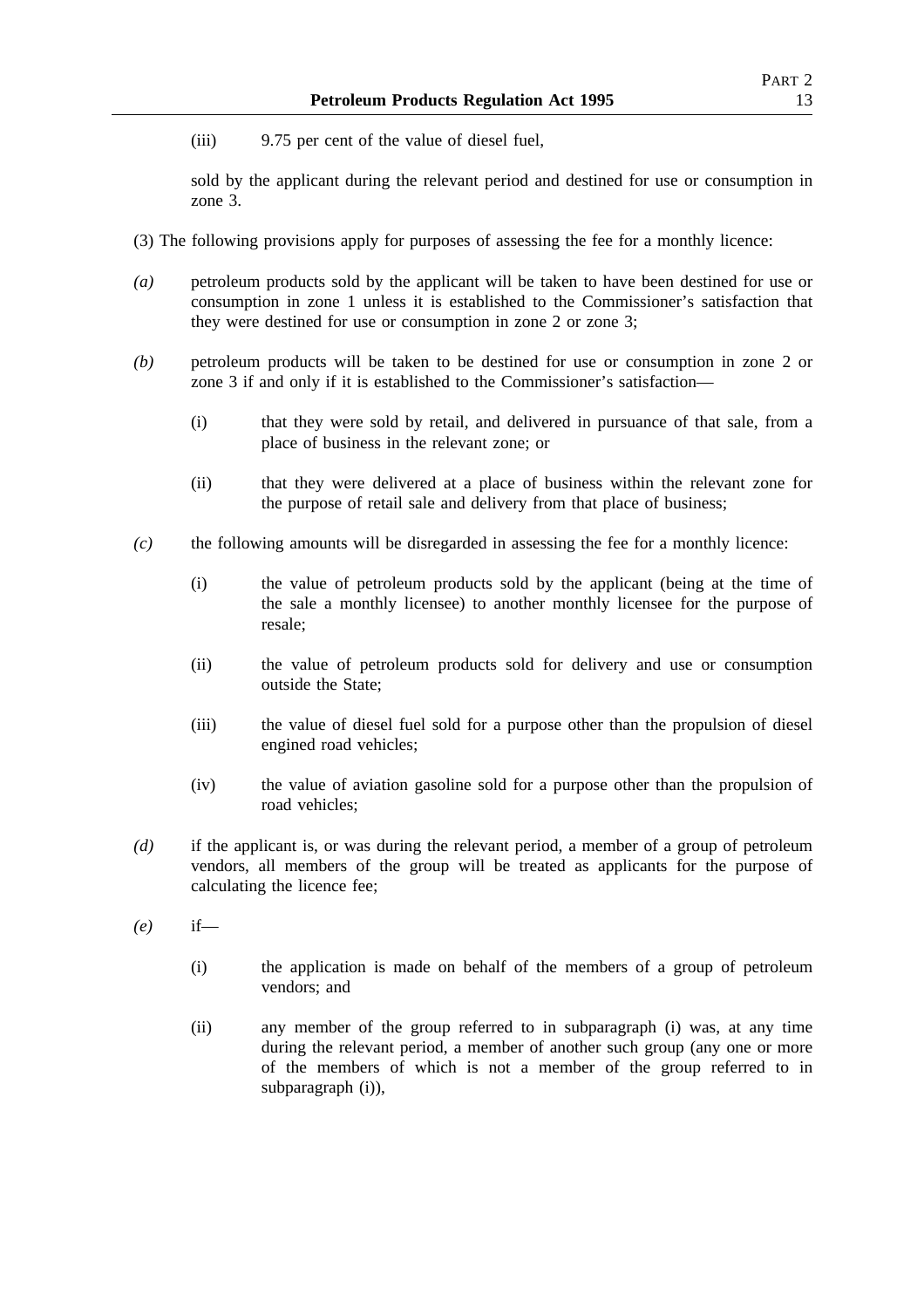the petroleum products sold by members of the first mentioned group during that relevant period are to be taken to have included any petroleum products sold by any of the members of the other group during that period unless the applicant satisfies the Commissioner that a fee for a monthly licence has been paid to the Commissioner after having been assessed in respect of the sale of petroleum products by the members of the other group during that relevant period;

- *(f)* if the applicant or the group of which the applicant is a member did not carry on the business of a monthly licensee during the whole of the relevant period, the fee payable in respect of the licence will be the amount assessed by the Commissioner as being just and reasonable in the circumstances of the case, having regard to the petroleum products that in the opinion of the Commissioner would have been sold if the applicant or the group had been carrying on that business during the whole of that period;
- *(g)* if the applicant or the group of which the applicant is a member carried on the business of a monthly licensee during the whole of the relevant period, but the Commissioner is of the opinion that the Commissioner is unable for any reason accurately to assess the fee payable under this section, the fee payable in respect of the licence will be the amount assessed by the Commissioner as being just and reasonable in the circumstances of the case.

(4) A fee payable in respect of a monthly licence under this section is payable by the persons by or on behalf of whom the application is made.

## **Determination of value of petroleum products**

**21.** (1) For the purpose of assessing the fee for a monthly licence, the value of motor spirit or diesel fuel sold during a particular relevant period will be taken to be—

- *(a)* the indexed amount; or
- *(b)* the amount prescribed by regulation and in force as at the commencement of the relevant period,

whichever is the greater, multiplied by the number of litres of motor spirit or diesel fuel sold.

(2) For the purposes of subsection (1), the indexed amount for a relevant period falling within the 12 months period commencing on 1 June in any year is the amount obtained by dividing the Consumer Price Index for the immediately preceding March quarter by the Consumer Price Index for the March quarter 1991, multiplying the quotient by 55 cents, and rounding the product to two decimal places.

- (3) The Governor may, by regulation—
- *(a)* fix an amount for the purpose of fixing the per litre value of motor spirit (including unleaded petrol); and
- *(b)* fix an amount for the purpose of fixing the per litre value of diesel fuel,

(but an amount fixed under this subsection must not exceed an amount representing, in the Minister's opinion, a reasonable average wholesale price per litre for motor spirit or diesel fuel (as the case requires) in the State as at the date of the regulation).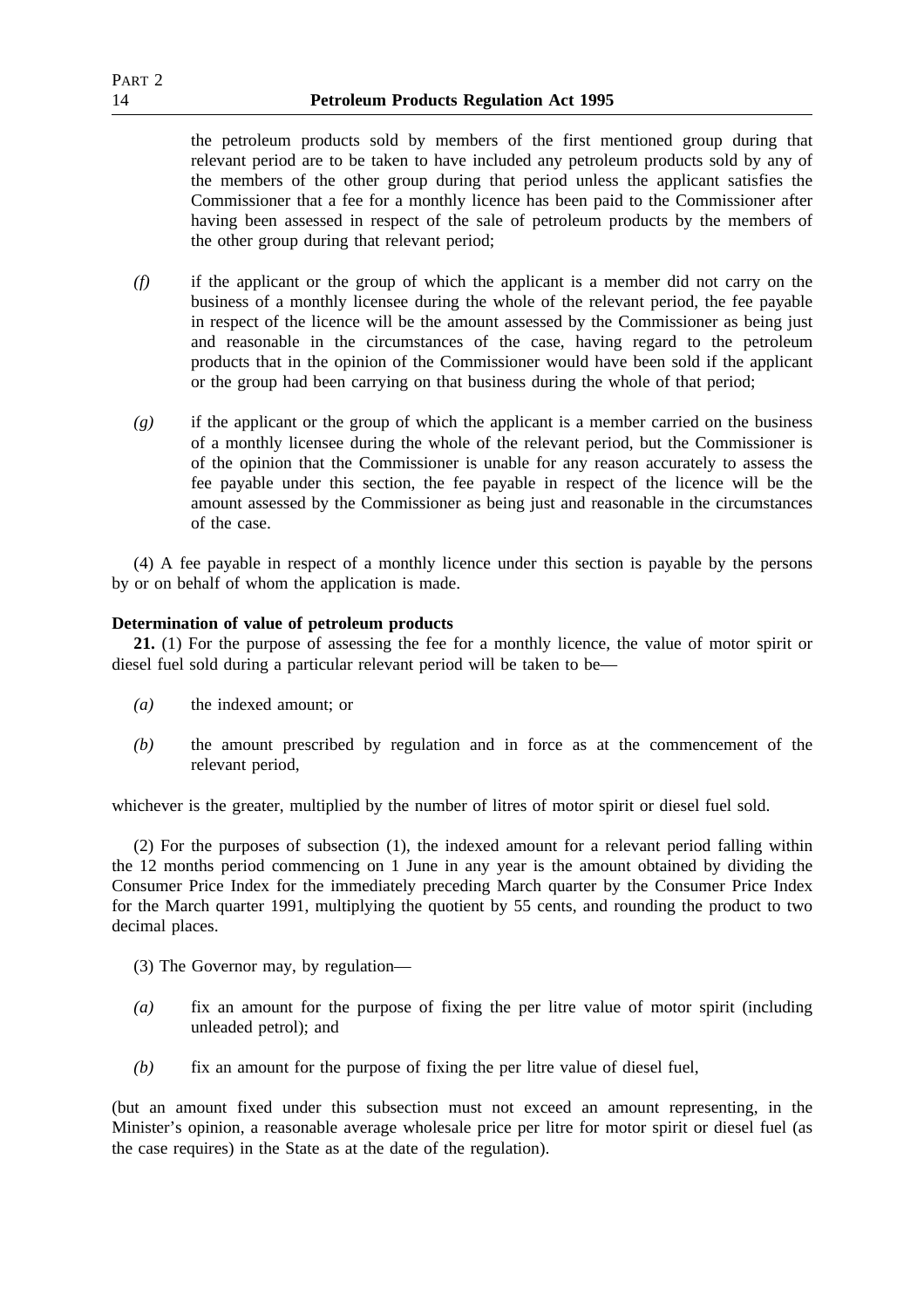(4) An amount fixed by regulation under this section takes effect as from the commencement of a relevant period specified in the regulation.

### **Recovery of unpaid fees from unlicensed persons**

**22.** (1) If a person was required by this Act to hold but did not hold a particular licence in respect of any period, the person must pay to the Commissioner an amount equal to the licence fee that would have been payable if the person had held that licence.

(2) The Commissioner may assess the amount payable under this section.

(3) Notice of the assessment under this section is to be served on the person against whom the assessment was made.

(4) Any amount assessed under this section may be recovered by the Commissioner, as a debt due to the Crown, in any court of competent jurisdiction.

(5) A certificate purporting to be signed by the Commissioner and stating that a specified amount is the amount assessed under this section in respect of a specified person is admissible in proceedings for the recovery of that amount and will, in the absence of proof to the contrary, be proof of the assessment.

### **Reassessment of fee, etc.**

**23.** (1) The Commissioner may reassess a monthly licence fee or other amount assessed under this Division—

- *(a)* on the Commissioner's own initiative; or
- *(b)* on receipt of an objection by the person liable to pay the fee or amount lodged with the Commissioner within two months after the service on the person of notice of the assessment.

(2) If the fee or amount is reduced on reassessment, the amount overpaid must be refunded by the Commissioner and the Consolidated Account is appropriated accordingly.

(3) If the fee or amount is increased on reassessment, the Commissioner may recover as a debt due to the Crown, in a court of competent jurisdiction, the amount by which the fee or amount is increased from the person liable for the fee or amount.

(4) If an amount is recoverable under subsection (3) in respect of a licence held by two or more persons, those persons are jointly and severally liable to pay the amount.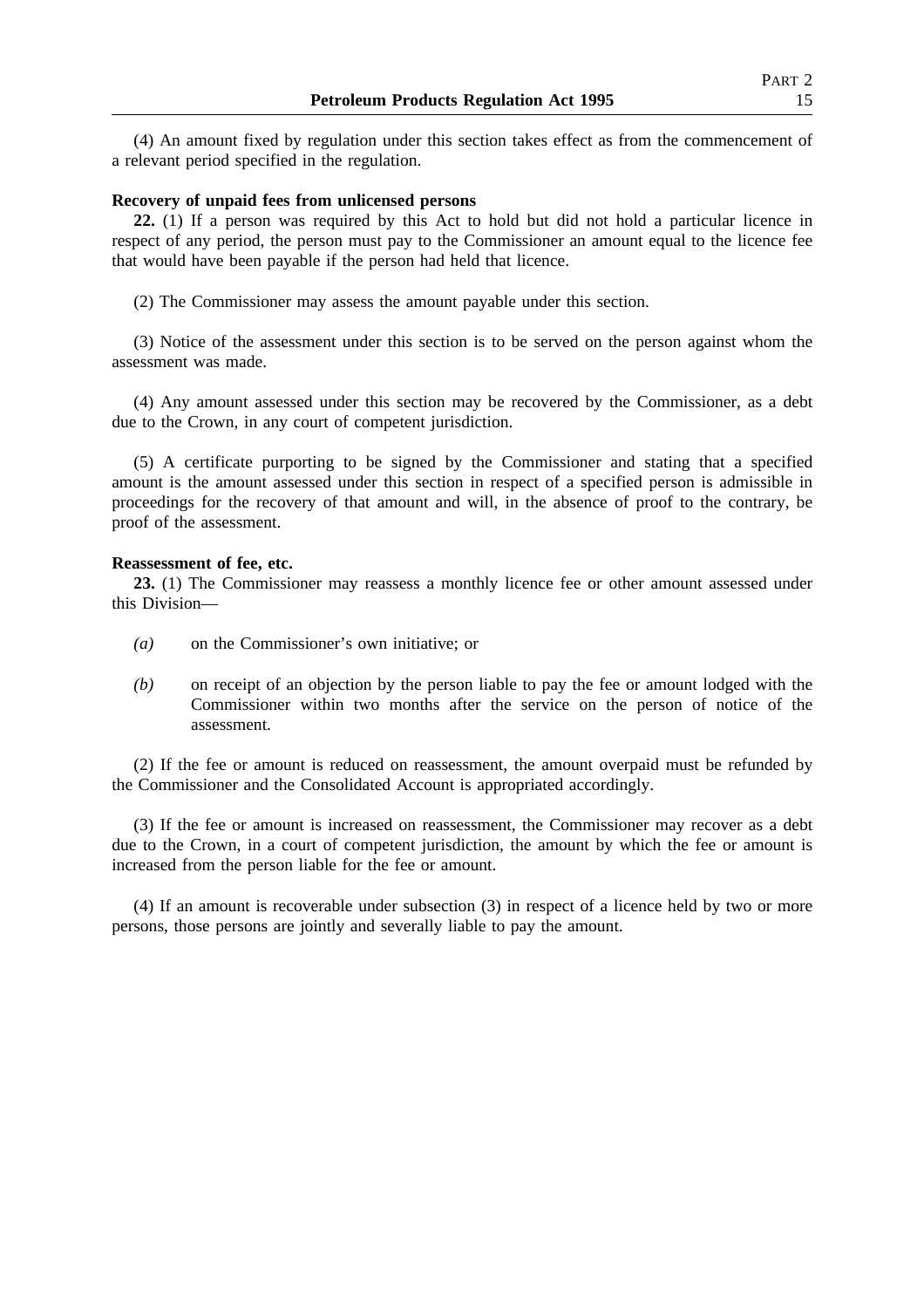## **PART 3 INDUSTRIAL PUMPS**

## **Industrial pumps not to be installed without approval**

**24.** (1) A person must not install an industrial pump without the prior approval of the Minister.

Maximum penalty: \$10 000.

(2) The Minister must not grant approval for the installation of an industrial pump unless the Minister is satisfied that the amount of petroleum products that will be supplied to the occupier of the premises in relation to which it is proposed to install the pump will be not less than 6 800 litres a month.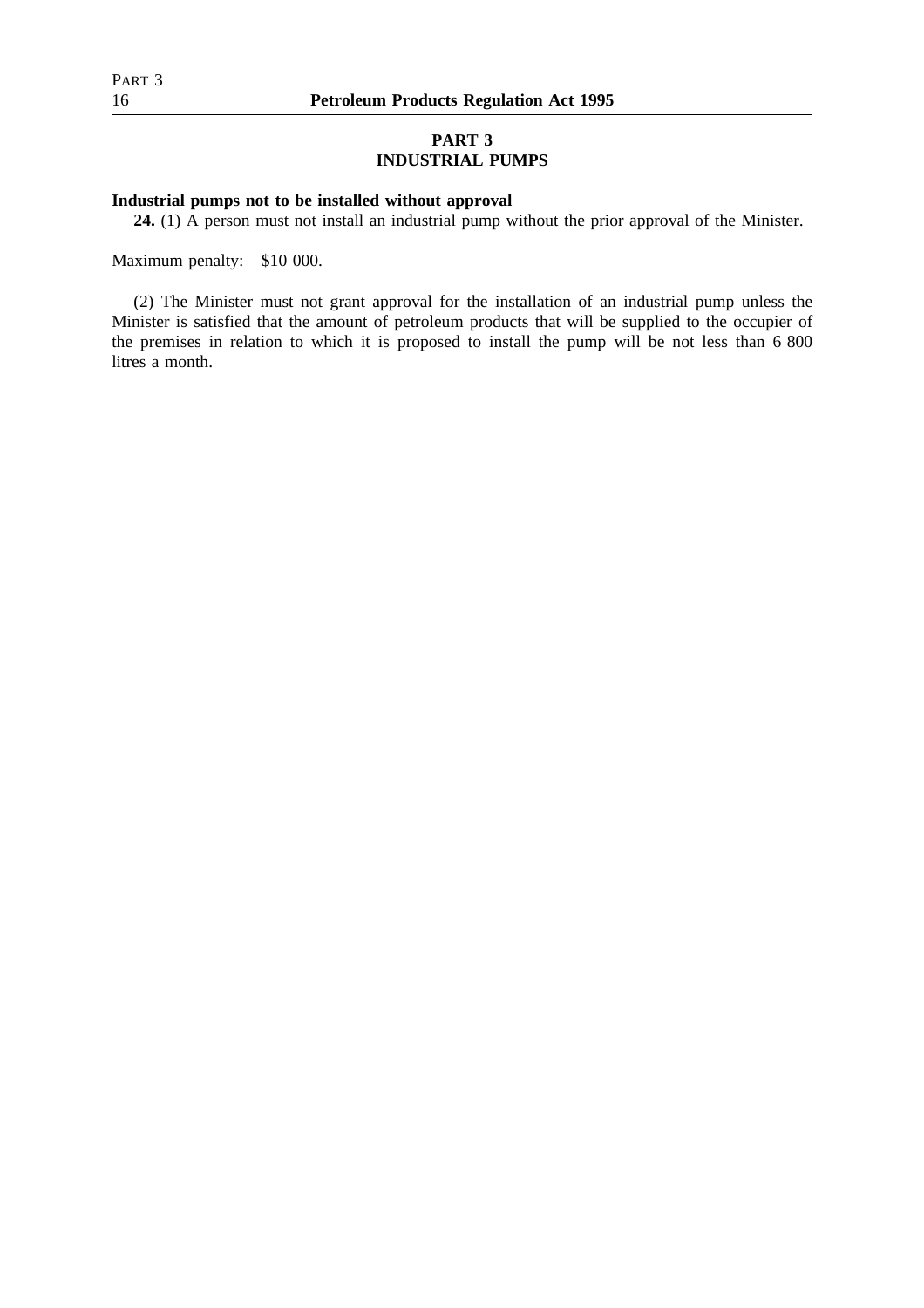## **PART 4**

## **GENERAL SAFETY AND ENVIRONMENTAL DUTIES**

### **General duty**

**25.** A licensee or other person must, in keeping, handling, conveying, using or disposing of petroleum products, take such precautions and exercise such care as is reasonable in the circumstances in order to—

- *(a)* avoid endangering the safety or health of another, or the safety of another's property; and
- *(b)* prevent risk of significant environmental harm.

Maximum penalty: In the case of a body corporate—\$50 000.

In any other case—\$10 000 or imprisonment for 2 years, or both.

### **Duty in relation to plant**

**26.** (1) This section applies to plant that is used, or that is reasonably expected to be used, in connection with petroleum products.

(2) For the purposes of this section, plant is in an environmentally sound condition if it is in a condition that does not give rise to a risk of significant environmental harm.

- (3) A licensee or other person who is in charge of plant to which this section applies must—
- *(a)* take such precautions and exercise such care as is reasonable in the circumstances in order to ensure that the plant is in a safe and environmentally sound condition whenever it is used in connection with petroleum products; and
- *(b)* ensure that the plant is in a safe and environmentally sound condition when it is not in use.
- (4) A licensee or other person who uses plant to which this section applies must—
- *(a)* ensure that the plant is in a safe and environmentally sound condition; and
- *(b)* take such precautions and exercise such care as is reasonable in the circumstances in order to—
	- (i) avoid endangering the safety or health of another, or the safety of another's property; and
	- (ii) prevent risk of significant environmental harm,

(whether during the use of the plant, or as a result of the use of the plant); and

*(c)* ensure that the plant is left in a safe and environmentally sound condition after use.

(5) A licensee or other person who performs, or supervises the performance of, work on, or in relation to, plant to which this section applies must take such precautions and exercise such care as is reasonable in the circumstances in order to—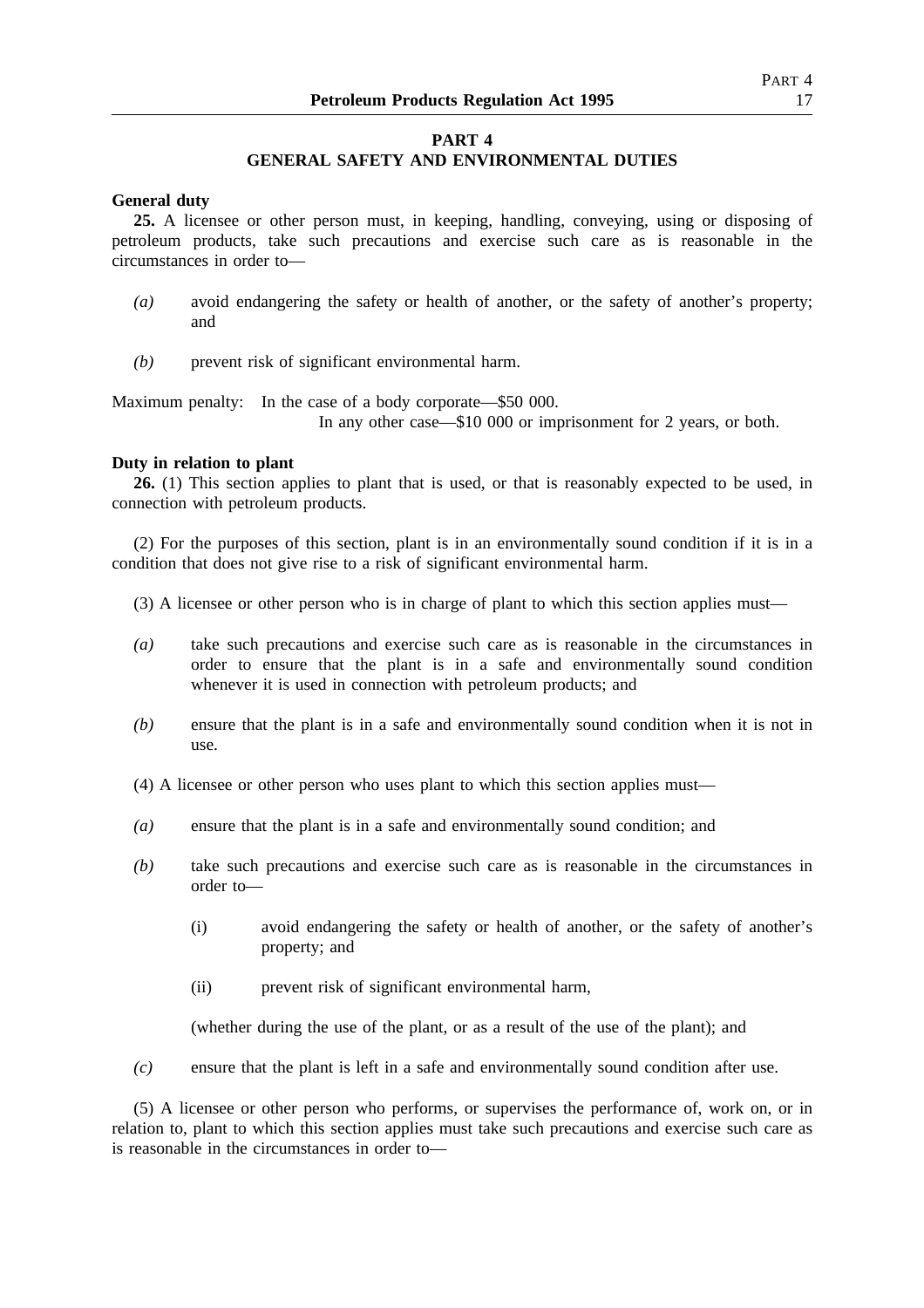- *(a)* avoid endangering the safety or health of another, or the safety of another's property; and
- *(b)* prevent risk of significant environmental harm,

(whether during the performance of the work, or as a result of the performance of the work).

(6) A licensee or other person must not misuse or damage any plant to which this section applies.

(7) A person who contravenes or fails to comply with a provision of this section is guilty of an offence.

Maximum penalty: In the case of a body corporate—\$50 000.

In any other case—\$10 000 or imprisonment for 2 years, or both.

## **Improvement notices**

**27.** (1) If an authorised officer is of the opinion that a person—

- *(a)* is contravening a provision of this Part or a condition of a licence; or
- *(b)* has contravened a provision of this Part or a condition of a licence in circumstances that make it—
	- (i) likely that the contravention will be repeated; or
	- (ii) reasonable to require that the contravention be remedied,

the authorised officer may issue an improvement notice requiring the person to remedy the matters occasioning the contravention.

(2) An improvement notice must—

- *(a)* state that the authorised officer is of the opinion that a person—
	- (i) is contravening a provision of this Part or a condition of a licence; or
	- (ii) has contravened a provision of this Part or a condition of a licence in circumstances that make it—
		- (A) likely that the contravention will be repeated; or
		- (B) reasonable to require that the contravention be remedied; and
- *(b)* state the grounds of the authorised officer's opinion; and
- *(c)* specify the provision of this Part or licence condition in respect of which that opinion is held.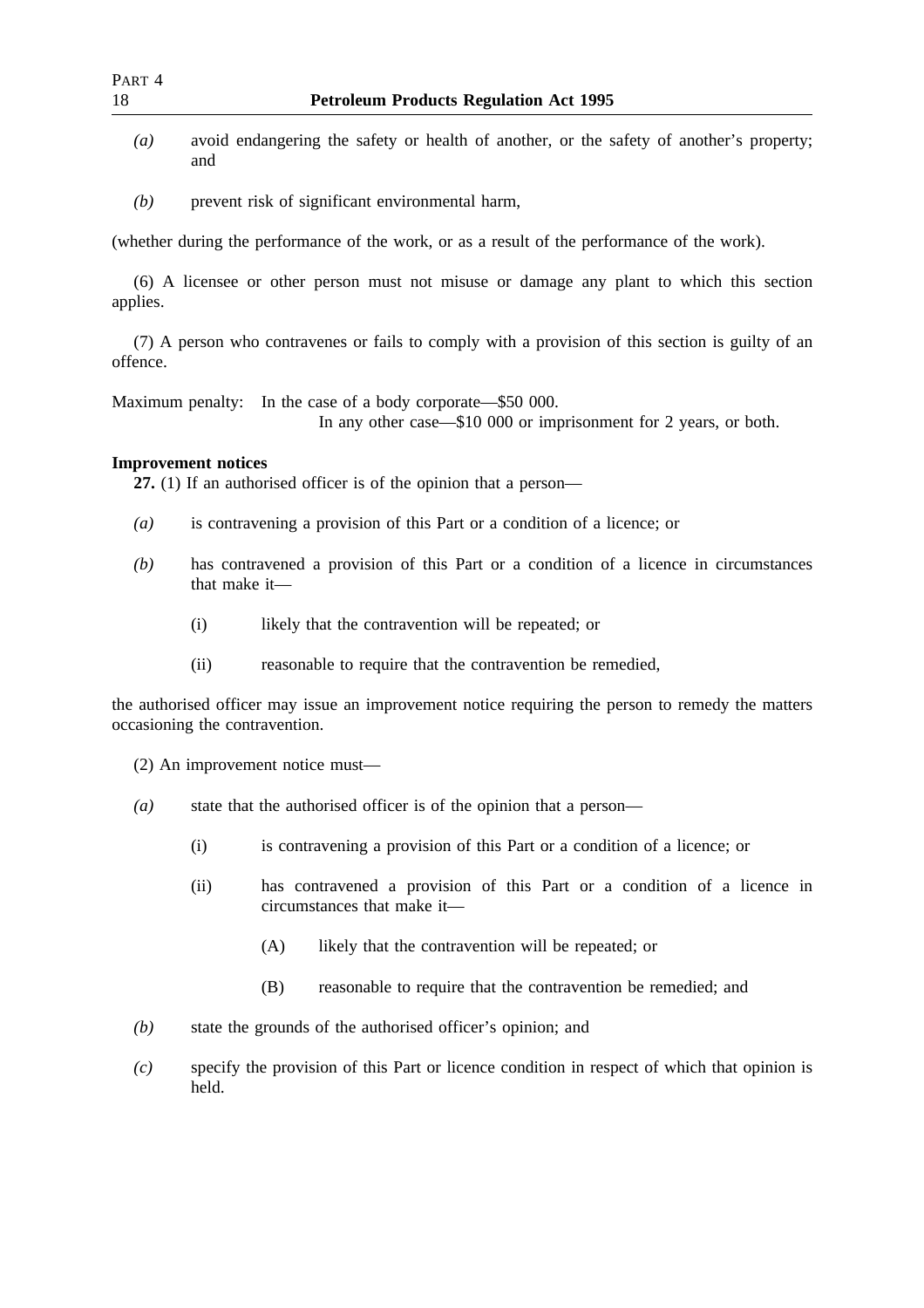- (3) An authorised officer may—
- *(a)* include in an improvement notice directions as to the measures to be taken to remedy the contravention, or to avoid further such contravention;
- *(b)* specify in an improvement notice a day by which the matters referred to in the notice must be remedied.
- (4) An authorised officer may vary or revoke an improvement notice issued under this section.

(5) A person who contravenes or fails to comply with an improvement notice is guilty of an offence.

Maximum penalty: \$20 000.

### **Prohibition notices**

**28.** (1) If an authorised officer is of the opinion that a dangerous situation exists, the authorised officer may issue to the person apparently in control of the activity giving rise to the danger or risk a prohibition notice prohibiting the carrying on of the activity until an authorised officer is satisfied that adequate measures have been taken to avert, eliminate or minimise the danger or risk.

- (2) A prohibition notice must—
- *(a)* identify the activity giving rise to the danger or risk; and
- *(b)* state the grounds of the authorised officer's opinion.

(3) An authorised officer may include in a prohibition notice directions as to the measures to be taken to avert, eliminate or minimise the danger or risk to which the notice relates.

(4) An authorised officer may vary or revoke a prohibition notice issued under this section.

(5) Subject to this Act, a person who contravenes or fails to comply with a prohibition notice is guilty of an offence.

Maximum penalty: \$50 000.

### **Action on default**

**29.** (1) If a person is required by an improvement notice or prohibition notice to take any specified measures and the person fails to comply with the notice, the authorised officer who issued the notice or any person authorised by him or her may—

- *(a)* after giving reasonable notice to the person required to take the measures, enter and take possession of any place (taking such measures as are reasonably necessary for the purpose); and
- *(b)* do, or cause to be done, such things as full and proper compliance with the notice may require.

(2) The Crown may recover the costs and expenses reasonably incurred by an authorised officer or other authorised person exercising powers under subsection (1) from the person who failed to comply with the notice, as a debt in a court of competent jurisdiction.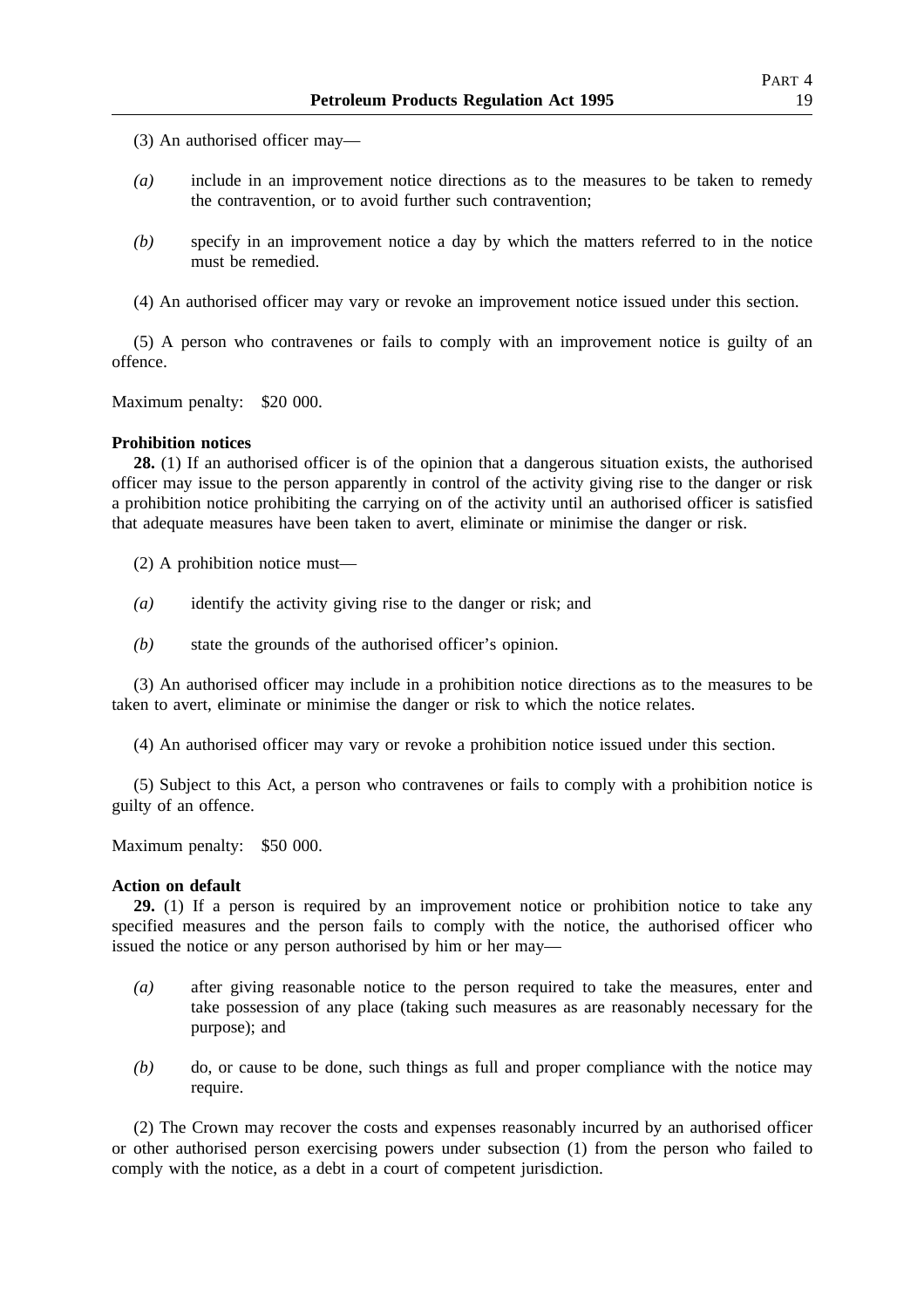## **Action in emergency situations**

**30.** (1) If an authorised officer considers on reasonable grounds that a dangerous situation exists and that there is insufficient time to issue a notice under this Part, the authorised officer may, after giving such notice (if any) as may be reasonable in the circumstances, take action or cause action to be taken as necessary to avert, eliminate or minimise the danger or risk.

(2) In the exercise of powers under this section, an authorised officer—

- *(a)* may at any time enter and take possession of any place (taking such measures as are reasonably necessary for the purpose); and
- *(b)* may be accompanied by such assistants as may be necessary or desirable in the circumstances.

(3) The Crown may recover the costs and expenses reasonably incurred by an authorised officer exercising the powers under this section from the person who caused the danger or risk, as a debt in a court of competent jurisdiction.

## **Cost recovery**

**31.** (1) In this section—

"**agency or instrumentality of the Crown**" means any body corporate (other than a council) established for a public purpose by, or in accordance with, an Act;

"**council**" means a municipal or district council;

"**government authority**" means—

- *(a)* an administrative unit of the Public Service;
- *(b)* an agency or instrumentality of the Crown; or
- *(c)* a council;

"**principal officer**", in relation to a government authority, means—

- *(a)* in the case of an administrative unit of the Public Service—the chief executive officer of that unit;
- *(b)* in the case of an agency or instrumentality of the Crown—the chief executive officer of that agency or instrumentality or a person designated by the regulations as principal officer of that agency or instrumentality;
- *(c)* in the case of a council—the chief executive officer of that council.

(2) This section applies to any incident—

- *(a)* constituted of or arising from (whether wholly or in part) the escape of a petroleum product; or
- *(b)* that involves risk of the escape of a petroleum product.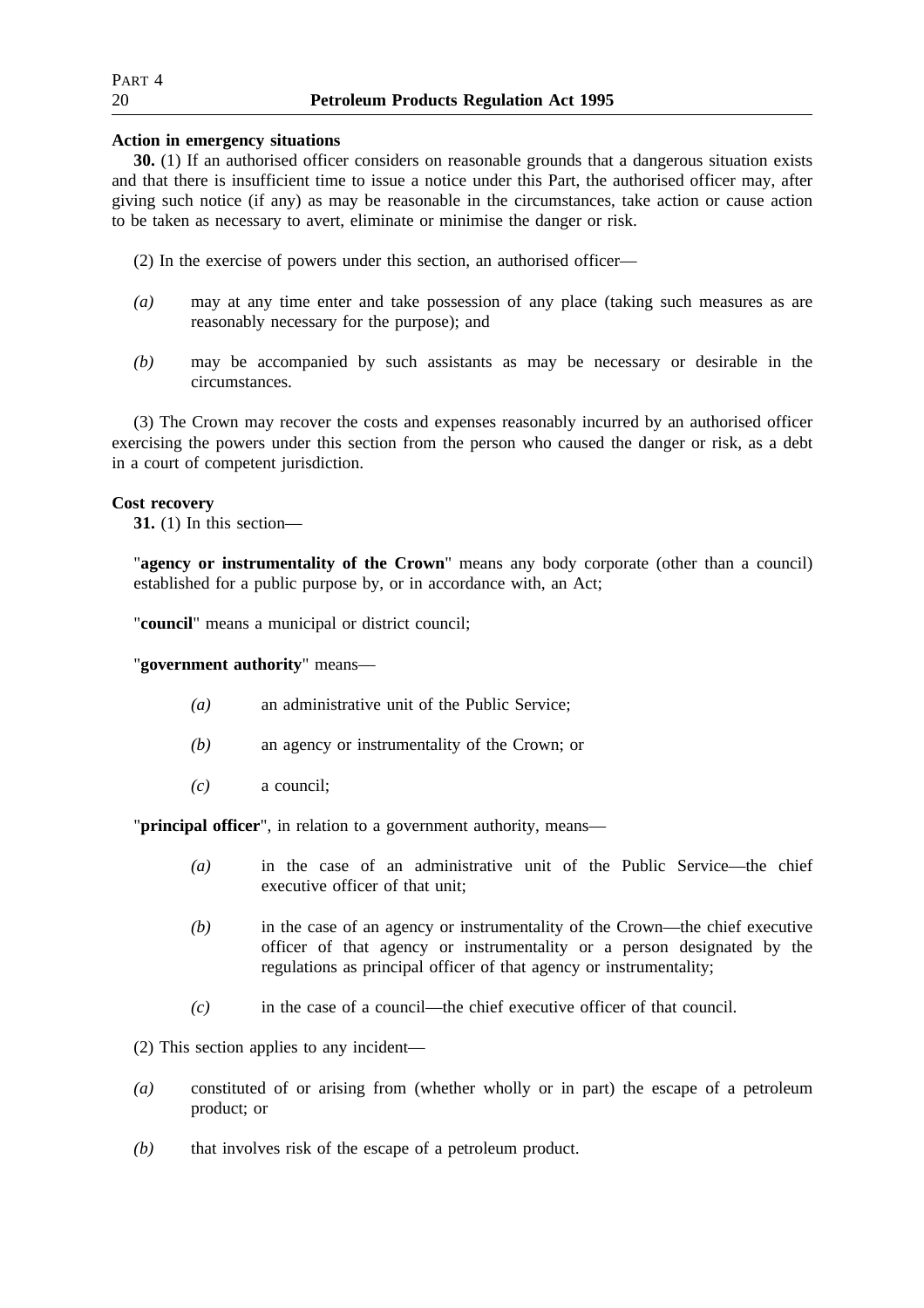- (3) For the purposes of this section, the escape of a petroleum product includes—
- *(a)* a discharge of the petroleum product onto or into any land or water, or any structure or thing; or
- *(b)* the release of the petroleum product into the air.

(4) Where a government authority incurs costs or expenses as a result of the occurrence of an incident to which this section applies, any such costs or expenses reasonably incurred by the government authority are recoverable as a debt in a court of competent jurisdiction.

- (5) The costs or expenses may be recovered by—
- *(a)* in the case of costs or expenses incurred by a council—the council; or
- *(b)* in the case of costs or expenses incurred by an agency or instrumentality of the Crown—that agency or instrumentality, or the Crown; or
- *(c)* in any other case—the Crown.

(6) The recovery of costs or expenses incurred by one government authority as a result of the occurrence of an incident to which this section applies (including an award or judgment in relation to those costs or expenses) does not preclude the recovery of costs and expenses incurred by another government authority as a result of the occurrence of the incident.

(7) The costs or expenses may be recovered (jointly or severally) from—

- *(a)* the person who was the owner of the petroleum product at the time of the incident; or
- *(b)* the person who was in control or possession of the petroleum product at the time of the incident; or
- *(c)* the person who caused the incident.
- (8) For the purposes of subsection (7)—
- *(a)* any petroleum product in the control or possession of an employee or agent while acting in the course of employment will be taken to be in the control or possession of the employer or principal; and
- *(b)* an act or omission of an employee or agent while acting in the course of employment will be taken to be the act or omission of the employer or principal,

unless it is proved that the incident is attributable to serious and wilful misconduct on the part of the employee or agent.

- (9) Costs and expenses are not recoverable against a person who establishes—
- *(a)* that the incident was due to the act or default of another person, or to some cause beyond the person's control; and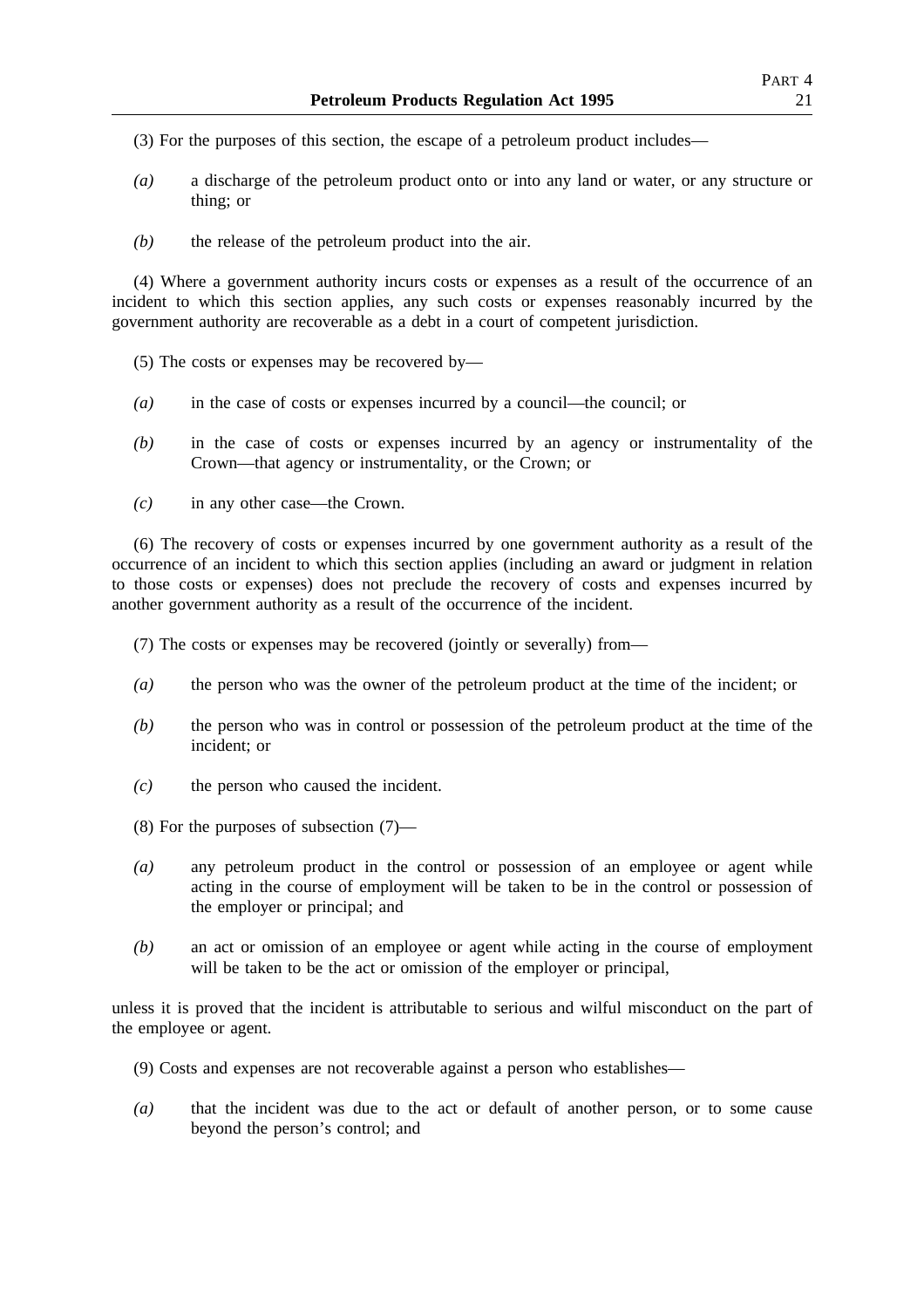| PART 4<br>22 | <b>Petroleum Products Regulation Act 1995</b>                                                                                                                                                                                                                           |
|--------------|-------------------------------------------------------------------------------------------------------------------------------------------------------------------------------------------------------------------------------------------------------------------------|
| (b)          | that he or she could not by the exercise of reasonable diligence have prevented the<br>occurrence of the incident; and                                                                                                                                                  |
| (c)          | that the incident is not attributable to an act or omission of a person who was an<br>employee or agent of his or hers at the time when the incident occurred (unless it is<br>proved that the incident is attributable to serious and wilful misconduct on the part of |

(10) This section does not exclude or derogate from any right to recover an amount in respect of costs or expenses that exists apart from this section but the Crown or a government authority is not entitled to recover, in respect of the same costs or expenses, an amount under this section and an amount in proceedings founded on rights that exist apart from this section.

the employee or agent).

(11) For the purposes of this section, a body that forms part, or is established for the purposes, of an agency or instrumentality of the Crown is not to be regarded as itself constituting a separate agency or instrumentality.

(12) In any proceedings under this section, a document apparently signed by the principal officer of the relevant government authority certifying as to the incurring of costs or expenses as a result of the occurrence of an incident to which this section applies, and as to the amount of those costs or expenses, constitutes proof, in the absence of proof to the contrary, of the matters so certified.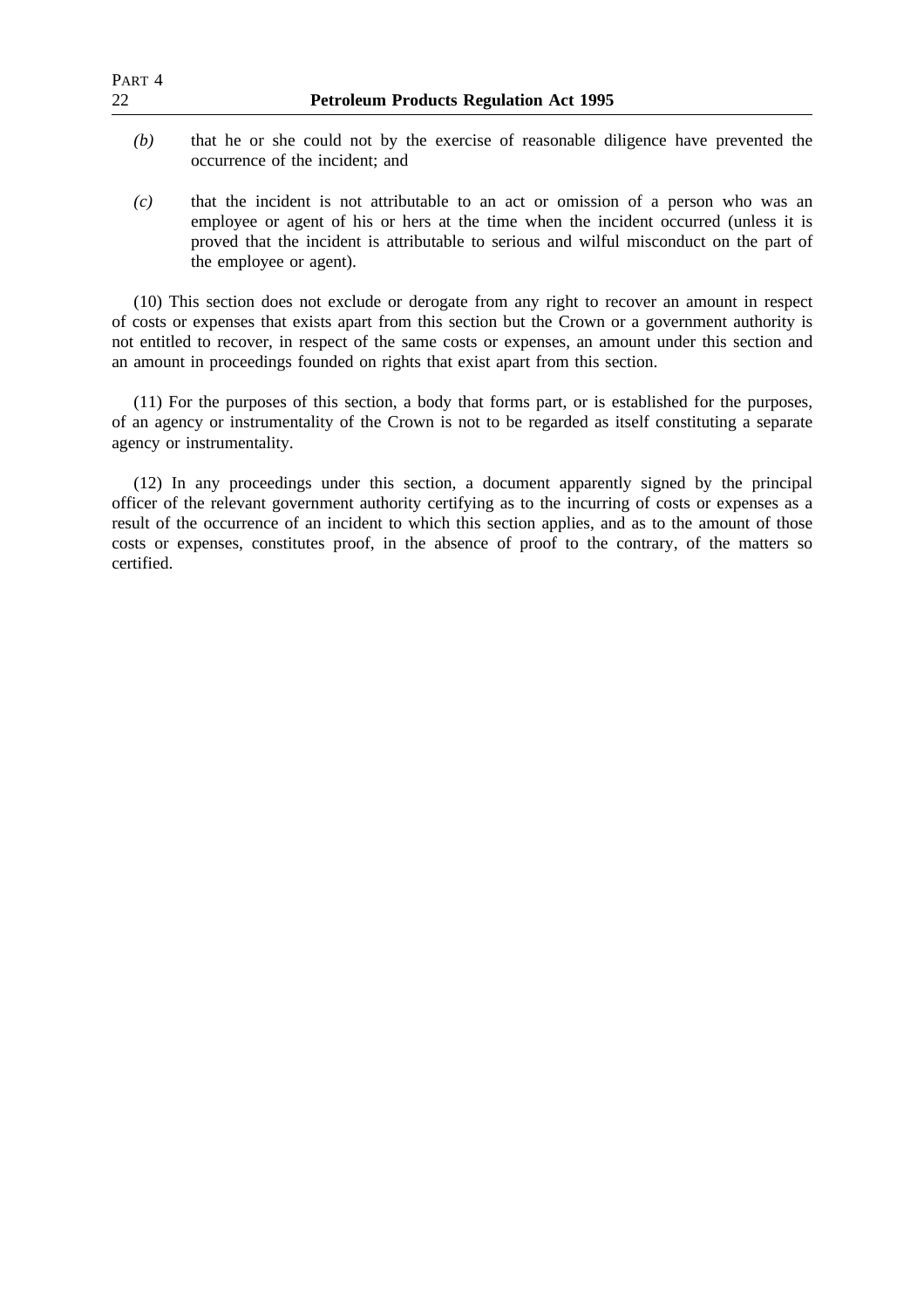## **PART 5 PERIODS OF RESTRICTION AND RATIONING**

## **DIVISION 1—INTERPRETATION**

## **Interpretation**

**32.** In this Part, unless the contrary intention appears—

"**sale**" includes—

- *(a)* barter or exchange;
- *(b)* offer or agreement to sell, barter or exchange;
- *(c)* delivery in pursuance of sale, barter or exchange,

and "**sell**" and "**purchase**" have corresponding meanings.

## **DIVISION 2—DECLARATION OF PERIODS OF RESTRICTION AND RATIONING**

## **Declaration of periods of restriction and rationing**

**33.** (1) If, in the opinion of the Governor, circumstances have arisen, or are likely to arise, that have caused, or are likely to cause, shortages of petroleum products in the State, the Governor may—

- *(a)* by proclamation, declare a period (commencing on the date of the proclamation, or some specified later date, and extending for not more than seven days) to be a period of restriction; and
- *(b)* if the Governor thinks fit, by the same or a subsequent proclamation—
	- (i) declare that the period of restriction will, as from its commencement, or some specified later date, be a rationing period; and
	- (ii) declare petroleum products of specified kinds to be rationed petroleum products.

(2) The Governor may, by proclamation—

- *(a)* extend a period of restriction for successive periods (each not to exceed seven days) but not so that the total period exceeds 28 days; or
- *(b)* extend a period of restriction by such other period or periods as may be authorised by a resolution of both Houses of Parliament; or
- *(c)* vary or revoke a declaration under subsection (1)*(b)*; or
- *(d)* revoke a proclamation under this section.

(3) A period of restriction that has been declared to be a rationing period continues to be a rationing period during any extension of the period of restriction unless the declaration by virtue of which it became a rationing period is revoked.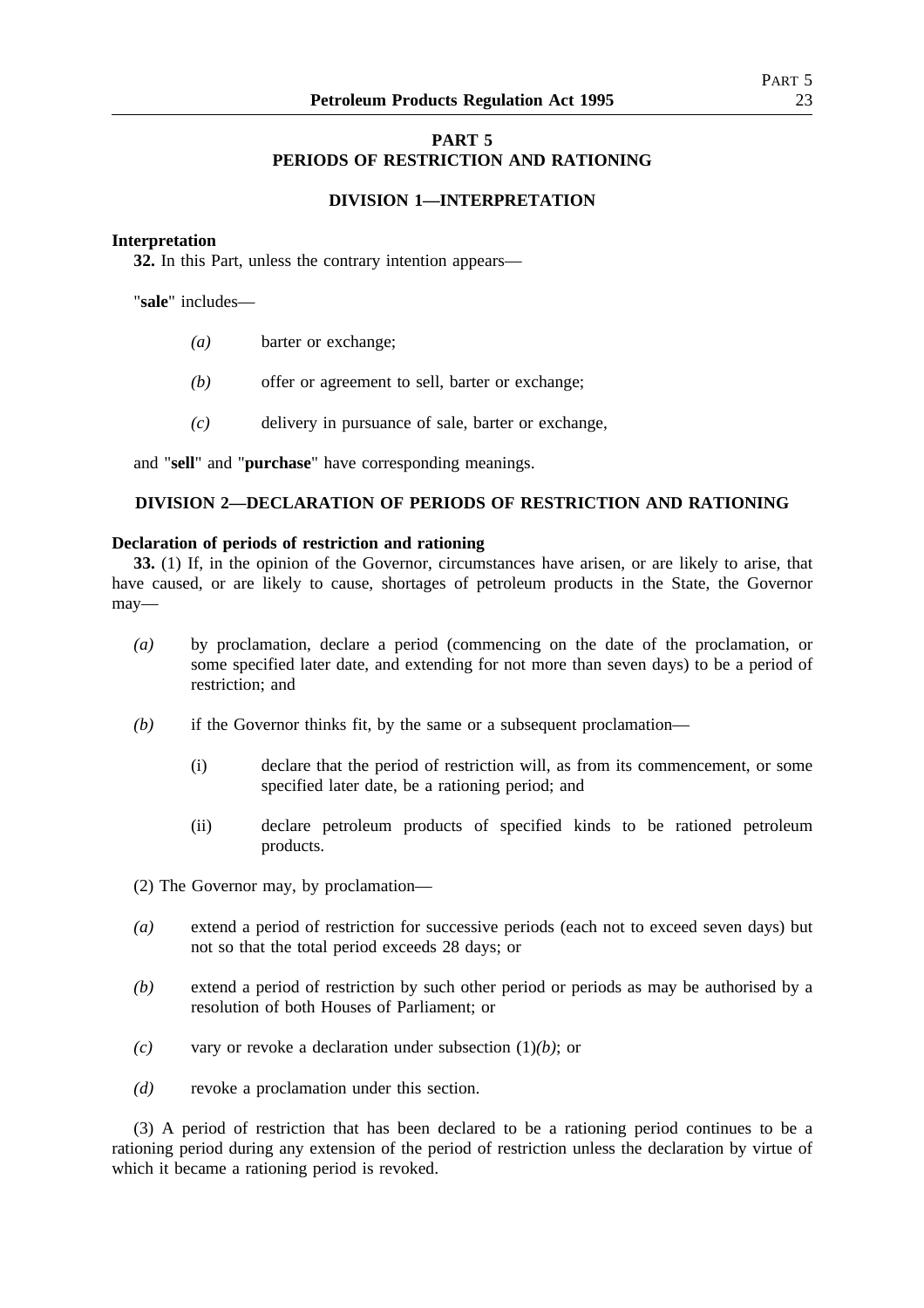(4) Where a period of restriction expires, no subsequent period may be declared to be a period of restriction unless—

- *(a)* that subsequent period commences 14 days or more after the expiration of the former period of restriction; or
- *(b)* the declaration is authorised by a resolution of both Houses of Parliament.

## **DIVISION 3—CONTROLS DURING PERIODS OF RESTRICTION**

## **Controls during periods of restriction**

**34.** (1) The Minister may, if of the opinion that it is in the public interest to do so—

- *(a)* fix conditions of licences; and
- *(b)* issue directions,

that apply during a period of restriction in relation to petroleum products.

(2) Without limiting the effect of subsection (1), licence conditions or directions may fix maximum prices in relation to classes of sales of petroleum products.

(3) Licence conditions or directions under this section may relate to petroleum products generally, or to petroleum products of a specified kind.

- (4) Licence conditions under this section—
- *(a)* may apply to—
	- (i) a particular licence; or
	- (ii) a particular class of licences; and
- *(b)* if applying to a class of licences—may be fixed by notice published in the *Gazette* or in a newspaper circulating generally throughout the State.
- (5) Directions under this section—
- *(a)* may apply to—
	- (i) a particular person; or
	- (ii) a particular class of persons; or
	- (iii) the public generally; and
- *(b)* if applying to—
	- (i) a particular person—may be issued by notice in writing to the person; or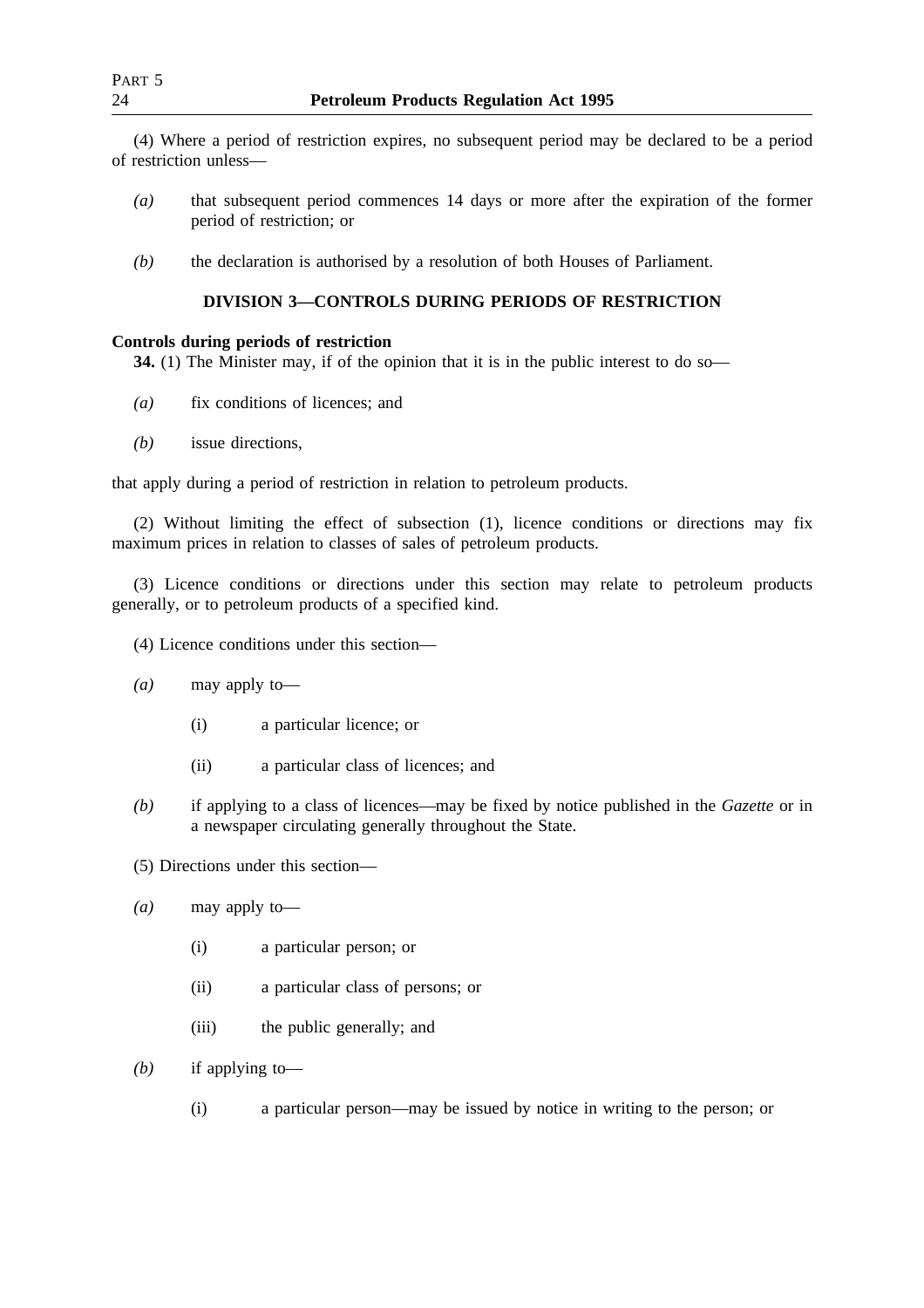(ii) a particular class of persons or the public generally—may be issued by notice published in the *Gazette* or in a newspaper circulating generally throughout the State.

(6) A person to whom a direction is issued under this section must not contravene or fail to comply with the direction.

Maximum penalty: \$10 000.

- (7) A licence condition or direction under this section—
- *(a)* does not operate after the end of the period of restriction in relation to which it was fixed or issued; and
- *(b)* may be varied or revoked by the Minister in the manner in which it was fixed or issued.

(8) The Minister may, if of the opinion that it is just to do so, compensate a licensee or person who has incurred expenses in complying with a condition or direction under this section.

## **DIVISION 4—CONTROLS DURING RATIONING PERIODS**

#### **Controls during rationing periods**

**35.** (1) During a rationing period it is a condition of a licence that the licensee must not sell rationed petroleum products except to a permit holder.

(2) During a rationing period a person must not purchase rationed petroleum products unless the person is a permit holder.

Maximum penalty: \$10 000.

(3) This section does not apply to the sale of rationed petroleum products to, or the purchase of rationed petroleum products by, a licensee in the ordinary course of the licensee's business.

## **Permits**

**36.** (1) The Minister may, if satisfied that it is in the public interest to do so, issue a permit to any person.

(2) The Minister may fix conditions of a permit as the Minister thinks fit.

(3) Without limiting the effect of subsection (2), permit conditions may limit the quantity or value of rationed petroleum products that may be purchased under the permit—

- *(a)* by reference to stipulated maxima; or
- *(b)* by reference to coupons to be given by the permit holder on purchasing rationed petroleum products; or
- *(c)* by any other means of limitation.

(4) It is a condition of a permit that the permit holder must carry the permit at all times when driving a motor vehicle to which petroleum products have been supplied under the permit.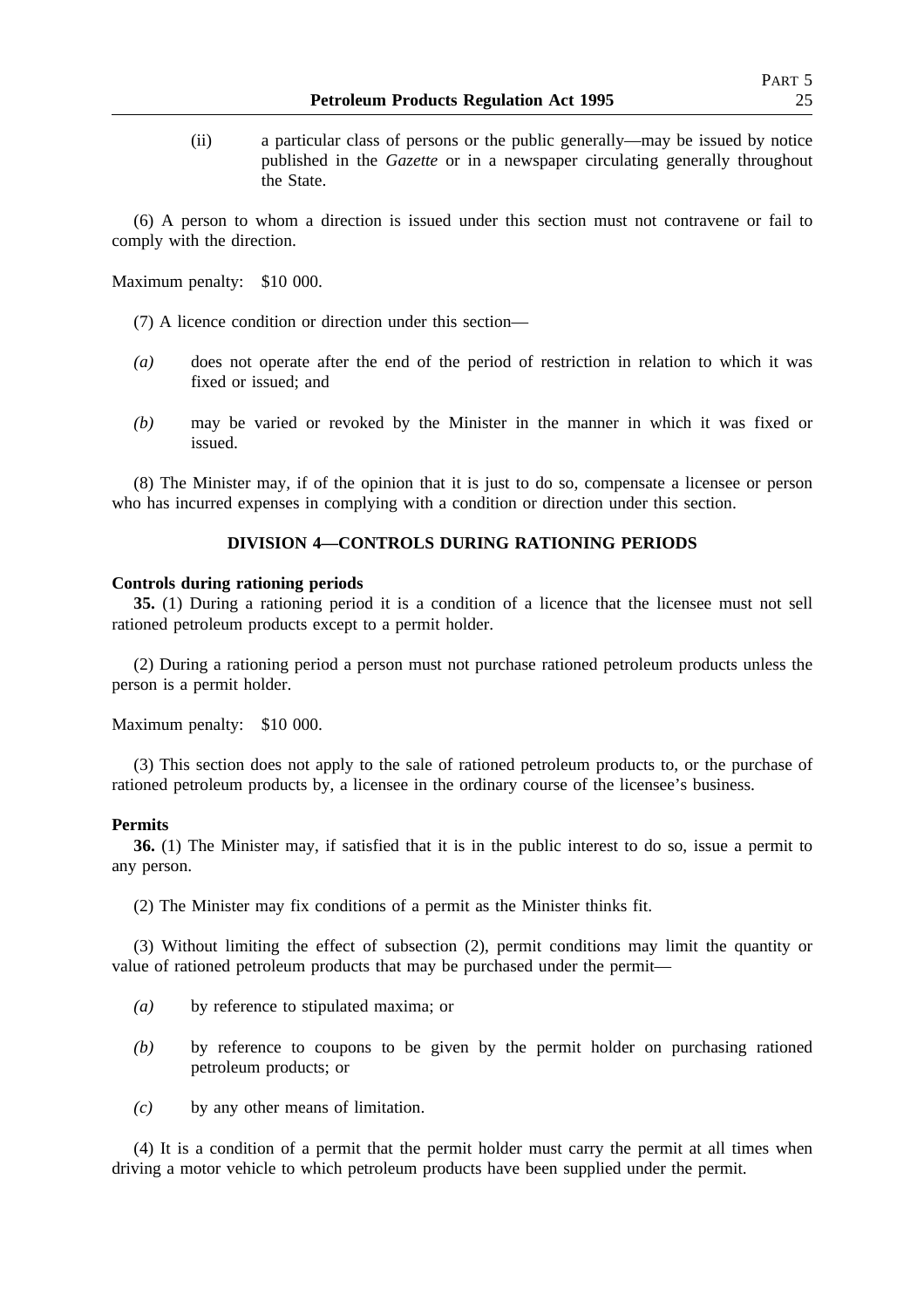(5) A permit holder must not contravene or fail to comply with a condition of the permit.

Maximum penalty: \$10 000.

(6) The Minister may by notice in writing served on a permit holder cancel the permit.

(7) On cancellation of a permit, the former permit holder must return the permit to the Minister or a person nominated by the Minister.

Maximum penalty: \$10 000.

(8) A permit is not transferable.

## **DIVISION 5—LIMIT ON PROCEEDINGS AGAINST MINISTER**

## **Limit on proceedings against Minister**

**37.** Except as provided by Part 9, no proceedings can be instituted against the Minister to compel the Minister to take, or to refrain from taking, any action under this Part.

## **DIVISION 6—CONSERVATION OF PETROLEUM PRODUCTS**

### **Publication of desirable principles for conserving petroleum**

**38.** (1) The Minister may publish, by notice in the *Gazette* and in a newspaper circulating generally throughout the State, principles that the public should, in the Minister's opinion, be encouraged to observe in relation to the conservation of petroleum products during a period of restriction.

(2) If, during a period of restriction, a person, by conforming with principles published under subsection (1), commits a breach of a policy of insurance, that breach is, for the purpose of determining the rights of that person under the policy, to be disregarded.

## **Special consideration to be given to those living in country areas**

**39.** In exercising powers under this Part, the Minister must give special consideration to the needs of those living in country areas of this State.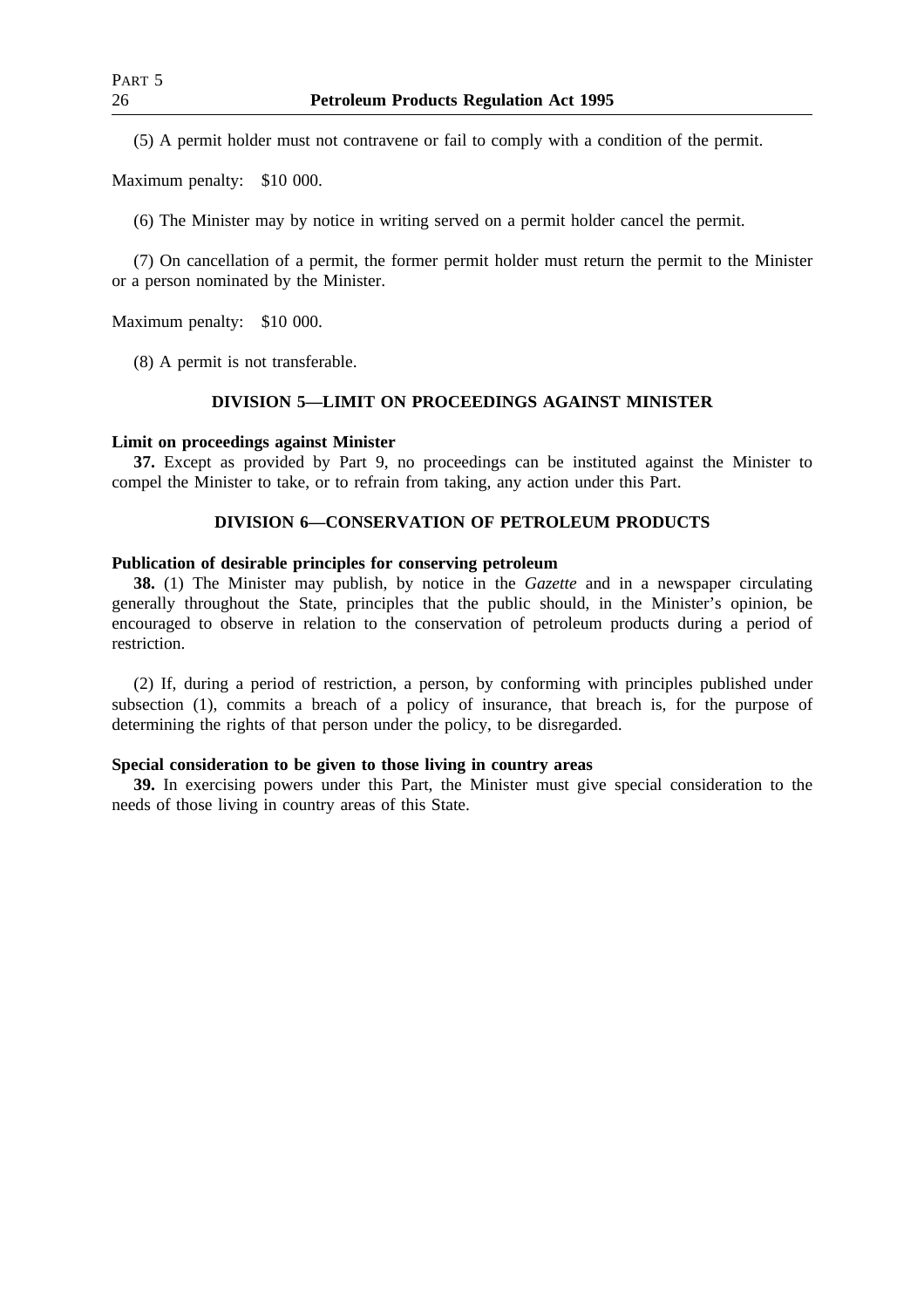## **PART 6 CORRECT MEASUREMENTS**

## **Correct measurements**

**40.** (1) A licensee or other person who uses for trade in petroleum products a measuring instrument that is incorrect or unjust is guilty of an offence.

Maximum penalty: \$20 000.

(2) It is a condition of a licence authorising the sale of petroleum products that the licensee must comply with the requirements of the *Trade Measurements Act 1993*.

- (3) For the purposes of this section—
- *(a)* "**measuring instrument**" has the same meaning as in the *National Measurement Act 1960* of the Commonwealth as amended and in force for the time being;
- *(b)* a person uses a measuring instrument for trade if the person uses it, has it in possession for use, or makes it available for use, to make a measurement for the purpose of determining the consideration in respect of a transaction.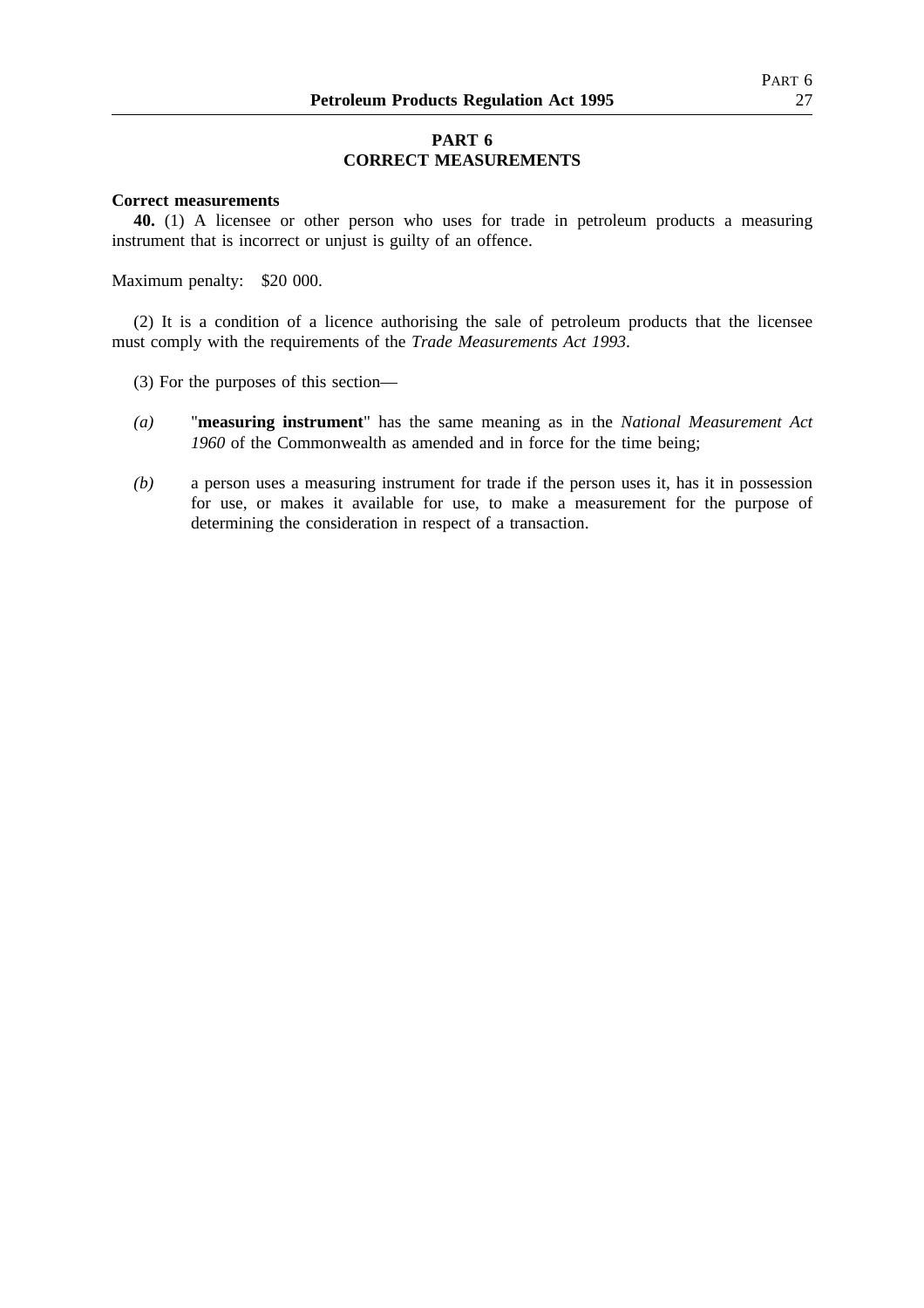## **PART 7 SALE OF PETROLEUM PRODUCTS TO CHILDREN**

### **Sale of petroleum products to children**

**41.** (1) A licensee or other person must not sell a petroleum product to a child under the age of 16 years.

Maximum penalty: \$5 000.

(2) If a person, acting at the request of a child under the age of 16 years, purchases a petroleum product on behalf of the child for the purpose of inhalation, the person is guilty of an offence.

Maximum penalty: \$5 000.

(3) An authorised officer may confiscate a petroleum product that is in the possession of a child under the age of 16 years if the officer has reason to suspect that the child has the product for the purpose of inhalation.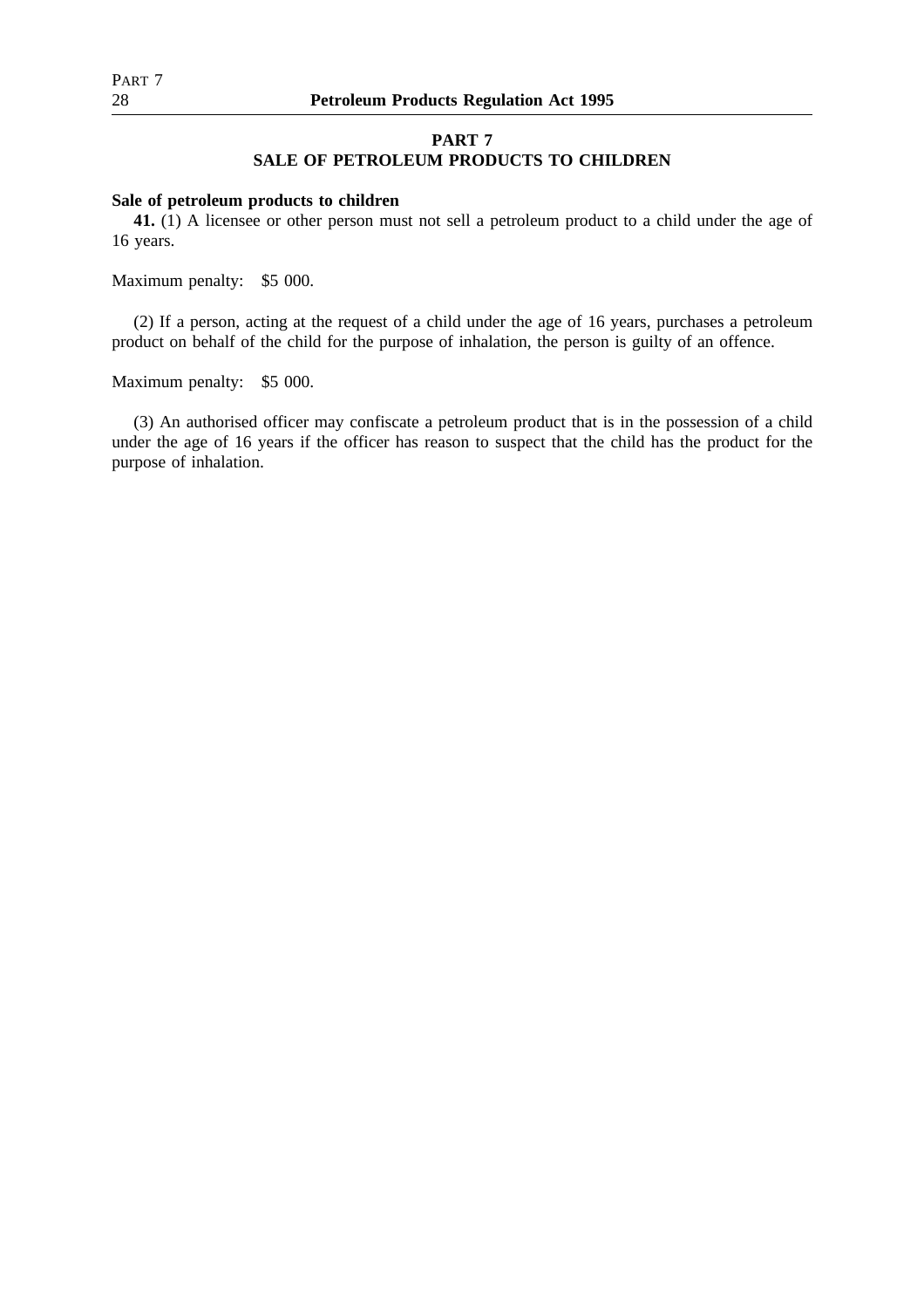## **PART 8 AUTHORISED OFFICERS**

### **Appointment of authorised officers**

**42.** (1) The Minister may appoint persons to be authorised officers for the purposes of this Act.

(2) An appointment may be made subject to conditions specified in the instrument of appointment.

(3) The Minister may, at any time, revoke an appointment or vary, revoke or add a condition of an appointment.

(4) All members of the police force and authorised officers under the *Stamp Duties Act 1923* are authorised officers for the purposes of this Act.

### **Identification of authorised officers**

**43.** (1) An authorised officer, other than a member of the police force, must be issued with an identity card—

- *(a)* containing the person's name and a photograph of the person; and
- *(b)* stating that the person is an authorised officer for the purposes of this Act.

(2) Where the powers of an authorised officer have been limited by conditions under this Part, the identity card issued to the authorised officer must contain a statement of the limitation on the officer's powers.

(3) An authorised officer must, at the request of a person in relation to whom the authorised officer intends to exercise any powers under this Act, produce for the inspection of the person—

- *(a)* in the case of an authorised officer who is a member of the police force and is not in uniform—his or her certificate of authority; or
- *(b)* in the case of an authorised officer who is not a member of the police force—his or her identity card.

## **Powers of authorised officers**

**44.** (1) Subject to this Part, an authorised officer may—

- *(a)* enter and remain on premises and inspect premises for any reasonable purpose connected with the administration or enforcement of this Act;
- *(b)* with the authority of a warrant issued under this Part or in circumstances in which the authorised officer reasonably believes that immediate action is required, use reasonable force to break into or open any part of, or anything in or on premises;
- *(c)* give directions with respect to the stopping or movement of a vehicle as reasonably required in connection with the administration or enforcement of this Act;
- *(d)* require a person to produce a record, including a written record that reproduces in an understandable form information stored by computer, microfilm or other process, as reasonably required in connection with the administration or enforcement of this Act;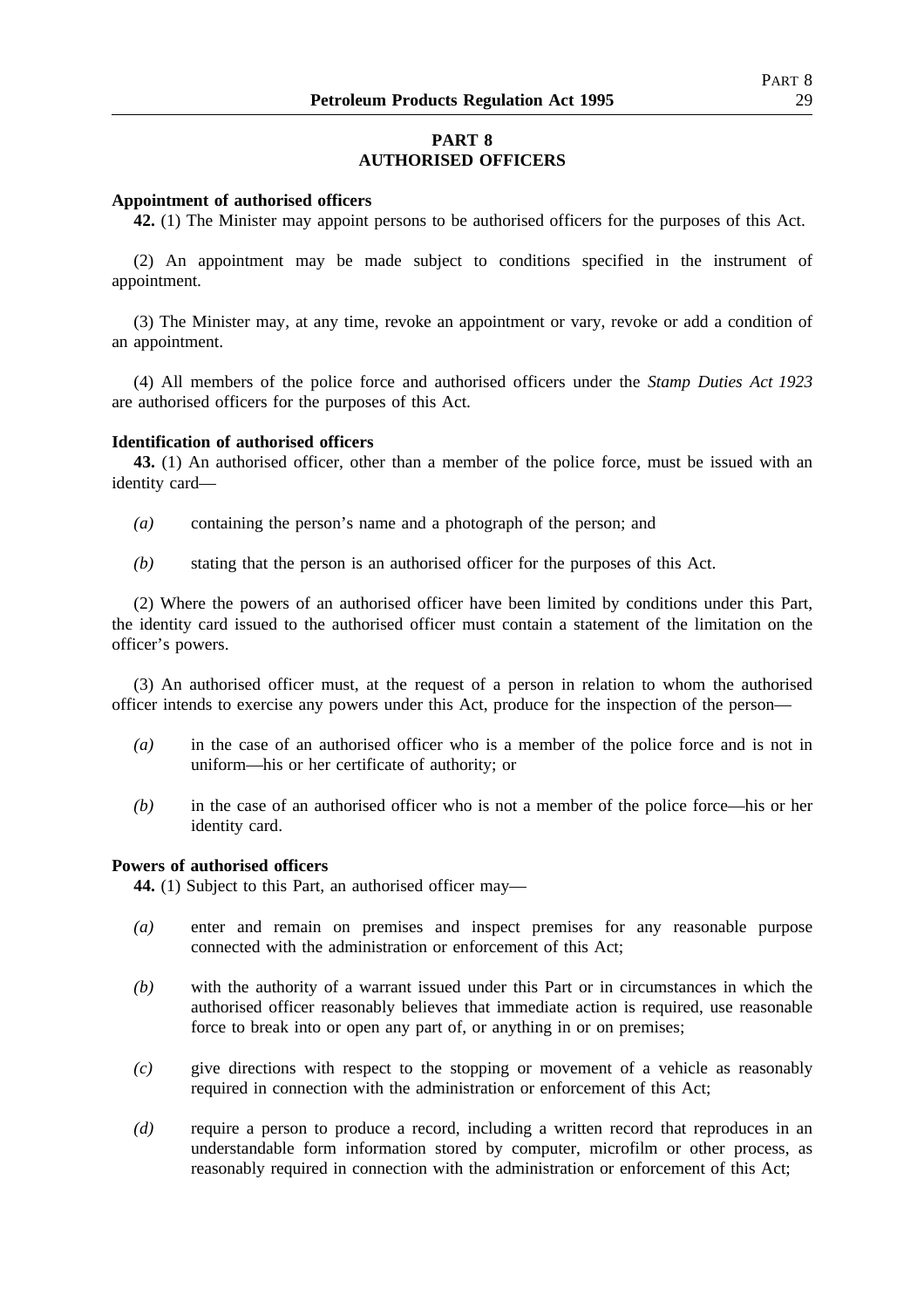| PART 8<br>30 | <b>Petroleum Products Regulation Act 1995</b>                                                                                                                                                                                                                                                                                                                           |
|--------------|-------------------------------------------------------------------------------------------------------------------------------------------------------------------------------------------------------------------------------------------------------------------------------------------------------------------------------------------------------------------------|
| (e)          | examine, copy or take extracts from a record, or require a person to provide a copy of a<br>record, as reasonably required in connection with the administration or enforcement of<br>this Act;                                                                                                                                                                         |
| (f)          | remove and retain a record for so long as is reasonably necessary for the purpose of<br>making a copy of the record;                                                                                                                                                                                                                                                    |
| (g)          | take photographs, films, audio, video or other recordings as reasonably required in<br>connection with the administration or enforcement of this Act;                                                                                                                                                                                                                   |
| (h)          | examine or test any plant or other thing for the purpose of determining whether a<br>provision of this Act is being or has been complied with, or cause or require it to be so<br>examined or tested, or seize it or require its production for such examination or testing;                                                                                            |
| (i)          | take samples of a substance or thing from premises for analysis as reasonably required<br>in connection with the administration or enforcement of this Act;                                                                                                                                                                                                             |
| (j)          | require a person who the authorised officer reasonably suspects has committed, is<br>committing or is about to commit, a contravention of this Act to state the person's full<br>name and usual place of residence and to produce evidence of the person's identity;                                                                                                    |
| (k)          | require a person who the authorised officer reasonably suspects has knowledge of<br>matters in respect of which information is reasonably required for the administration or<br>enforcement of this Act to answer questions in relation to those matters;                                                                                                               |
| (l)          | require a person holding or required to hold a licence or permit to produce it for<br>inspection;                                                                                                                                                                                                                                                                       |
| (m)          | give directions reasonably required in connection with the exercise of a power conferred<br>by this subsection or otherwise in connection with the administration or enforcement of<br>this Act.                                                                                                                                                                        |
|              | (2) A magistrate may issue a warrant for the purposes of subsection (1) if satisfied that the<br>warrant is reasonably required for the administration or enforcement of this Act.                                                                                                                                                                                      |
|              | (3) In the exercise of powers under this Act an authorised officer may be assisted by such<br>persons as he or she considers necessary in the circumstances.                                                                                                                                                                                                            |
|              | (4) An authorised officer may require an occupier of any place or a person apparently in charge<br>of any plant, equipment, vehicle or other thing to give to the authorised officer or a person<br>assisting the authorised officer such assistance as is reasonably required by the authorised officer<br>for the effective exercise of powers conferred by this Act. |

## **Offence to hinder, etc., authorised officers**

**45.** A person who—

- *(a)* hinders or obstructs an authorised officer, or a person assisting an authorised officer, in the exercise of powers conferred by this Act; or
- *(b)* uses abusive, threatening or insulting language to an authorised officer, or a person assisting an authorised officer; or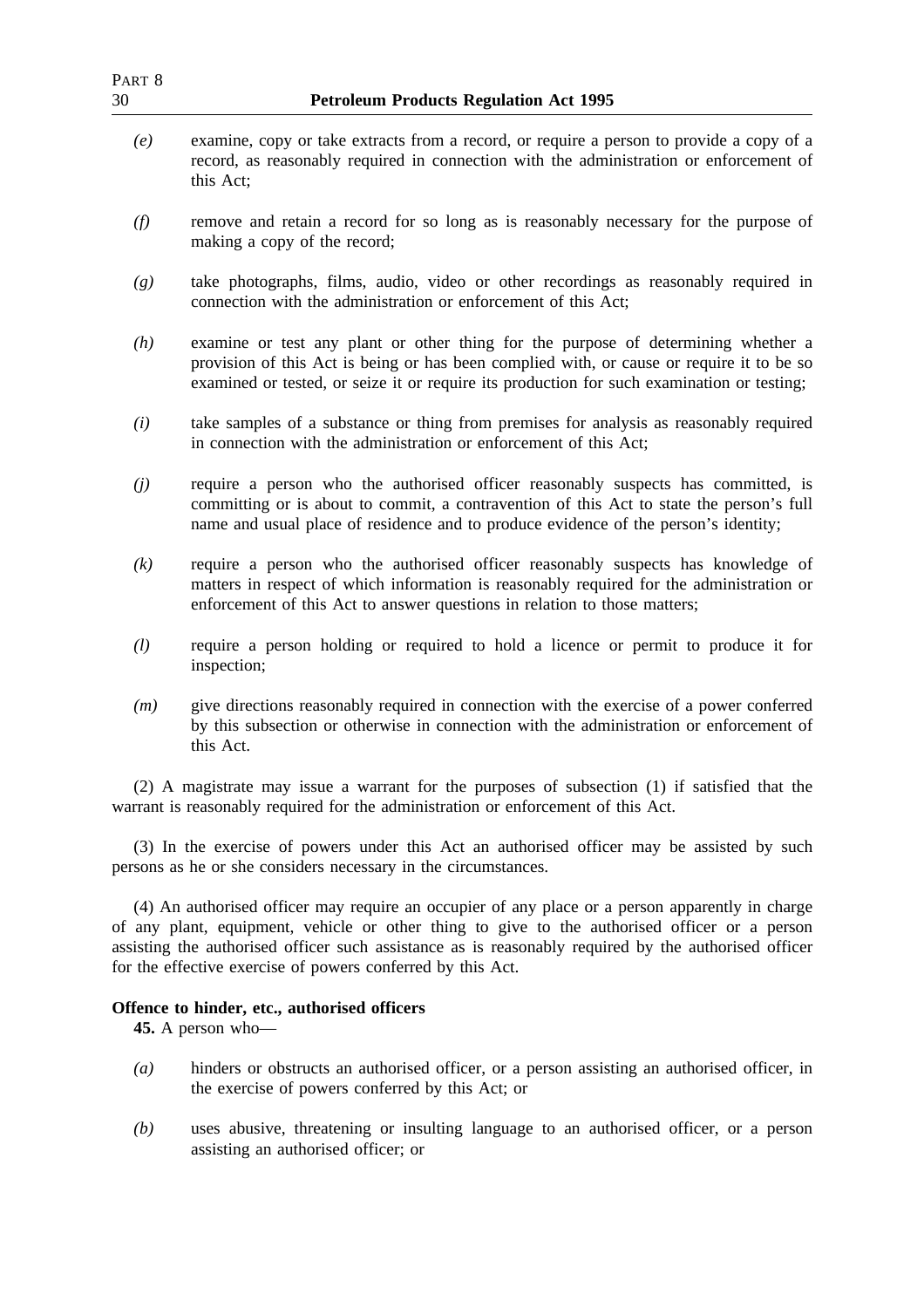- *(c)* refuses or fails to comply with a requirement or direction of an authorised officer under this Part; or
- *(d)* when required by an authorised officer under this Part to answer a question, refuses or fails to answer the question to the best of the person's knowledge, information and belief; or
- *(e)* falsely represents, by words or conduct, that he or she is an authorised officer,

is guilty of an offence.

Maximum penalty: \$5 000.

### **Self-incrimination**

**46.** (1) It is not an excuse for a person to refuse or fail to answer a question or to produce, or provide a copy of, a record or information as required under this Part on the ground that to do so might tend to incriminate the person or make the person liable to a penalty.

(2) If compliance by a person with a requirement to answer a question or to produce, or provide a copy of, a record or information might tend to incriminate the person or make the person liable to a penalty, then—

- *(a)* in the case of a person who is required to produce, or provide a copy of, a record or information—the fact of production, or provision of a copy of, the record or the information (as distinct from the contents of the record or the information); or
- *(b)* in any other case—the answer given in compliance with the requirement,

is not admissible in evidence against the person in proceedings for an offence or for the imposition of a penalty (other than proceedings under this Act).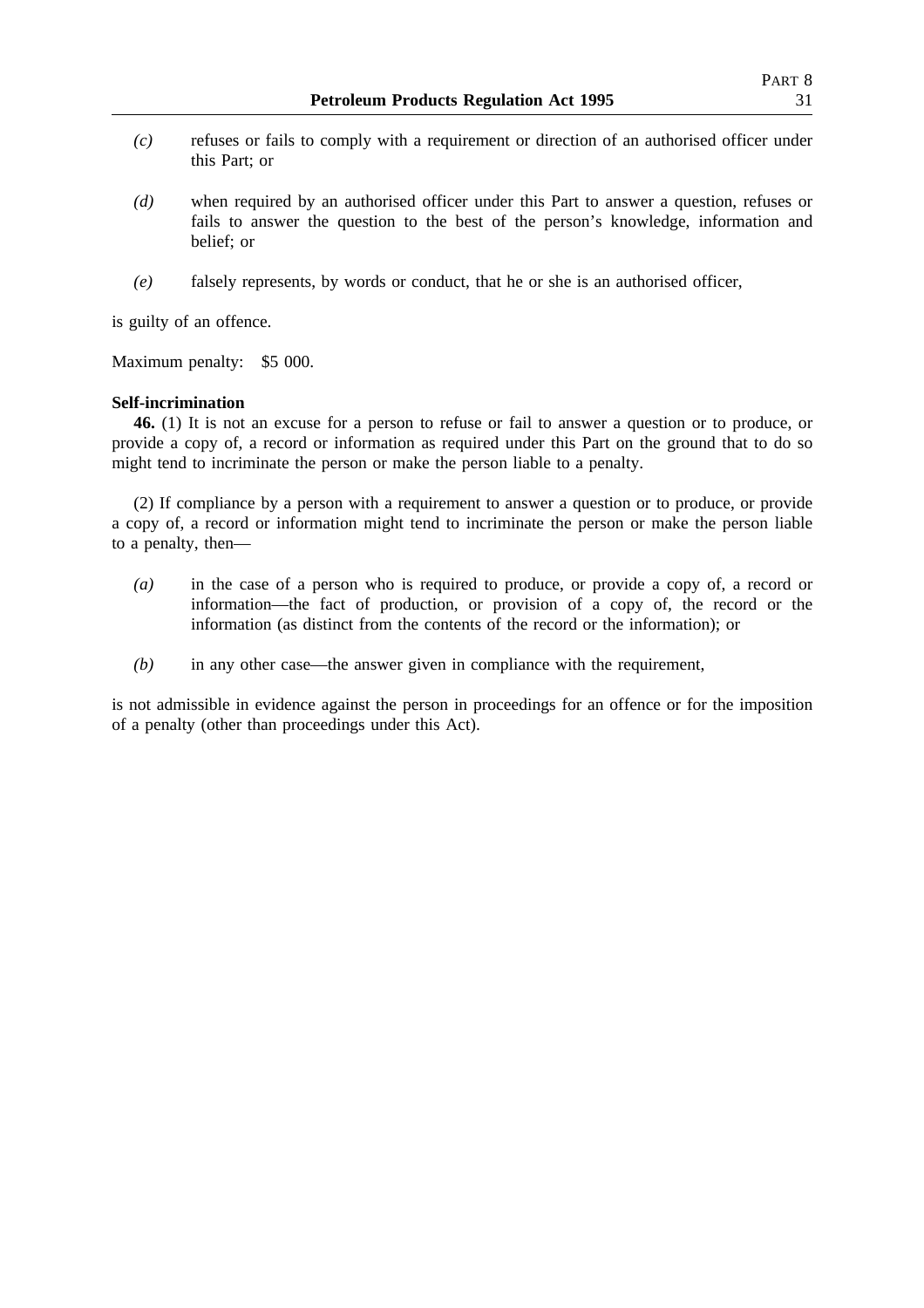# **PART 9 APPEALS**

## **Appeals**

**47.** (1) An appeal to the Administrative and Disciplinary Division of the District Court may be made—

- *(a)* by an applicant for the issue, renewal or variation of a licence against a decision by the Minister to refuse to issue, renew or vary the licence; or
- *(b)* by an applicant for the issue of a permit against a decision by the Minister to refuse to issue the permit; or
- *(c)* by a licensee against a decision by the Minister to vary, suspend or cancel the licence; or
- *(d)* by a permit holder against a decision by the Minister to cancel the permit; or
- *(e)* by a person against an assessment by the Commissioner of a monthly licence fee or other amount under Division 2 of Part 2; or
- *(f)* by a person to whom an improvement notice or a prohibition notice has been issued under Part 4 against the decision to issue the notice.
- (2) The Court may, in exercising its jurisdiction under this Part, be constituted of a Magistrate.

(3) If the Minister does not give reasons in writing for a decision of the Minister referred to in subsection (1) when the decision is made, the Minister must do so on request made by the applicant, licensee or permit holder within one month of the making of the decision.

(4) An appeal against an assessment by the Commissioner of a monthly licence fee or other amount under Division 2 of Part 2 may only be instituted if the person liable to pay the fee or amount has lodged an objection with the Commissioner on the ground that the assessment was not made in accordance this Act and—

- *(a)* the Commissioner has served on the person notice of the determination of the objection and the person is not satisfied with that determination; or
- *(b)* the Commissioner has not, within one month of the lodging of the objection, given a determination with respect to the objection.
- (5) An appeal must be instituted—
- *(a)* in the case of an appeal against a decision of the Minister—
	- (i) within one month of the making of the decision being appealed against; or
	- (ii) if a request for reasons in writing for the decision has been made under subsection (3)—within one month of the receipt of the reasons in writing; or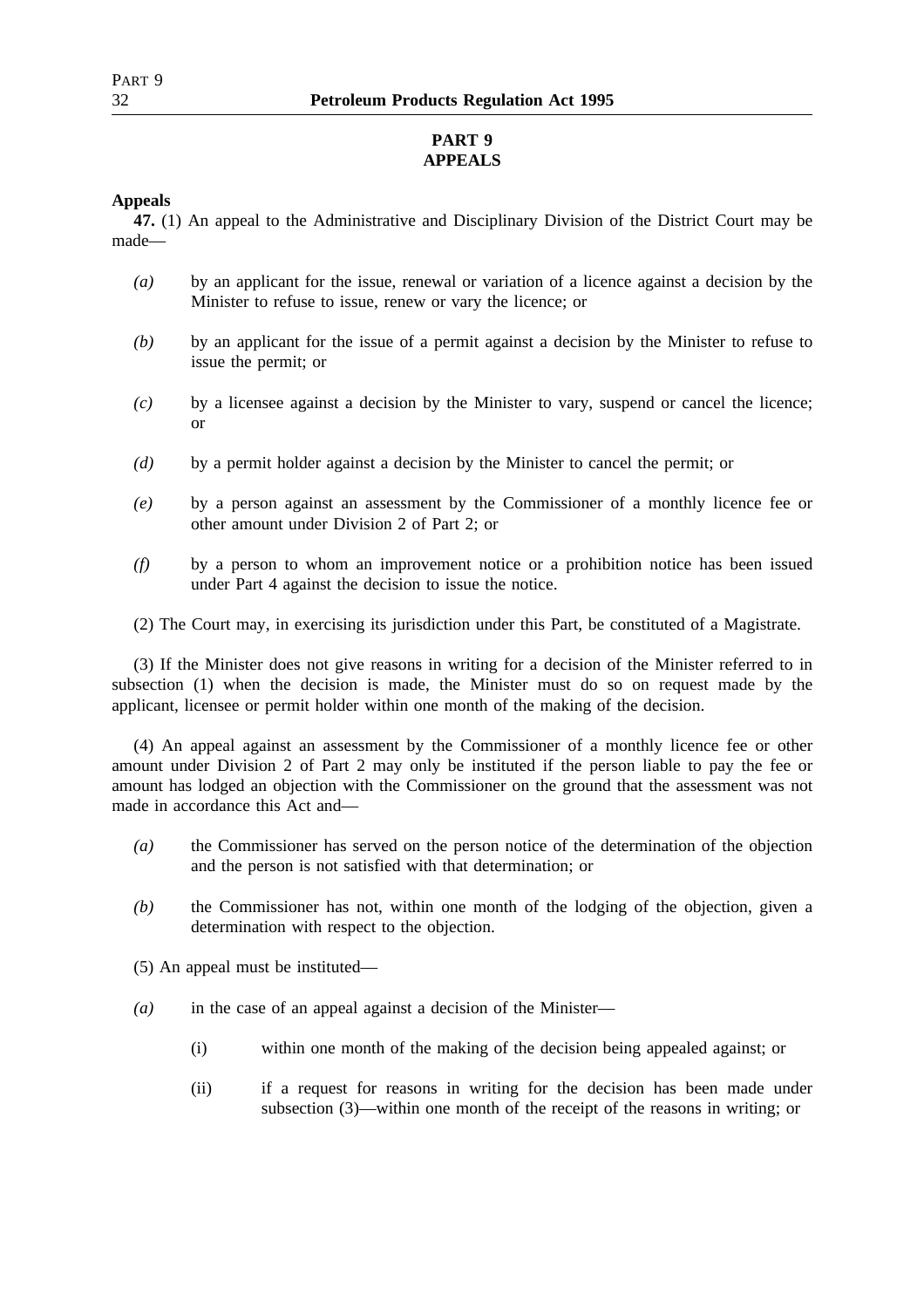- *(b)* in the case of an appeal against an assessment by the Commissioner of a monthly licence fee or other amount under Division 2 of Part 2—
	- (i) within one month of receipt of notice of determination of the objection; or
	- (ii) if the Commissioner has not given a determination as referred to in subsection (4)—within two months of the lodging of the objection; or
- *(c)* in the case of an appeal against a decision to issue an improvement notice or a prohibition notice under Part 4—within 14 days of receipt of the notice.

(6) The Court may, if it is satisfied that it is just and reasonable in the circumstances to do so, dispense with the requirement that an appeal be instituted within the period fixed by this section.

(7) Pending the determination of an appeal against a decision to issue an improvement notice or prohibition notice under Part 4, the operation of the notice to which the appeal relates—

- *(a)* in the case of an improvement notice—is suspended; or
- *(b)* in the case of a prohibition notice—continues.

(8) The Court may, if it thinks fit, make an interim order suspending the operation of a prohibition notice until the appeal is determined or until further order.

(9) An order under subsection (8) must be made subject to such conditions as may be necessary to protect the health or safety of any person, or the safety of any property or to protect the environment.

(10) Except as determined by the Court, an appeal is to be conducted by way of a fresh hearing and for that purpose the Court may receive evidence given orally or, if the Court so determines, by affidavit.

(11) The Court may, on the hearing of an appeal—

- *(a)* affirm, vary or quash the decision appealed against or substitute, or make in addition, any decision that the Court thinks appropriate; and
- *(b)* make an order as to any other matter that the case requires (including an order for costs).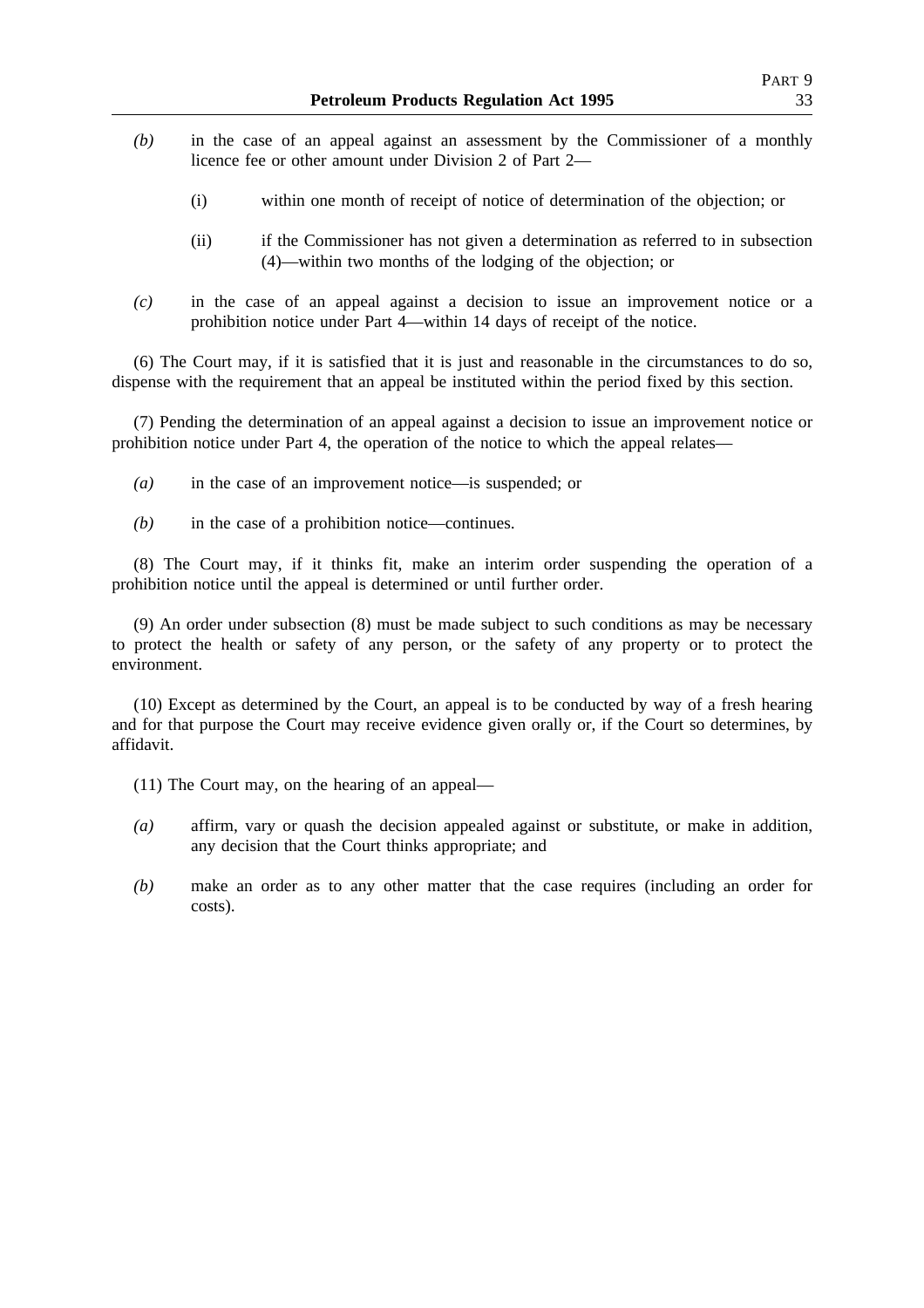## **PART 10 APPLICATION OF FEES REVENUE**

### **Application of fees revenue**

**48.** (1) The money collected by way of fees under this Act must be paid into the Consolidated Account.

(2) The Treasurer must apply the money referred to in subsection (1) by making payments, at intervals and in amounts and proportions determined from time to time by the Treasurer—

- *(a)* towards the costs of administration of this Act; and
- *(b)* to the Environment Protection Fund; and
- *(c)* to the Highways Fund; and
- *(d)* towards the cost of health and ambulance services; and
- *(e)* towards other administrative costs incurred in consequence of activities involving or related to petroleum products.

(3) This section is sufficient authority for the appropriation, from the Consolidated Account, of the payments referred to in subsection (2).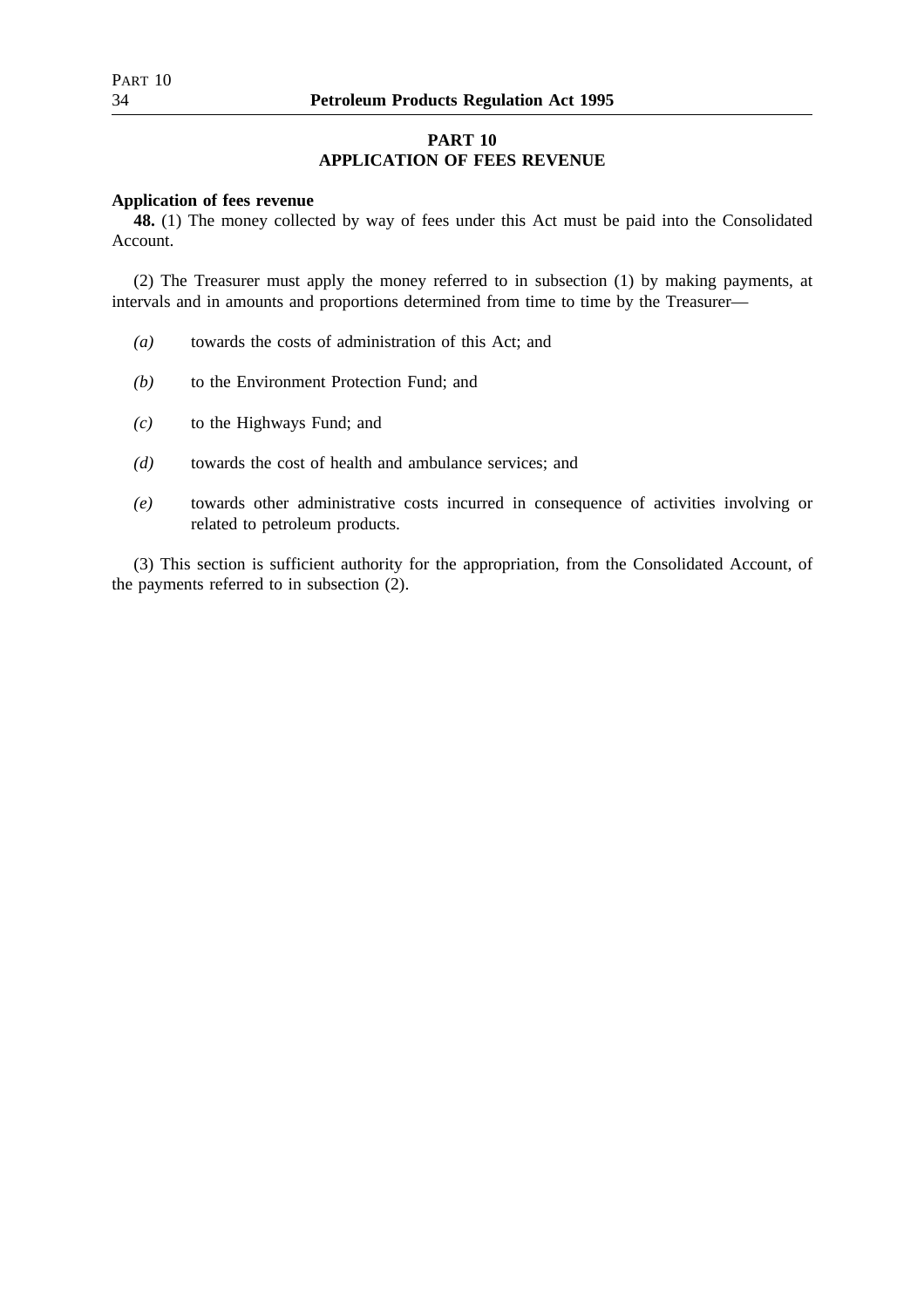## **PART 11 MISCELLANEOUS**

## **Delegation**

**49.** (1) The Minister may delegate any of the Minister's powers or functions under this Act to—

- *(a)* another Minister; or
- *(b)* the Commissioner; or
- *(c)* any person or body.

(2) A power or function delegated under this section may, if the instrument of delegation so provides, be further delegated.

- (3) A delegation under this section—
- *(a)* must be by instrument in writing; and
- *(b)* may be absolute or conditional; and
- *(c)* does not derogate from the power of the delegator to act in any matter; and
- *(d)* is revocable at will by the delegator.

### **Register of licences**

**50.** (1) The Minister must cause a register to be kept of licensees under Part 2.

(2) The register must be kept available for public inspection at a place approved by the Minister during ordinary office hours.

## **Particulars of dealings with petroleum products**

**51.** (1) The Minister or the Commissioner may, by notice in writing, require—

- *(a)* a person who is carrying on, or has carried on, or is or was concerned in, a business involving or related to petroleum products;
- *(b)* a person who, as agent or employee of a person referred to in paragraph *(a)*, has or has had duties or provides or has provided services in connection with a business so referred to,

to furnish in writing, within the period specified in the notice or such further period as the Minister or Commissioner may allow, such information with respect to those petroleum products as is specified in the notice, not being information relating to any period after the date of the requirement.

(2) A person who fails to comply with a requirement under subsection (1) is guilty of an offence.

Maximum penalty: \$5 000.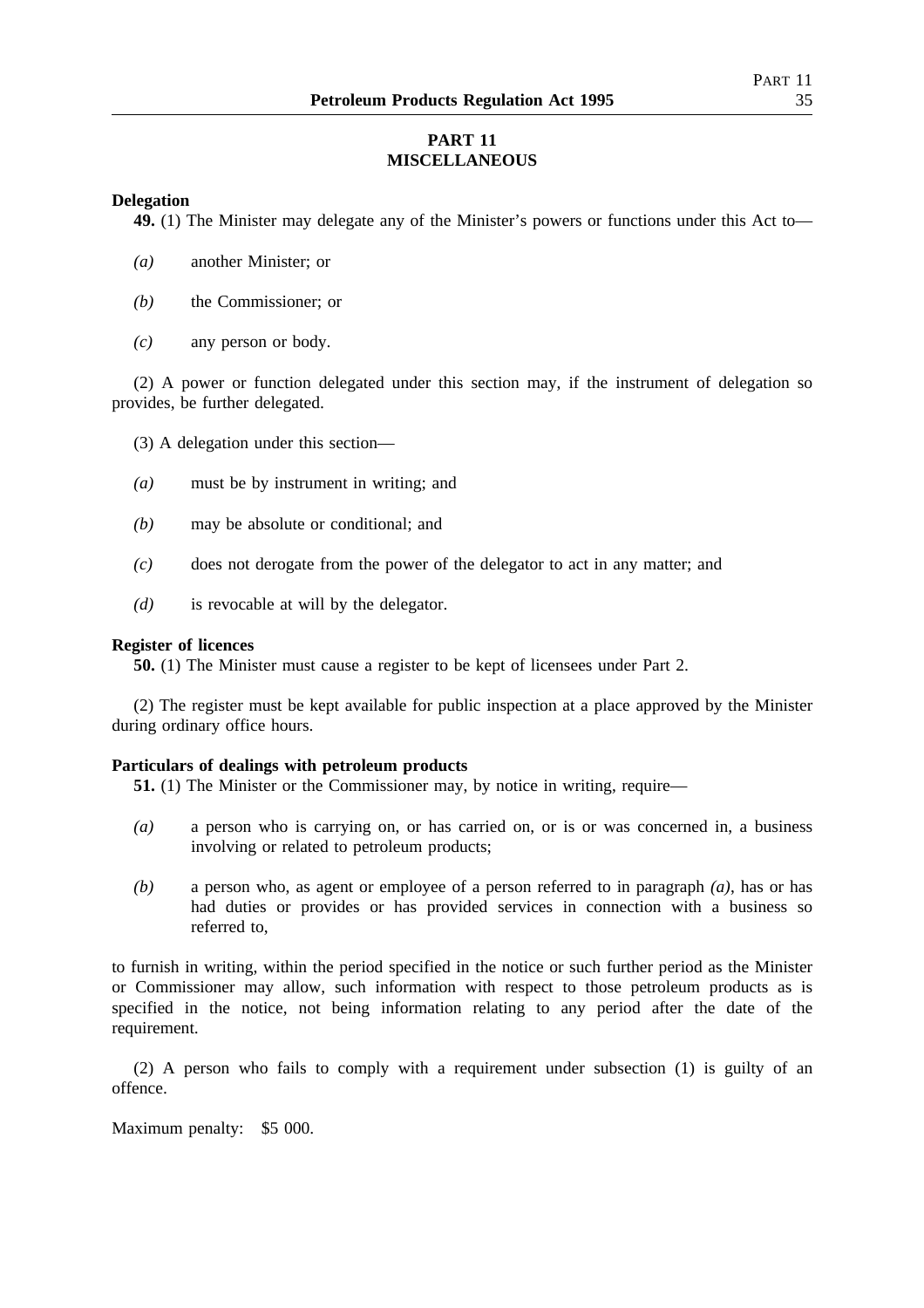#### **Invoices, statements of accounts and receipts to be endorsed**

**52.** (1) The holder of a monthly licence must endorse on every invoice, statement of account and receipt issued by the licensee relating to the sale of petroleum products the words "Licensed petroleum wholesaler".

Maximum penalty: \$1 250. Expiation fee: \$150.

(2) A person who is not the holder of a monthly licence must not issue an invoice, statement of account or receipt relating to the sale of petroleum products that is endorsed with the words "Licensed petroleum wholesaler" or words of similar effect.

Maximum penalty: \$2 500.

#### **Records to be kept**

**53.** (1) A person who carries on a business involving or related to petroleum products must keep accounts, records, books and documents as required by the Minister from time to time by notice published in the *Gazette* for a period of five years after the last entry is made in any of the accounts, records, books or documents.

Maximum penalty: \$2 500. Expiation fee: \$200.

(2) This section does not apply so as to require the preservation of any accounts, records, books or documents—

- *(a)* in respect of which the Minister has notified the person carrying on the business that preservation is not required; or
- *(b)* of a body corporate that has gone into liquidation and been finally dissolved.

### **False or misleading information**

**54.** A person must not make a statement that is false or misleading in a material particular (whether by reason of the inclusion or omission of any particular) in any information furnished, or record kept, under this Act.

Maximum penalty: \$5 000.

### **Statutory declarations**

**55.** Where a person is required by or under this Act to furnish information to the Minister or the Commissioner, the Minister or the Commissioner may require that the information be verified by statutory declaration and, in that event, the person will not be taken to have furnished the information as required unless it has been verified in accordance with the requirements of the Minister or the Commissioner.

#### **Confidentiality**

**56.** A person must not divulge any information relating to information obtained (whether by that person or some other person) in the administration of this Act except—

*(a)* as authorised by or under this Act; or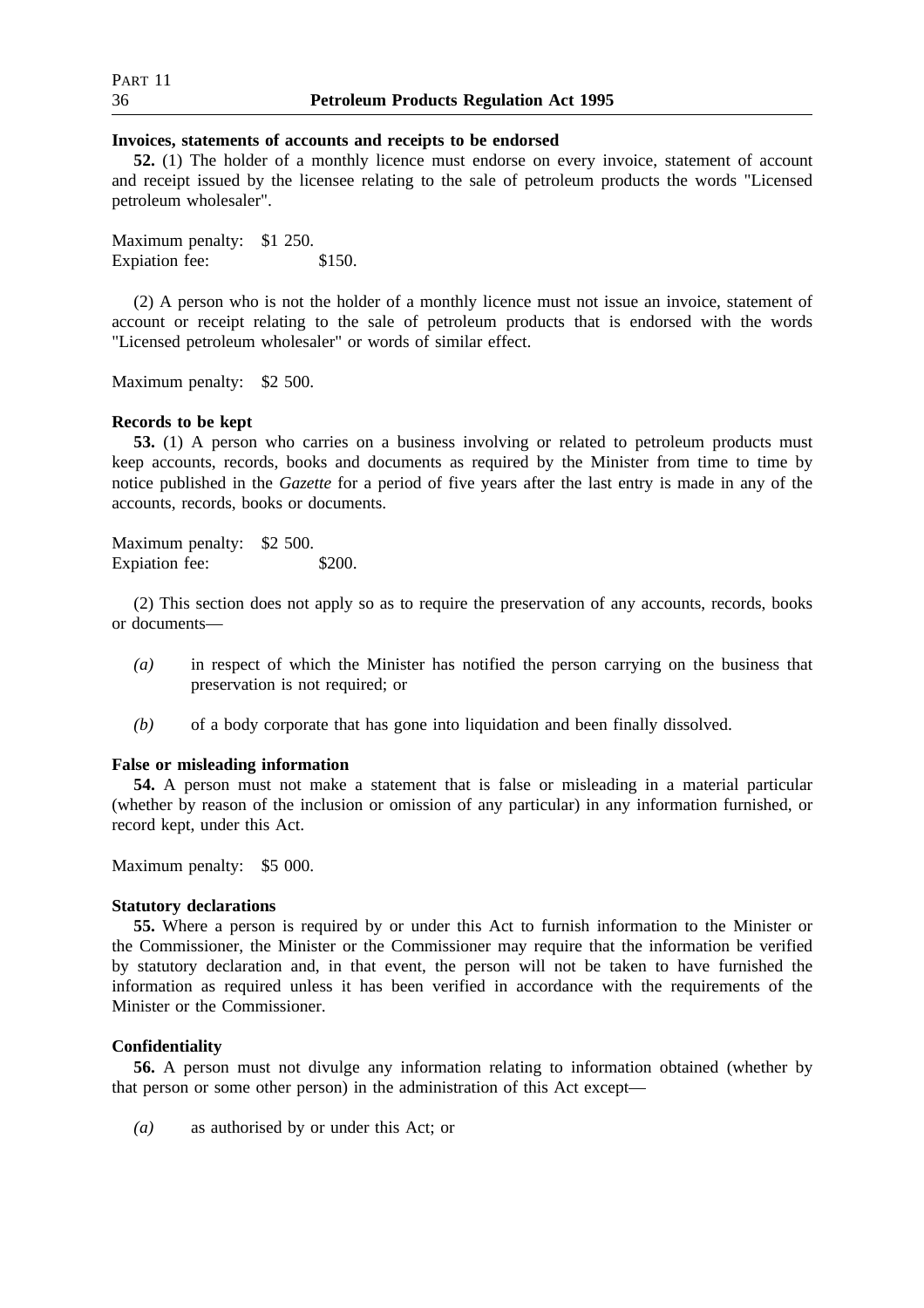- *(b)* with the consent of the person from whom the information was obtained or to whom the information relates; or
- *(c)* in connection with the administration or enforcement of this Act; or
- *(d)* to—
	- (i) the Commonwealth Commissioner of Taxation; or
	- (ii) an officer of this or another State, or of a Territory, employed in the administration of laws relating to taxation; or
	- (iii) the Comptroller-General of the Australian Customs Service; or
- *(e)* for the purpose of any legal proceedings arising out of the administration or enforcement of this Act.

Maximum penalty: \$10 000.

### **General defence**

**57.** It is a defence to a charge of an offence against this Act if the defendant proves that the offence was not committed intentionally and did not result from any failure on the part of the defendant to take reasonable care to avoid the commission of the offence.

## **Immunity from personal liability**

**58.** (1) No personal liability attaches to an authorised officer or any other person engaged in the administration of this Act for an honest act or omission in the exercise or discharge, or purported exercise or discharge, of a power, function or duty under this Act.

(2) A liability that would, but for subsection (1), lie against a person, lies instead against the Crown.

### **Offences by bodies corporate**

**59.** If a body corporate is guilty of an offence against this Act, each director of the body corporate is, subject to the general defence under this Part, guilty of an offence and liable to the same penalty as may be imposed for the principal offence.

### **Continuing offence**

**60.** (1) A person convicted of an offence against a provision of this Act in respect of a continuing act or omission—

- *(a)* is liable, in addition to the penalty otherwise applicable to the offence, to a penalty for each day during which the act or omission continued of not more than one-tenth of the maximum penalty prescribed for that offence; and
- *(b)* is, if the act or omission continues after the conviction, guilty of a further offence against the provision and liable, in addition to the penalty otherwise applicable to the further offence, to a penalty for each day during which the act or omission continued after the conviction of not more than one-tenth of the maximum penalty prescribed for the offence.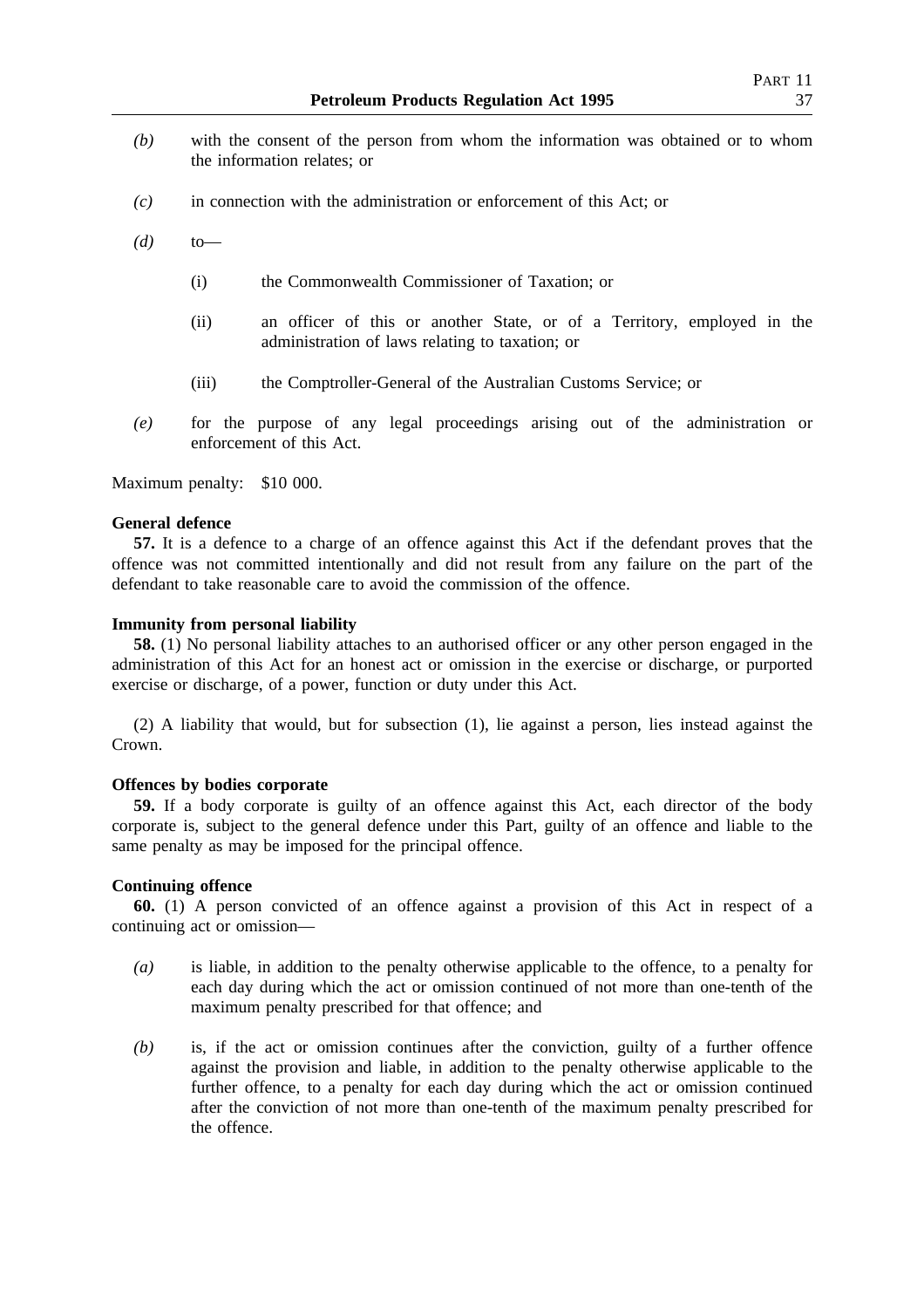(2) If an offence consists of an omission to do something that is required to be done, the omission will be taken to continue for as long as the thing required to be done remains undone after the end of the period for compliance with the requirement.

## **Prosecutions**

**61.** (1) Proceedings for an offence against this Act must be commenced within two years after the date on which the offence is alleged to have been committed or, with the authorisation of the Minister, at a later time within five years after that date.

(2) A prosecution for an offence against this Act cannot be commenced except with the consent of the Minister.

(3) In any proceedings, an apparently genuine document purporting to be a certificate of the Minister, certifying authorisation of, or consent to, a prosecution for an offence against this Act will be accepted, in the absence of proof to the contrary, as proof of the authorisation or consent.

## **Evidence**

**62.** (1) In any proceedings for an offence against this Act, an apparently genuine document purporting to be a certificate of the Minister certifying—

- *(a)* that a person is an authorised officer or was an authorised officer at a specified date; or
- *(b)* that a person was or was not the holder of a licence of a specified kind at a specified date; or
- *(c)* that a person was or was not a the holder of a permit at a specified date; or
- *(d)* that a specified period is or was a period of restriction or a rationing period; or
- *(e)* that a specified substance—
	- (i) is or was a petroleum product of a specified kind; or
	- (ii) was, on a specified date, a rationed petroleum product,

constitutes proof of the matters so certified in the absence of proof to the contrary.

(2) The presence on any premises of a vending machine from which petroleum products may be obtained is to be taken to constitute conclusive evidence that the occupier of the premises has sold petroleum products by means of the machine unless a licensee is authorised by licence to sell petroleum products by means of the machine.

### **Service**

**63.** (1) A notice, order or other document to be given to or served on a person under this Act may be given or served—

- *(a)* by delivering it personally to the person or an agent of the person; or
- *(b)* by leaving it for the person at the person's place of residence or business with someone apparently over the age of 16 years; or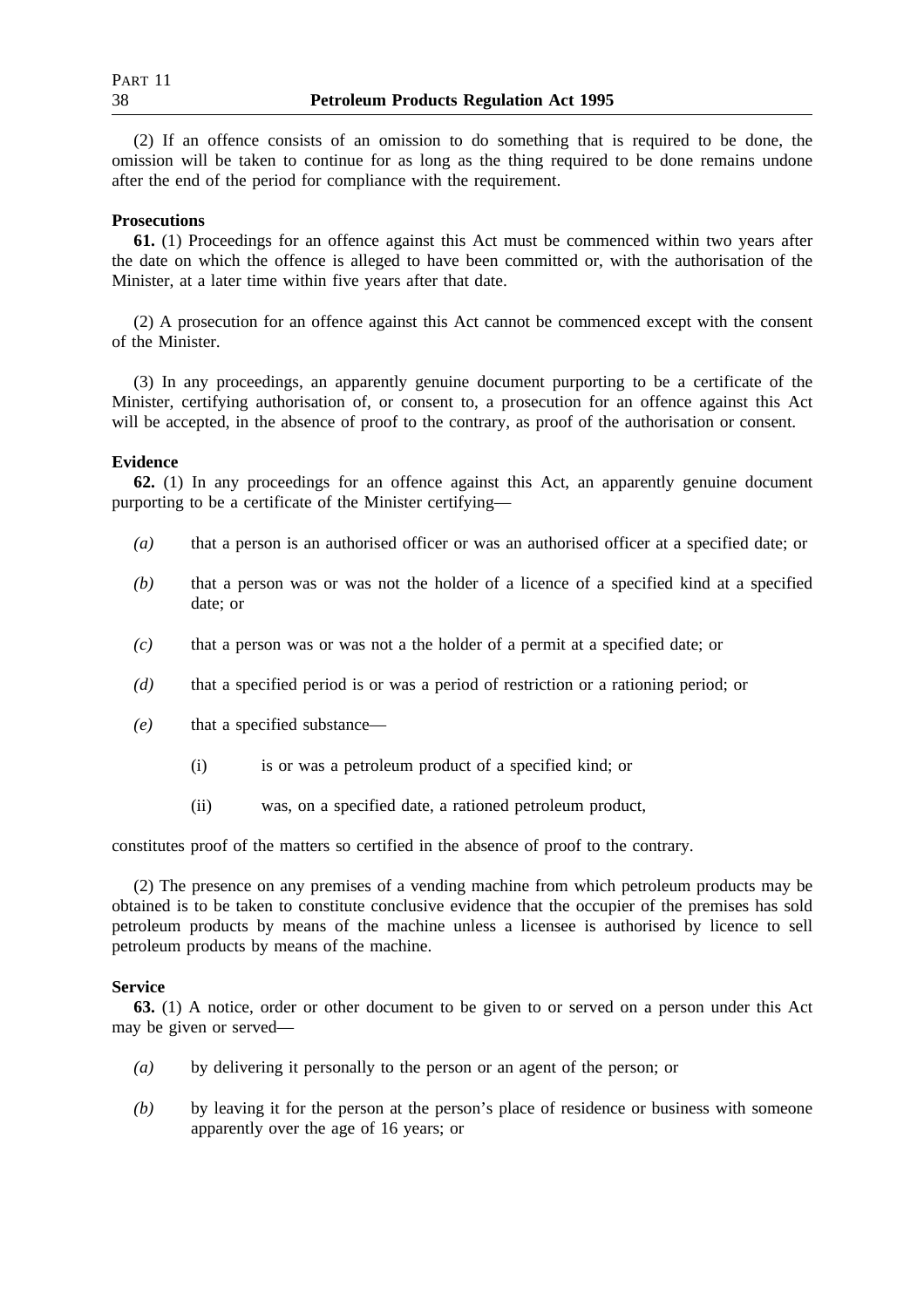*(c)* by posting it to the person or agent of the person at the person's or agent's last known place of residence or business.

(2) Without limiting the effect of subsection (1), a notice, order or other document required or authorised to be given to or served on a person may—

- *(a)* if the person is the holder of a licence or a permit under this Act—given to or served on the person—
	- (i) by posting it to the person at the address last provided by the person for that purpose; or
	- (ii) by transmitting it to the person by facsimile transmission to the number last provided by the person for that purpose; or
- *(b)* if the person is a body corporate—be given to or served on the person in accordance with section 220 of the *Corporations Law*.

## **Regulations**

**64.** (1) The Governor may make such regulations as are contemplated by, or necessary or expedient for the purposes of, this Act.

- (2) Without limiting the generality of subsection (1), those regulations may—
- *(a)* prescribe matters required or authorised to be prescribed under this Act;
- *(b)* provide for and require the making of returns relating to dealings with petroleum products;
- *(c)* provide for the keeping of records under this Act;
- *(d)* fix fees (which may vary according to different factors) to be paid in respect of any matter under this Act and regulate the payment, recovery, waiver or reduction of such fees;
- *(e)* impose a penalty not exceeding \$2 500 for a breach of a regulation.

(3) The regulations may incorporate or operate by reference to a specified code or standard as in force at a specified time or as in force from time to time.

(4) If a code or standard is referred to or incorporated in the regulations—

- *(a)* a copy of the code or standard must be kept available for inspection by members of the public, without charge and during normal office hours, at an office determined by the Minister; and
- *(b)* evidence of the contents of the code or standard may be given in any legal proceedings by production of a document apparently certified by the Minister to be a true copy of the code or standard.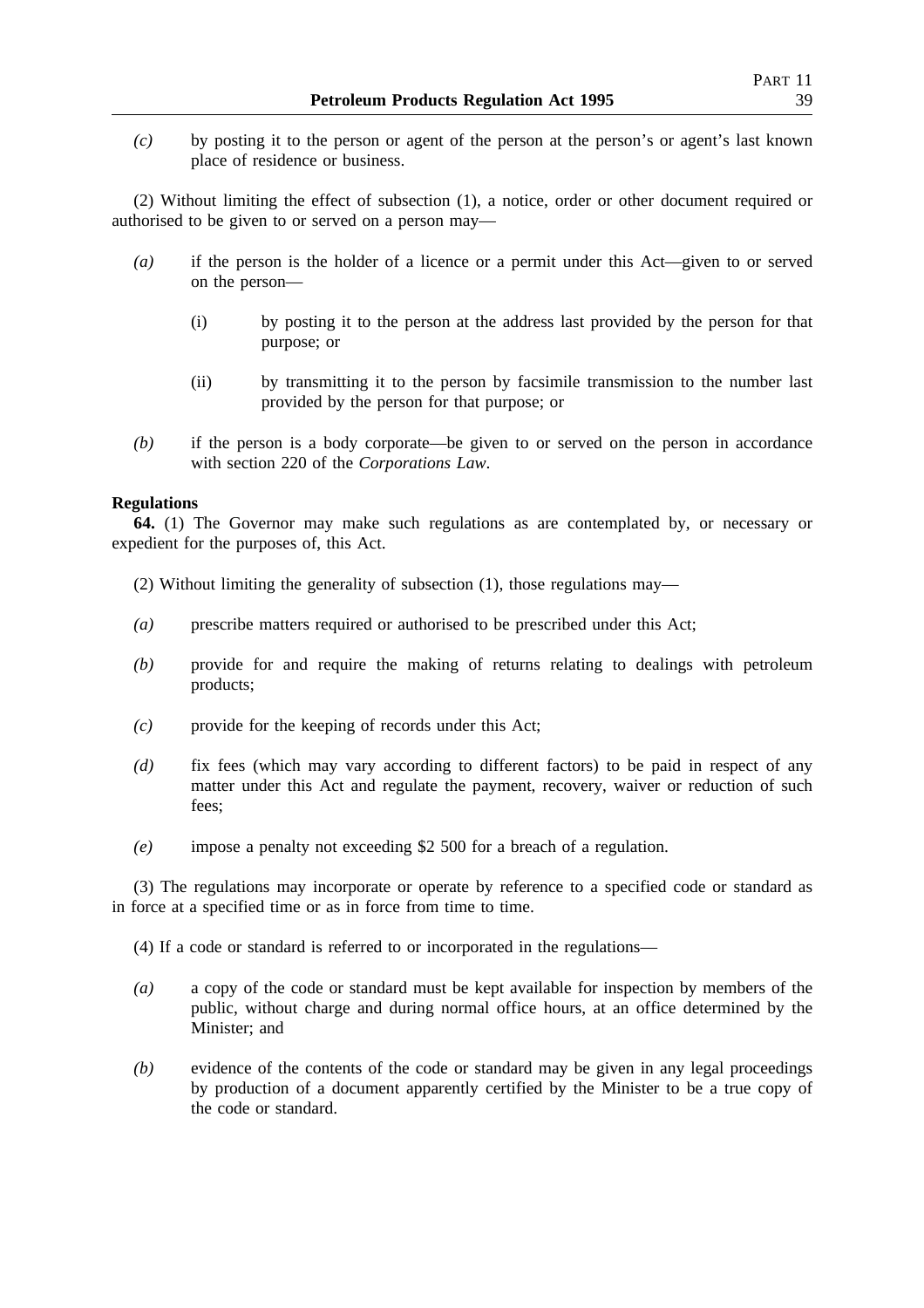### **SCHEDULE 1**

*Petroleum Products Retail Outlets Board*

### **Establishment**

**1.** The *Petroleum Products Retail Outlets Board* is established.

#### **Function**

**2.** (1) The Retail Outlets Board has the function of making recommendations to the Minister in respect of matters referred to the Board under Part 2 and any function delegated to the Board by the Minister.

(2) In making a recommendation to the Minister in respect of a matter referred to it under Part 2, the Retail Outlets Board must take into account the matters that the Minister is specifically required by that Part to take into account in making a decision relating to prescribed sales of petroleum products.

#### **Powers**

**3.** (1) For the purpose of performing its functions, the Retail Outlets Board may—

- *(a)* inform itself as to any matter before the Board in such manner as the Board thinks fit; and
- *(b)* invite interested persons to make written or oral submissions in relation to any matter before the Board; and
- *(c)* if the Board requires information in respect of a matter before it—by notice in writing served on a person, require the person—
	- (i) to furnish specified information in writing; or
	- (ii) to attend before the Board and answer truthfully relevant questions put to him or her by the Board; and
- *(d)* direct an authorised officer (not being a member of the police force or an authorised officer under the *Stamp Duties Act 1923*) to conduct an investigation; and
- *(e)* obtain expert or technical advice from a person on such terms and conditions as the Board thinks fit.
- (2) A person must not fail to comply with a requirement of the Retail Outlets Board under subclause (1)*(c)*.

Maximum penalty: \$2 500.

(3) An authorised officer may exercise his or her powers under Part 8 as reasonably required for an investigation directed by the Board.

#### **Membership**

**4.** (1) The Retail Outlets Board is to consist of three members appointed by the Governor.

(2) One member will be appointed by the Governor to chair meetings of the Retail Outlets Board.

(3) The Governor may appoint a person to be the deputy of a member and the deputy may perform or exercise the functions and powers of that member in the member's absence.

(4) A member's appointment will be for a term, not exceeding five years, specified in the instrument of appointment and such a member will, at the expiration of a term of appointment, be eligible for reappointment.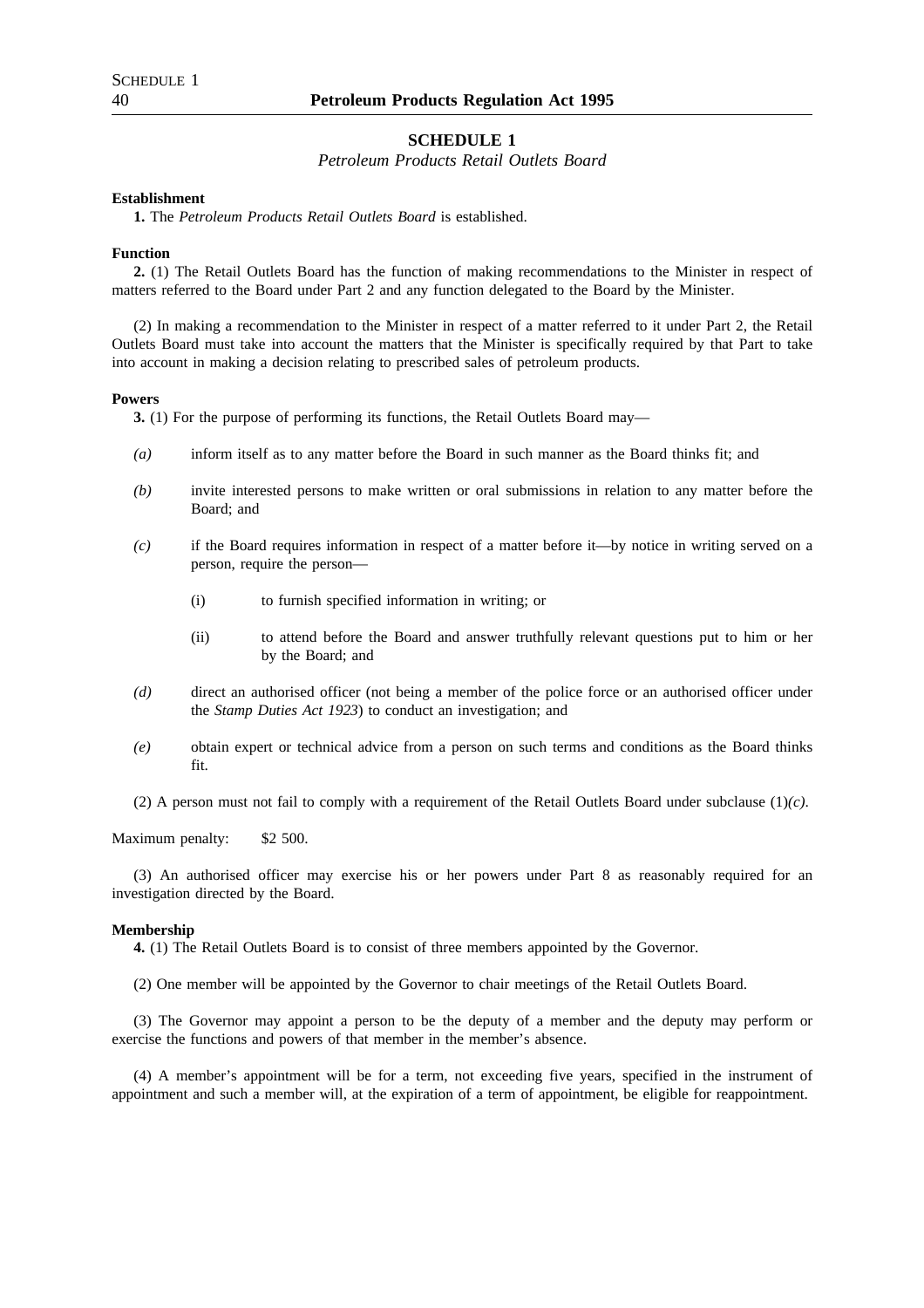(5) The Governor may remove a member from office for—

- *(a)* misconduct; or
- *(b)* neglect of duty; or
- *(c)* incapacity to carry out satisfactorily the duties of office; or
- *(d)* failure to carry out satisfactorily the duties of office.
- (6) The office of a member of the Retail Outlets Board becomes vacant if the member—
- *(a)* dies; or
- *(b)* completes a term of office and is not reappointed; or
- *(c)* resigns by written notice addressed to the Minister; or
- *(d)* is removed from office by the Governor under subclause (5).

(7) On the office of a member of the Retail Outlets Board becoming vacant, a person must be appointed under this clause to the vacant office.

#### **Remuneration**

**5.** The members of the Retail Outlets Board are entitled to receive such allowances and expenses as may, from time to time, be determined by the Governor.

#### **Vacancies or defects in appointment of members**

**6.** An act or proceeding of the Retail Outlets Board is not invalid by reason only of a vacancy in its membership or any defect in the appointment of a member.

### **Proceedings**

**7.** (1) A quorum of the Retail Outlets Board consists of two members.

(2) The member appointed to chair the Retail Outlets Board will preside at meetings of the Board at which that member is present.

(3) If the member appointed to chair the Retail Outlets Board is absent from a meeting of the Board, a member chosen by the members present at the meeting will preside at the meeting.

(4) A decision carried by a majority of the votes cast by members at a meeting is a decision of the Retail Outlets Board.

(5) Each member present at a meeting of the Retail Outlets Board has one vote on any question arising for decision and, if the votes are equal, the member presiding at the meeting may exercise a casting vote.

(6) The Retail Outlets Board must have accurate minutes kept of its proceedings and make them available to all members of the Board.

(7) Subject to this clause, the Retail Outlets Board may determine its own procedures.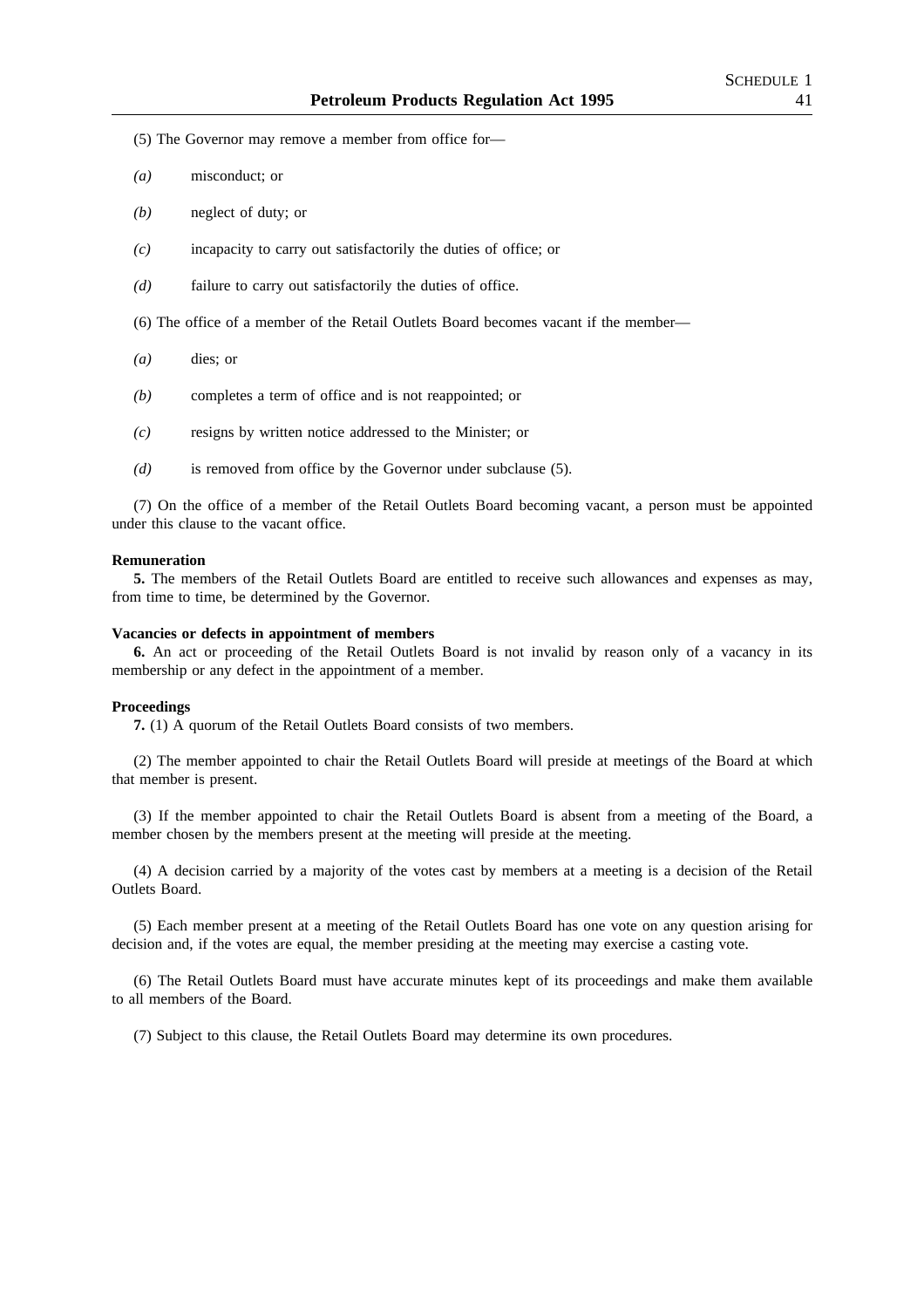### **SCHEDULE 2**

*Groups for the Purposes of Licensing*

#### **Membership of group of petroleum vendors**

**1.** (1) For the purposes of this Act, a person is a member of a group of petroleum vendors if—

- *(a)* that person is one of the persons who constitute a group for the purposes of this schedule; and
- *(b)* one or more members of the group sells, or intends to sell, petroleum products; and
- *(c)* there is not in force a determination under subclause (2) by the Commissioner that the person is not a member of the group.

(2) The Commissioner may determine that a person who would, but for the determination, be a member of a group for the purposes of this schedule is not a member of a group of petroleum vendors if the Commissioner is satisfied—

- *(a)* that the person—
	- (i) has continuously carried on the business of selling petroleum products independently of the group and will continue to carry on that business independently of the group; and
	- (ii) is not subject to control by any other member of the group; or

*(b)* that the person is not, and has no intention of, selling petroleum products.

(3) A determination made under subclause (2) comes into force on the day on which it is made and continues in force until it is revoked by the Commissioner and notice of the revocation has been served on the person in respect of whom the determination was made.

(4) Notice of a determination under subclause (2)*(a)* must be given by the Commissioner to the person in respect of whom the determination was made and to all the members of the group concerned.

- (5) Notice of a determination under subclause (2)*(b)* must be published in the *Gazette*.
- (6) The Commissioner may at any time revoke a determination made under this clause.

(7) Notice of the revocation of a determination made under this clause must be given by the Commissioner to the person in respect of whom the determination was made and all members of the group in respect of which the determination was made.

#### **Grouping of corporations**

**2.** For the purposes of this schedule, corporations constitute a group if they are related bodies corporate within the meaning of the *Corporations Law*.

#### **Grouping where employees used in another business**

**3.** For the purposes of this schedule, if—

- *(a)* an employee performs duties solely or mainly for, or in connection with, a business carried on by the employer and another person or persons or by another person or other persons; or
- *(b)* an employer has, in respect of the employment of, or the performance of duties by, one or more of his or her employees, an agreement, arrangement or undertaking (whether formal or informal, expressed or implied and whether or not the agreement, arrangement or undertaking includes provisions in respect of the supply of goods or services or goods and services) with another person relating to a business carried on by that other person, whether alone or together with another person or other persons,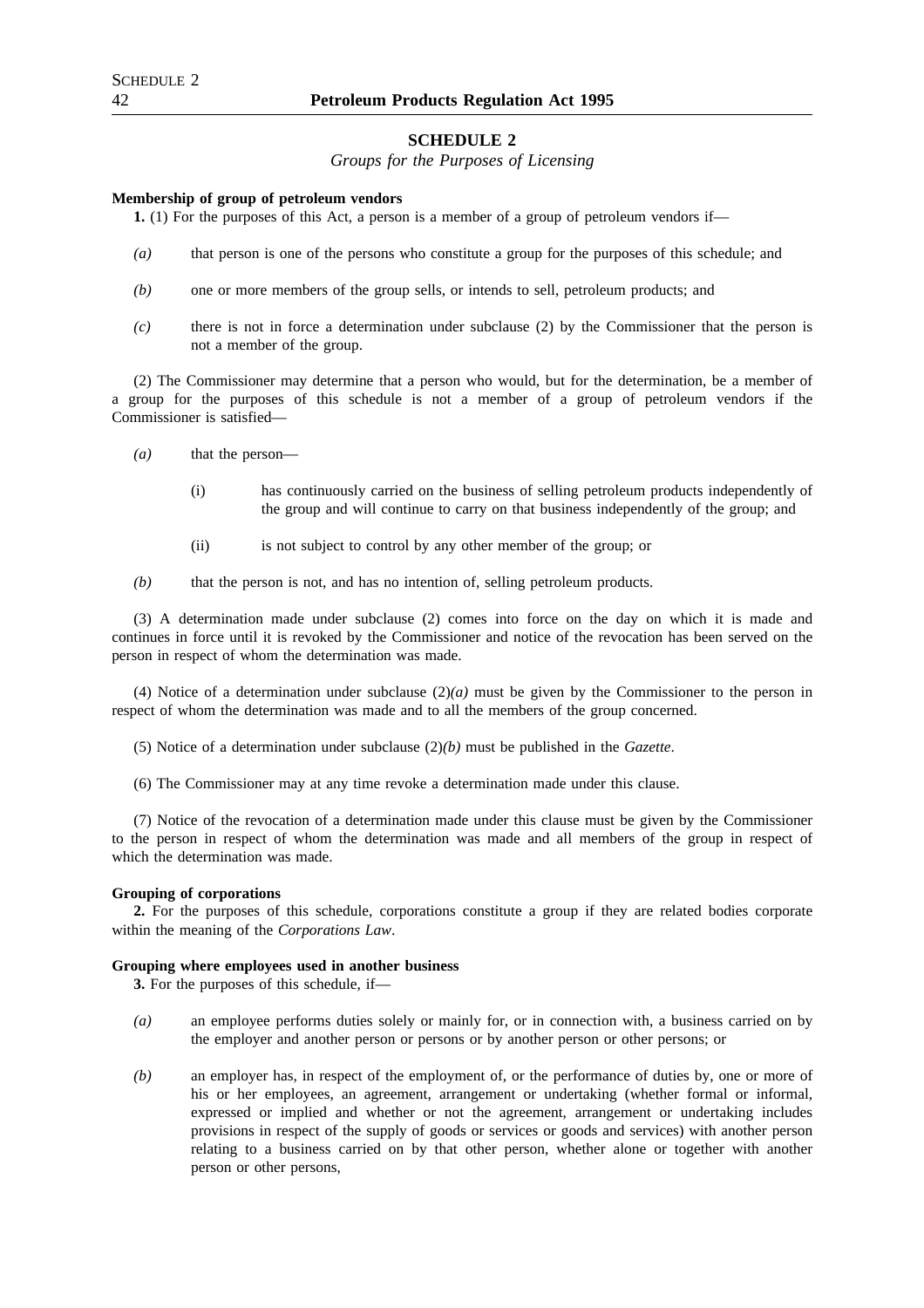that employer and—

- *(c)* each such other person; or
- *(d)* both or all of those other persons,

constitute a group.

#### **Grouping of commonly controlled businesses**

**4.** (1) A reference in this clause to two businesses does not include a reference to two businesses both of which are owned by the same person, not being a trustee, or by the trustee or trustees of a trust.

(2) For the purposes of this schedule, where the same person has, or the same persons have together, a controlling interest, as referred to in subclause (3), in each of two businesses, the persons who carry on those businesses constitute a group.

(3) For the purposes of subclause (2), the same person has, or the same persons have together, a controlling interest in each of two businesses if that person has, or those persons have together, a controlling interest under any of the following paragraphs in one of the businesses and a controlling interest under the same or another of the following paragraphs in the other business:

- *(a)* a person has, or persons have together, a controlling interest in a business, being a business carried on by a corporation, if the directors, or a majority of the directors, or one or more of the directors, being a director or directors who is or are entitled to exercise a majority in voting power at meetings of the directors of the corporation, are or is accustomed or under an obligation (whether formal or informal) to act in accordance with the directions, instructions or wishes of that person or of those persons acting together;
- *(b)* a person has, or persons have together, a controlling interest in a business, being a business carried on by a corporation that has a share capital, if that person or those persons acting together could (whether directly or indirectly) exercise, control the exercise of or substantially influence the exercise of, half or more than half of the voting power attached to voting shares issued by the corporation;
- *(c)* a person has, or persons have together, a controlling interest in a business, being a business carried on by a partnership, if that person or those persons—
	- (i) owns, or own together (whether beneficially or not) half or more than half of the capital of the partnership; or
	- (ii) is, or are together, entitled (whether beneficially or not) to half or more than half of the profits of the partnership;
- *(d)* a person has, or persons have together, a controlling interest in a business, being a business carried on under a trust, if that person (whether or not as the trustee of another trust) is the beneficiary, or those persons (whether or not as the trustees of another trust) are together the beneficiaries, in respect of half or more than half of the value of the interests in the trust first mentioned in this paragraph;
- *(e)* a person has a controlling interest in a business if (whether or not he or she is a trustee of a trust) he or she is the sole owner of the business, or persons, being two or more trustees of a trust, have a controlling interest in a business if they are the owners of the business.

(4) Where a corporation has a controlling interest under subclause (3) in a business, it is to be taken to have a controlling interest in any other business in which another corporation that is related to it (within the meaning of the *Corporations Law*), has a controlling interest.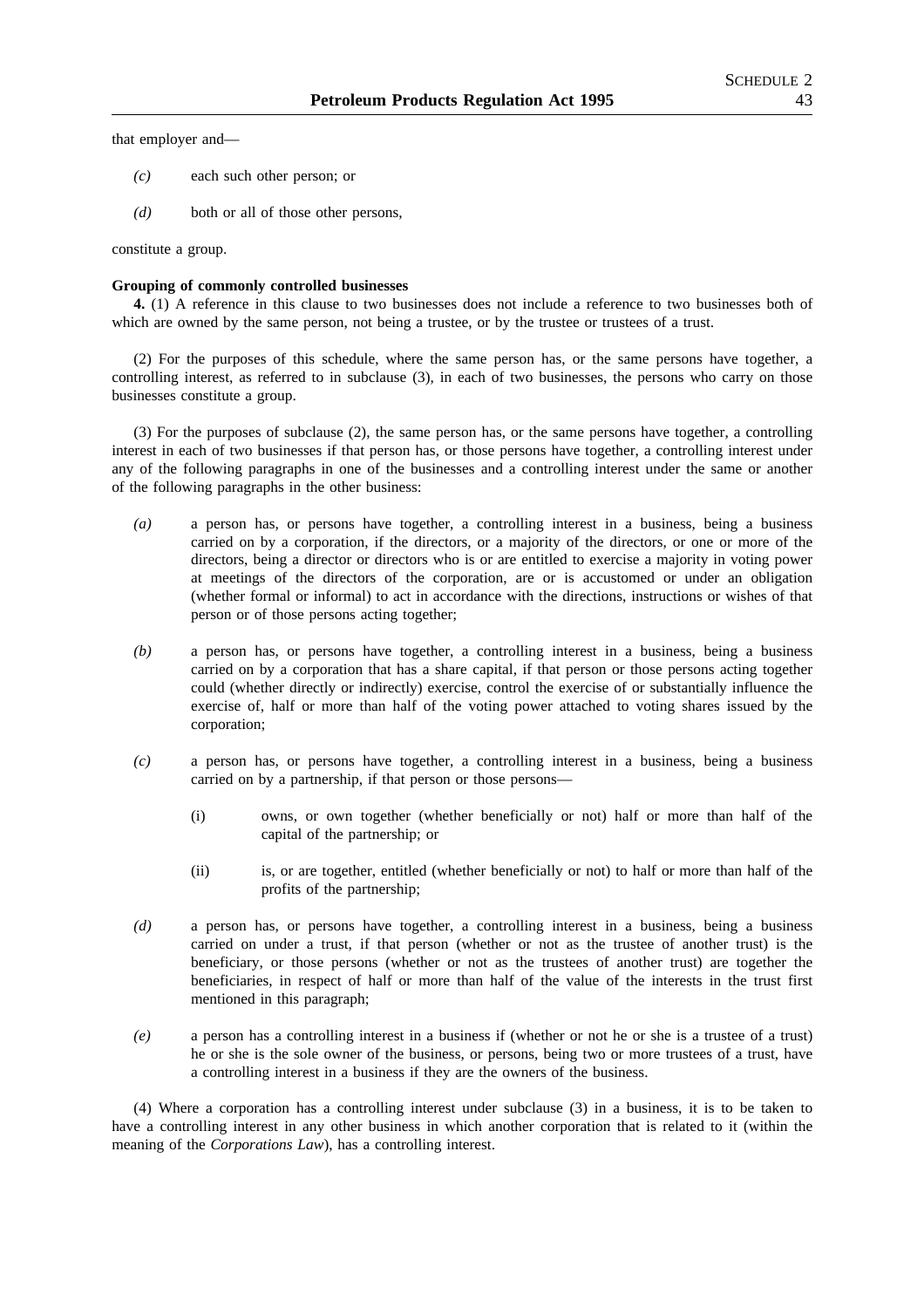(5) Where—

- *(a)* a person has, or persons have together, a controlling interest under subclause (3) in a business; and
- *(b)* the person or persons who carry on that business has or have such a controlling interest in another business,

the person or persons referred to in paragraph *(a)* is or are to be taken to have a controlling interest in the business referred to in paragraph *(b)*.

(6) Where—

- *(a)* a person is a beneficiary under a trust; or
- *(b)* two or more persons together are beneficiaries under a trust,

in respect of half or more than half of the value of the interests in that trust and the trustee or trustees of that trust has or have under subclause (3) a controlling interest in a business, that beneficiary or those beneficiaries is or are, for the purposes of subclause (3), to be taken to have a controlling interest in that business.

#### **Smaller groups subsumed into larger groups**

**5.** (1) Despite any other provision of this schedule (except subclause (2)), where a person is (whether or not because of this subclause) a member of two or more groups (each of which is in subclause (2) referred to as a smaller group), all of the members of those groups constitute, for the purposes of this schedule, one group.

(2) Except for the purpose of determining whether a group is constituted under subclause (1), a group which, but for this subclause, would be a smaller group ceases to be a group if its members are members of a group constituted under subclause (1).

#### **Beneficiaries under discretionary trusts**

**6.** A person who, as the result of the exercise of a power or discretion by the trustee of a discretionary trust or by any other person or by that trustee and any other person, may benefit under that trust is to be taken for the purposes of this schedule, to be a beneficiary in respect of half or more than half of the value of the interests in that trust.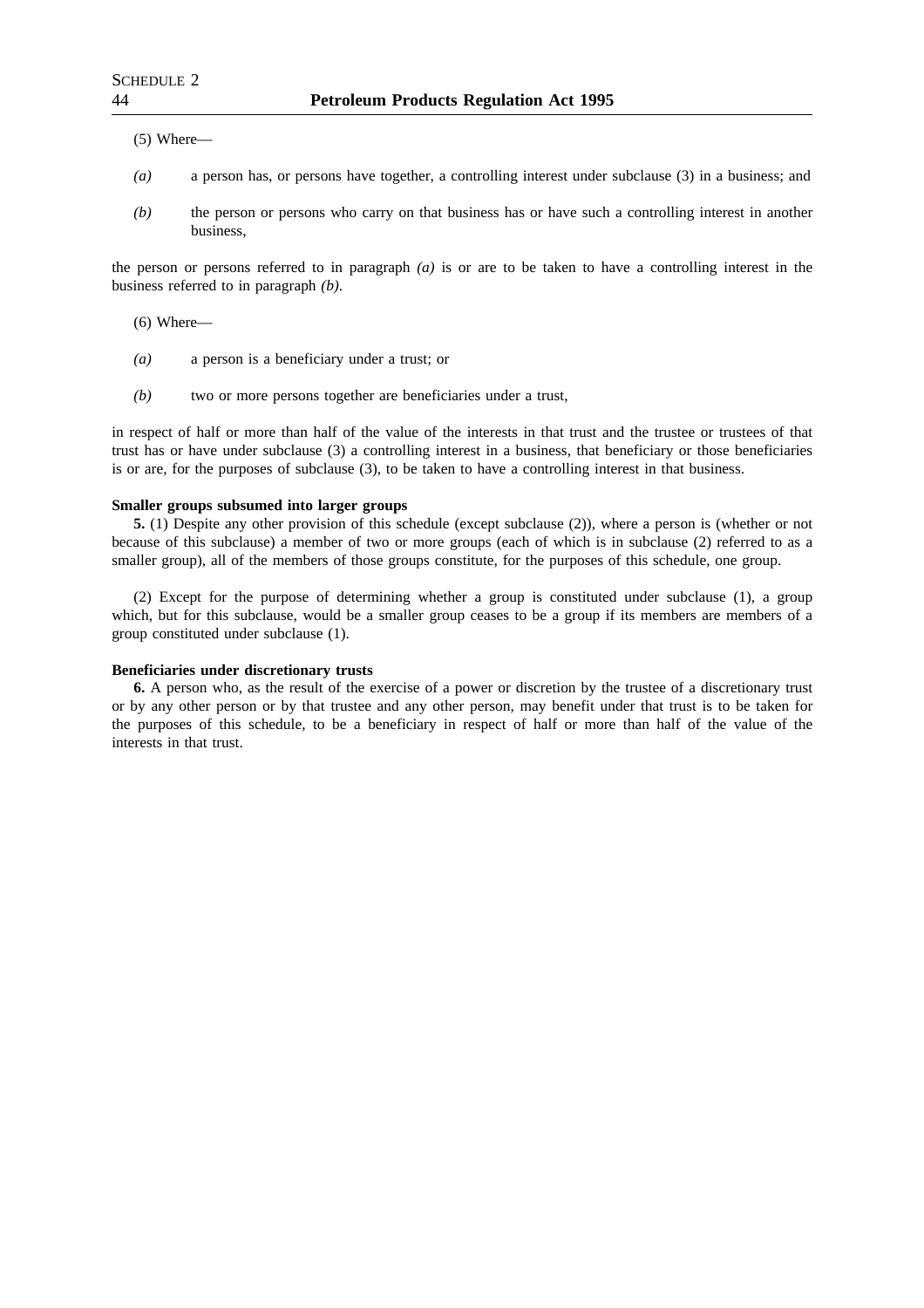### **SCHEDULE 3**

*Repeal and Transitional Provisions*

#### **Repeal**

**1.** The following Acts are repealed:

- *(a) Business Franchise (Petroleum Products) Act 1979*;
- *(b) Motor Fuel Distribution Act 1973*;
- *(c) Petroleum Shortages Act 1980*.

#### **Licensing**

**2.** (1) Subject to this clause, a Class B licence in force under the *Business Franchise (Petroleum Products) Act 1979* immediately before the commencement of this Act will be taken to be an annual licence under this Act authorising the sale of petroleum products purchased from another person who sold the products under the authority of a licence under this Act.

(2) An annual licence referred to in subclause (1) does not authorise prescribed retail sales of petroleum products from premises unless a licence or permit in force under the *Motor Fuel Distribution Act 1973* immediately before the commencement of this Act authorised the sale of petroleum products from the premises, in which case, the premises will be taken to be specified in the annual licence.

(3) A licence to keep dangerous substances that are petroleum products in force under the *Dangerous Substances Act 1979* immediately before the commencement of this Act will be taken to be an annual licence under this Act authorising the keeping of those petroleum products and, if the same person holds such a licence and a licence referred to in subclause (1), the licences may, on renewal under this Act, be consolidated into one licence.

(4) The date on which a licence referred to in subclause (1) or (3) next expires after the commencement of this Act will be taken to be a date specified by the Minister by notice in writing to the licensee and such a licence may be subsequently renewed as an annual licence under this Act for successive terms of one year.

(5) The Minister may adjust the fee for the renewal of a licence referred to in subclause (1) or (3) next occurring after the commencement of this Act to take into account any variation (resulting from notification by the Minister of a new expiry date under subclause (4)) of the term for which the licence would have continued in force if this Act had not been enacted.

(6) An approval of the Motor Fuel Distribution Board for the installation of an industrial pump under Part V of the *Motor Fuel Distribution Act 1973* will be taken to be an approval of the Minister for such an installation under Part 3 of this Act.